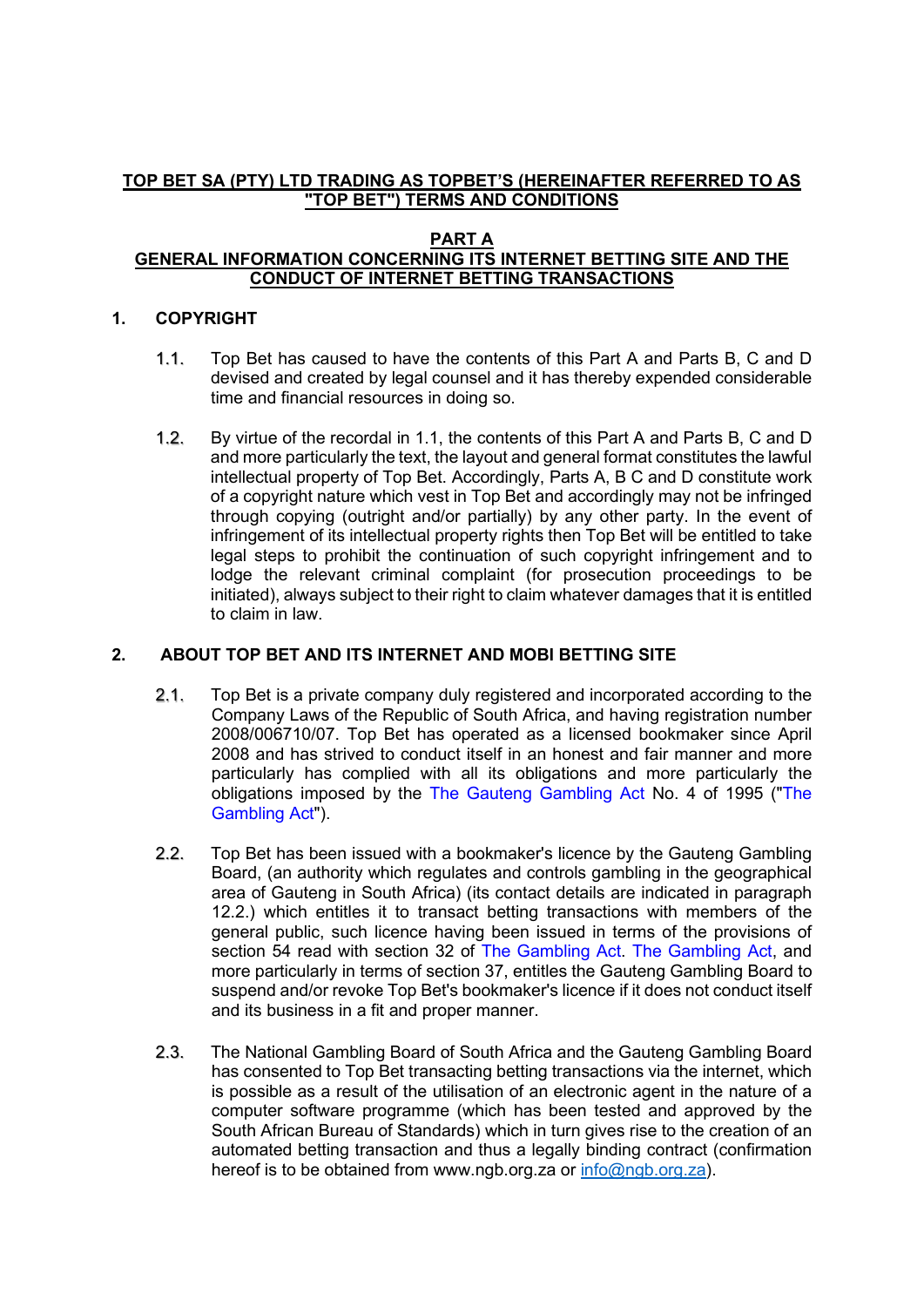- 2.4. The means by which betting transactions are created is through an electronic agent and more particularly a computer software programme. The computer software programme enables Top Bet to convey to its customers the existence of various sporting events on which various types of betting odds are offered by it. Although Top Bet will make every effort to ensure that the computer software programme is functioning to its optimum, and more particularly efficiently and correctly, this unfortunately can never be guaranteed. Furthermore, although Top Bet will make every effort to ensure that errors do not take place, the information in the nature of betting odds, and/or participants and/or dates and times of sporting events, and/or the amount available to be won on a specific betting transaction may for example be incorrectly "typed in" and thereby captured onto the internet betting site i.e. as a consequence of human error. When this occurs Top Bet will have the right at any time to amend and/or void any betting transactions which then arise and as a consequence of the error. Accordingly, and whenever it appears to a customer that an error exists (as a result of the obvious failure of the computer software programme and/or as a result of obvious human error), then the customer should immediately telephonically communicate with Top Bet so as to draw attention to the error and thereby to avoid disappointment.
- 2.5. Top Bet is a member of the Gauteng Off Course Bookmakers' Association, (commonly known as "GOBA") (its contact details are indicated in paragraph 11.1) which association has as its members all licensed bookmakers in the geographical area known as Gauteng in South Africa. Top Bet is bound by the GOBA Constitution and more particularly has undertaken to conduct itself professionally, honestly and with integrity.
- 2.6. Top Bet's contact details are as follows:
	- 2.6.1. **Physical Address** (Head Office)
		- 47 Thembi Place 15 Calderwood Road Lonehill Johannesburg South Africa
	- 2.6.2. **Registered Office Address** 47 Thembi Place 15 Calderwood Road Lonehill **Johannesburg** South Africa

### 2.6.3. **Email Address**

info@topbet.co.za

2.6.4. **Telephone Numbers**

011 888 6454

011 782 8330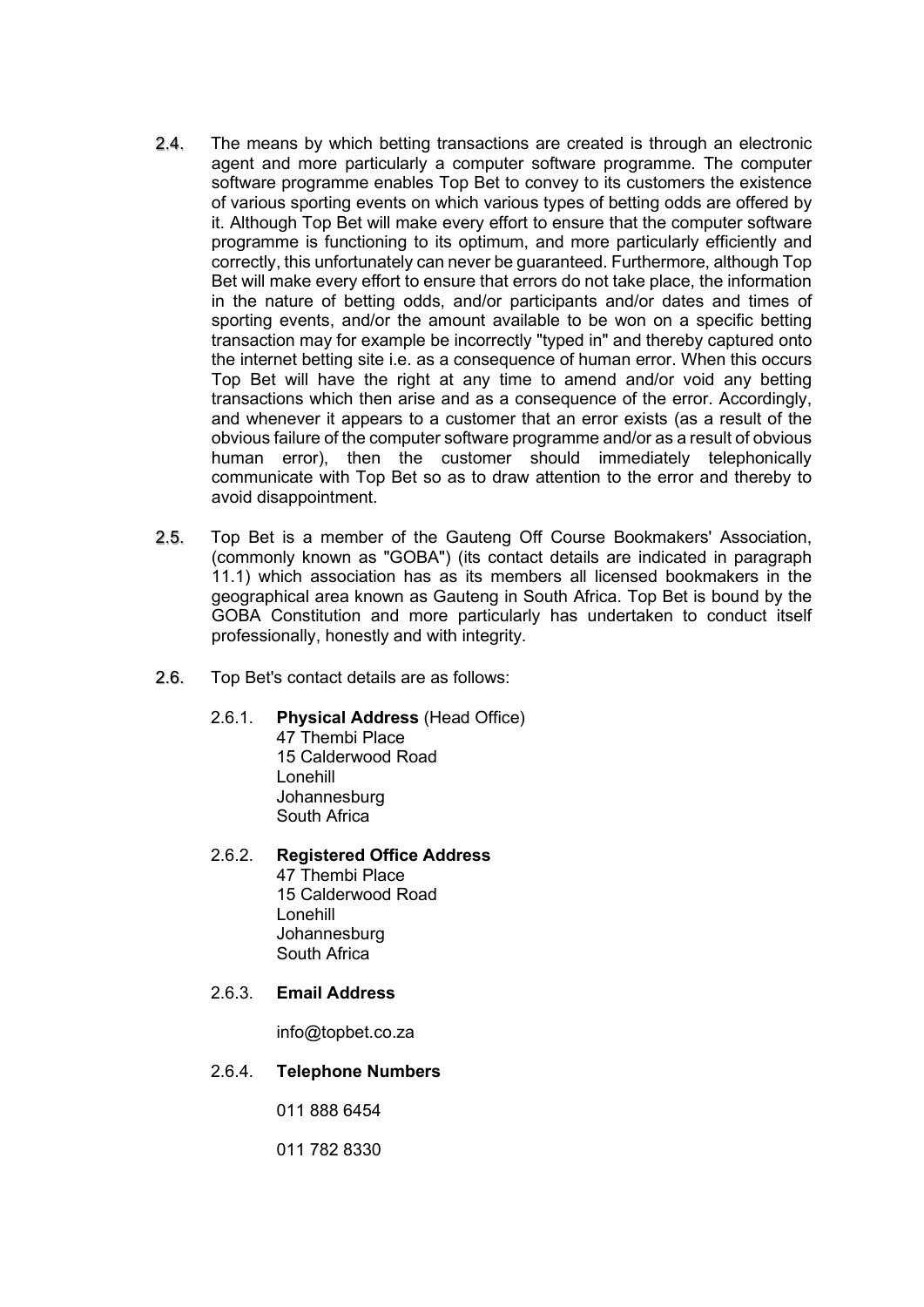- 2.7. Top Bet's liabilities and more particularly its financial ability to pay successful betting transactions are guaranteed as a result of it, through GOBA, having issued to the Gauteng Gambling Board guarantees (supported by cash resources) in terms of the provisions of section 32 (1) (b) of The Gambling Act.
- 2.8. Top Bet supports responsible gaming. Top Bet urges its customers not to engage in betting transactions with it who financially cannot afford to indulge in betting transactions. Accordingly Top Bet invites its customers who have gambling problems and/or addictions to make use of the toll free contact number and being 0800 006 008 (South African contact number).

#### **3. APPLICABLE LEGISLATION GOVERNING BETTING TRANSACTIONS WITH TOP BET AND THE TERMS AND CONDITIONS WHICH WILL REGULATE THE RELATIONSHIP BETWEEN TOP BET AND THE CUSTOMER**

- 3.1. The opening of an internet betting account and more particularly the conduct of betting transactions between Top Bet and its customers shall be exclusively governed by the Laws of the Republic of South Africa.
- 3.2. The Laws of the Republic of South Africa recorded in 3.1 are the following:-
	- 3.2.1. The National Gambling Act No. 33 of 1996 read with its regulations (as amended from time to time); and
	- 3.2.2. The Gauteng Gambling Act No. 4 of 1995 read with its regulations (as amended from time to time); and
	- 3.2.3. the Financial Intelligence Centre Act No. 38 of 2001 read with its regulations (as amended from time to time); and
	- 3.2.4. the Electronic Communications and Transactions Act No. 25 of 2002 read with its regulations (as amended from time to time); and
	- 3.2.5. the Protection of Personal Information Act No. 4 of 2013 read with its regulations (as amended from time to time).
- 3.3. Should any potential customer and/or existing customer of Top Bet not accept all of its trading terms and conditions then **such customer should not make application for the conduct of an account and/or should close their account.**
- 3.4. The terms and conditions in Parts B, C and D hereof shall be **the only** terms and conditions which regulate betting transactions between Top Bet and its customers, **which terms and conditions Top Bet reserves to itself to amend, alter, vary and/or cancel, which amendment, alteration, variation and/or cancellation will, from time to time, be posted on its home page** (being the primary entry point web page of Top Bet's website).
- 3.5. Certain countries prohibit their citizens from transacting betting transactions within internet betting providers such as Top Bet. It is accordingly the obligation of any potential customer of Top Bet to make their own enquiries with their relevant local authorities to establish whether they are permitted to transact betting transactions with Top Bet through its internet website.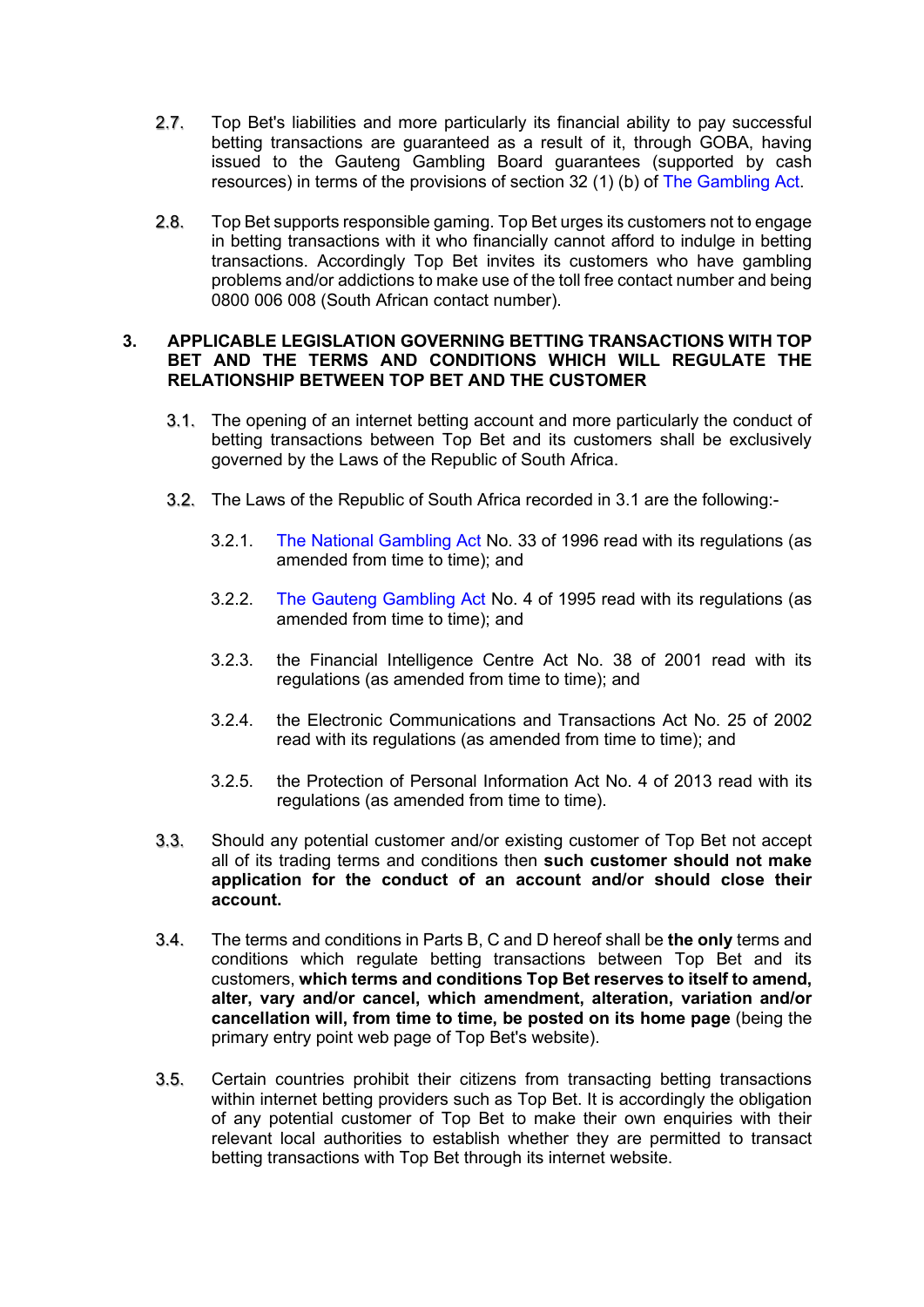# **4. AGE RESTRICTION**

- 4.1 In terms of section 78 of The Gambling Act, no person under the age of 18 (eighteen) shall be permitted to conduct betting transactions with Top Bet.
- 4.2 In the event that Top Bet ascertains that a customer is under the age of 18 years, then Top Bet shall immediately cancel the customer's internet betting account, and in its discretion shall be entitled to cancel all previous betting transactions and, where applicable, shall pay any credit amount in the internet betting account of the customer to the Gambling Board.

# **5. OPENING AND CONDUCTING OF AN INTERNET BETTING ACCOUNT WITH TOP BET**

- 5.1. In order to conduct betting transactions with Top Bet, it is necessary for the customer to provide all of the information sought in the account opening form which information the customer warrants is true and correct.
- 5.2. In terms of the provisions of the Financial Intelligence Centre Act of 2001 ("FICA") **and before your account can be activated** it will be necessary for the customer to furnish Top Bet with:-
	- 5.2.1 a copy of the customer's identity details (from an identity document/passport which must be valid); and
	- 5.2.2 at Top Bet's election, the customer may also be asked to provide proof of residence in the nature of a statement/invoice of account (rendered by a City Council or a bank in the case of mortgaged property) (which statements shall not be older than 3 (three) months);
	- 5.2.3 the customer will be required to indicate the source of funds to be utilised in respect of transacting with Top Bet.
- 5.3. Should a customer fail to comply with the provisions of FICA, then Top Bet shall be prohibited from paying any credit balance reflecting against the customer's account to the customer.
- 5.4. At all times, the customer must ensure that their details in the opening account form remains up to date and to change any details that have altered since the date when the account was opened.
- 5.5. The opening and the conduct of an internet betting account will result in the issuing of a password and user name (which name must at all times be retained by the customer in a manner to ensure that no other third party has access to the customer's account i.e. should the customer not adhere to this confidentiality request, Top Bet will not be liable for any unauthorised activity relative to the customer's account).
- 5.6. The customer shall not be entitled and undertakes not to conduct, (through another person as agent or otherwise), additional internet betting accounts and should Top Bet determine that the customer is doing so, it shall have the right to immediately terminate the accounts and to void and cancel all successful betting transactions since inception of one or all of the accounts concerned.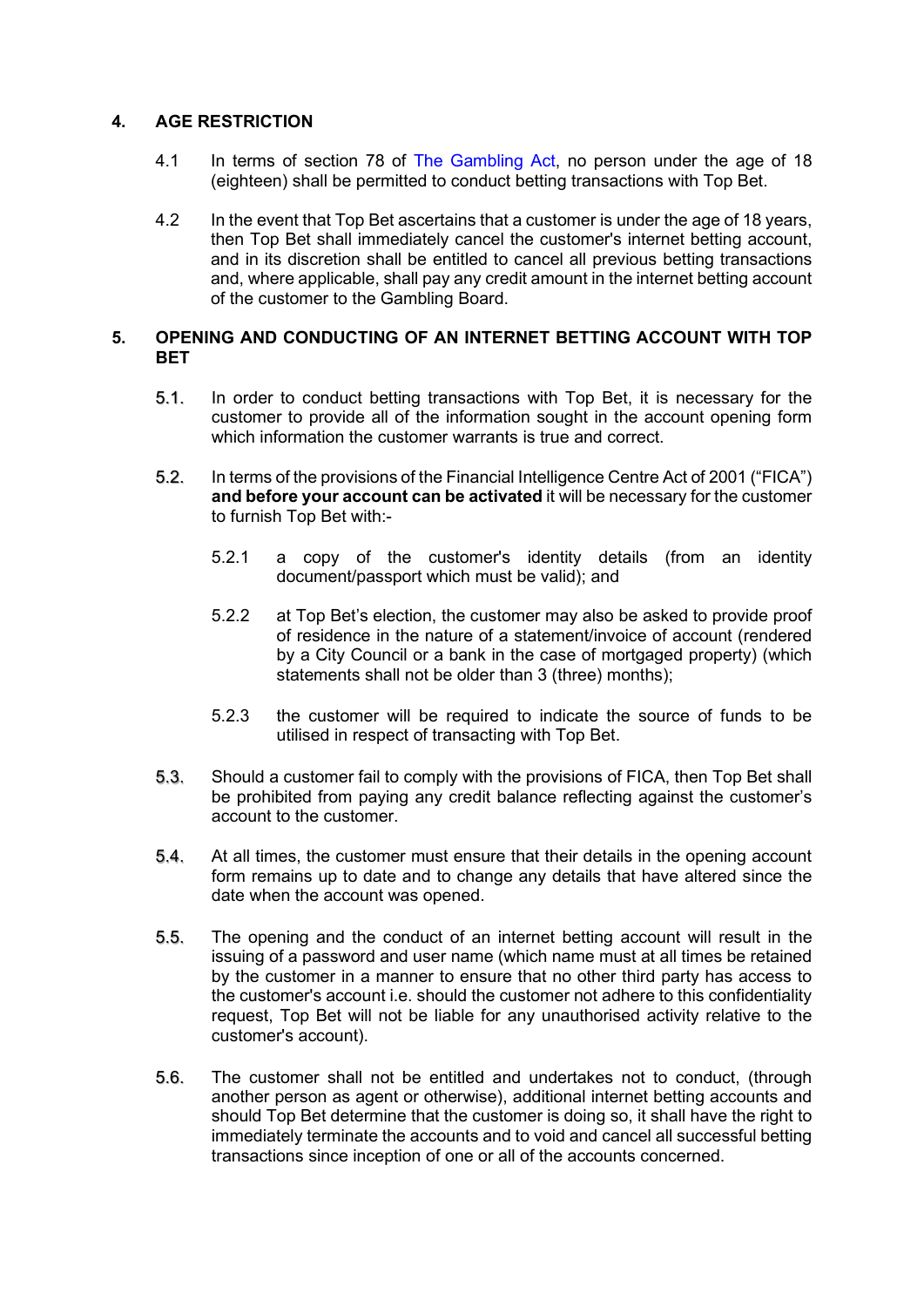- 5.7. Any credit balances in the customer's account will be paid by Top Bet only in South African Rand (ZAR).
- 5.8. Any credit balances in the customer's account **will only be** paid into the customer's banking account (in the case of funds being paid into Top Bet's banking account by way of an internet banking transfer) or into the customer's credit card (in the case of funds being paid into Top Bet's banking account by way of a credit card payment), which must be held with a South African banking institution.
- 5.9. Any request by a customer to withdraw credit amounts from an internet and mobi betting account must be send electronically. As regards the request for payment of credit amounts by a customer Top Bet will endeavour to process such request within 48 (forty eight) hours of receipt of such request - Top Bet will effect payment through the banking internet system **but cannot warrant that such system will result in the credit transfer amount being reflected in the bank account concerned and within a specific time i.e. should there be a delay in the transfer of the credit amount, Top Bet will not be liable to the customer for any damages/losses from whatsoever cause arising.** All requests for withdrawal on non-transacted credit balances will be subject to an admin fee at the discretion of Top Bet.
- 5.10. Any credit balances in the customer's internet betting account will not accrue any interest.
- 5.11. No payment by way of cheque will be accepted.
- 5.12. Top Bet shall not accept any offers by its customers to transact betting transactions with it through the medium of telefaxes and/or emails and/or short message services.
- 5.13. In the event that a customer transfers an amount into its account by way of a credit card payment and does not utilise at least 20% of the funds towards betting transactions and requests the repayment of such credit amount into his credit card account then Top Bet shall be entitled to deduct from the customer's account an amount of R100 (One Hundred Rand) as an administration fee.
- 5.14. Top Bet shall be entitled to deduct from the customer's account an amount equal to the credit card transaction fee amount that the credit card entity has charged Top Bet for all credit card deposits.
- 5.15. A minimum amount of R10.00 (Ten Rand) for all and any deposit transactions shall be required.

## **6. BETTING TAX**

Most successful betting transactions are not subject to a betting tax **save that betting tax** (currently and as March 2012 is equal to 6 (six) percent) shall apply to the winning amount in regard to horse racing events, which betting tax amount shall be deducted from each successful betting transaction. This betting tax shall also apply to multiple bets which combine a horse racing event with other sporting events.

# **7. DEPOSITS INTO TOP BET'S BANKING ACCOUNTS**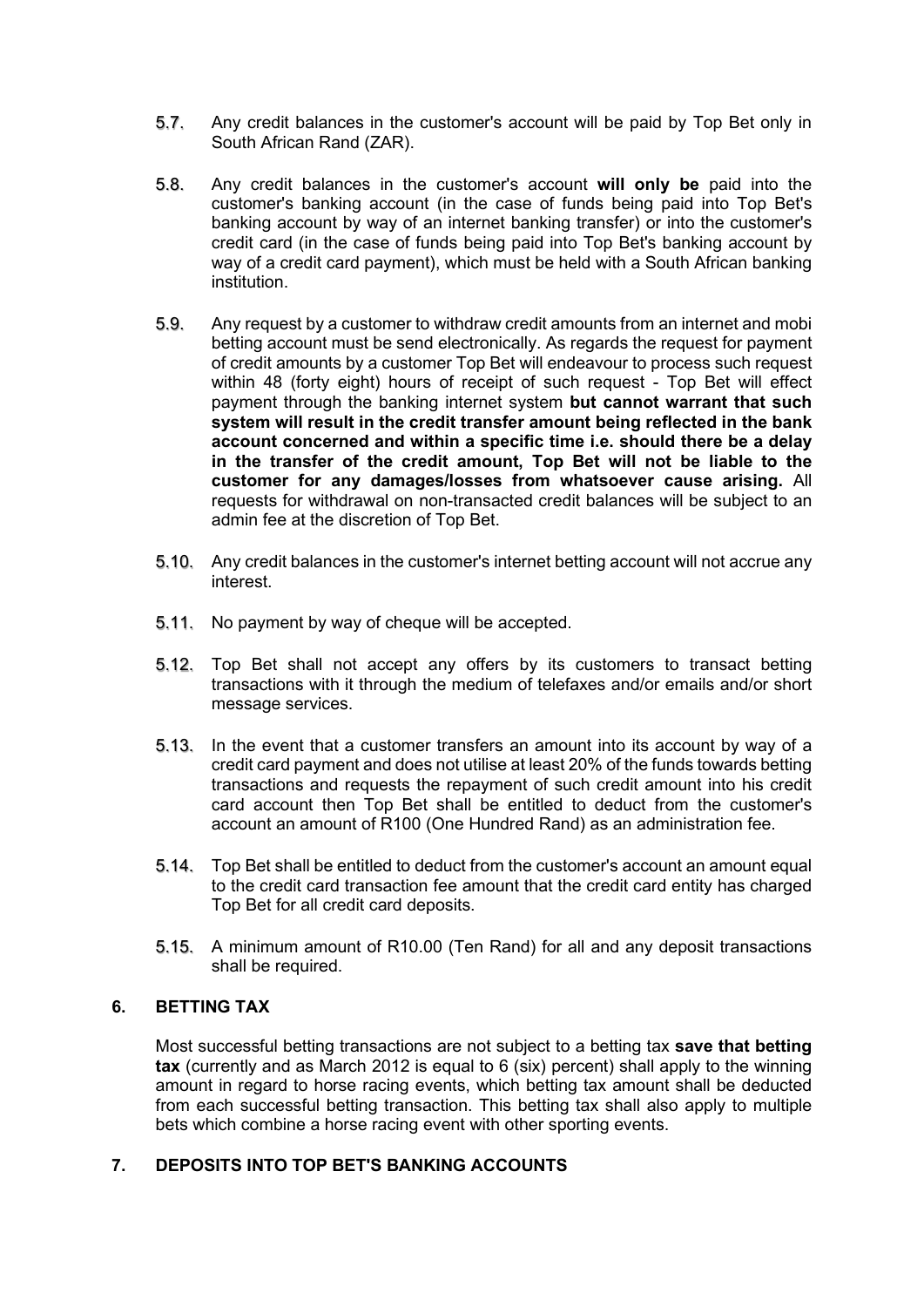- 7.1. Deposits into the customer's internet betting account may be effected, into Top Bet's banking accounts detailed in 7.4, either in cash or by way of an electronic funds transfer utilising a bank account, credit card or debit account. All deposits **must** reflect the customer's internet betting account. Should the customer fail to indicate its reference (being the relevant internet betting account number and/or reflect an incorrect internet betting account number or an internet betting account number which is illegible/cannot reasonably be determined) then Top Bet shall deposit the amount into a general holding account (in such event, Top Bet shall not be liable for any damages that the customer may suffer as a result of this fact).
- 7.2. The customer undertakes only to deposit funds into its internet betting account which funds in the case of credit card deposits and/or internet transfers shall emanate only from a bank account/credit card account in the name of the customer. In the event that the customer causes to have deposited into his internet betting account funds from a source other than that registered in its name, and notwithstanding anything to the contrary contained in the agreement, Top Bet shall be entitled to refuse to credit the amount deposited into its bank account and to take steps to refund the amount into the banking account of the third party concerned.
- 7.3. The customer undertakes, once any deposit has been effected, to telefax and/or email proof of payment to Top Bet. Top Bet shall credit the amount deposited as soon as reasonably possible after receipt of the proof of the deposit payment.
- 7.4. Top Bet's South African banking details and more particularly its bank accounts are as follows:

| <b>Bank</b>          | <b>Branch</b>     | <b>Branch Code</b> | <b>Account Number</b> |
|----------------------|-------------------|--------------------|-----------------------|
| <b>FNB</b>           | <b>Northcliff</b> | 253705             | 62508666255           |
| <b>Standard Bank</b> | <b>Northcliff</b> | 006305             | 200115618             |

7.5. In the event that a customer should deposit into the banking account of Top Bet cash then the extent of bank charges levied by Top Bet's bankers shall be deducted from the extent of the cash deposit amount **be subject to Top Bet's standard trading terms and conditions which are to be located in Part B, Part C and Part D.** (which terms and conditions may be altered, added to and/or varied from time to time by Top Bet, which alterations, additions and/or variations will be posted on its home page from time to time) subject to specific rules relative to specific sporting events which are to be located in Part C and the betting limits which are to be located in Part D.

#### **8. BETTING TRANSACTIONS GENERALLY SUBJECT TO THE STANDARD TRADING TERMS AND CONDITIONS OF TOP BET**

8.1. All betting transactions between Top Bet and the customer shall **be subject to Top Bet's standard trading terms and conditions which are to be located in Part B, Part C and Part D.** (which terms and conditions may be altered, added to and/or varied from time to time by Top Bet, which alterations, additions and/or variations will be posted on its home page from time to time) subject to specific rules relative to specific sporting events which are to be located in Part C and the betting limits which are to be located in Part D.

#### **CONCLUSION OF BETTING TRANSACTION**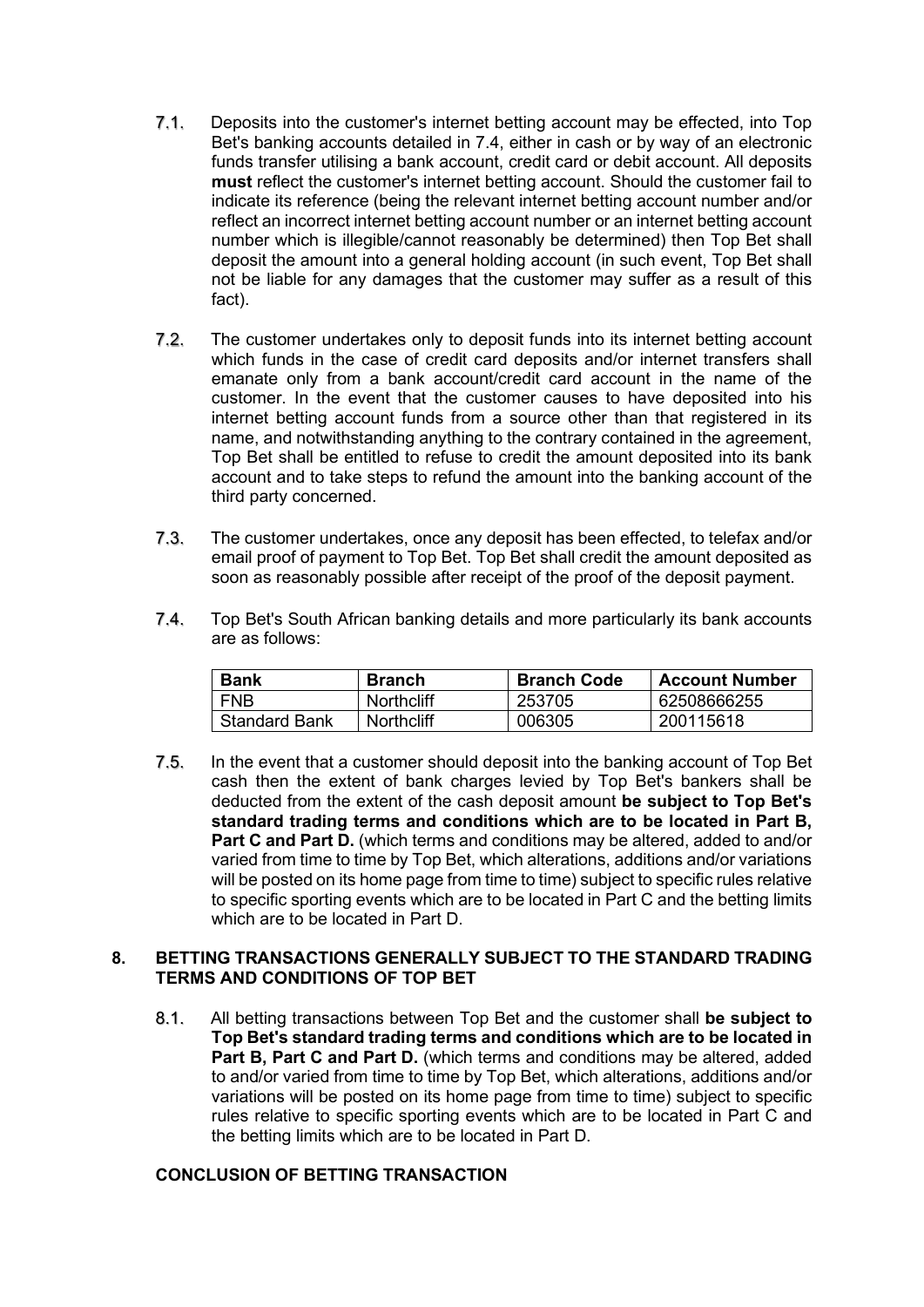- 8.2. Each time the customer makes an offer to conclude a specific betting transaction with Top Bet, the offer by the customer will be on the condition that the standard trading terms and conditions of Top Bet at that time shall be applicable and the acceptance of the offer by Top Bet shall likewise be subject to Top Bet's standard trading terms and conditions.
- 8.3. The conclusion of a successful betting transaction shall only be evidenced by the computer system and more particularly the computer software programme of Top Bet capturing the betting transaction. Once this has occurred, the customer cannot cancel and/or vary same in any manner whatsoever. All successful betting transactions may be viewed by the customer under the heading "Pending Bets" and the customer is urged to view same in order to confirm the status of its betting transactions. (**Note** that although a successful betting transaction may be confirmed, this does not mean that Top Bet will be thereafter precluded from voiding/or amending the betting transaction as a consequence of any breach of its standard trading terms and conditions and/or any mistake by Top Bet of whatsoever nature that has taken place and/or as a consequence of any malfunction of Top Bet's computer hardware and/or software programme).

## **TELEPHONIC TRANSACTIONS**

8.4. Although Top Bet does not encourage its internet customers to transact betting transactions with it via the medium of a telephone, the internet customer agrees that should Top Bet, in its sole and unfettered discretion, agree to transact a telephonic betting transaction with the customer then in such event its standard terms and conditions as indicated in Part B and Parts C and D shall apply to the betting transaction.

## **UNLAWFUL USE OF AN INCORRECT CREDIT AMOUNT**

8.5. A customer shall on no account utilise any credit amount that has been incorrectly credited to his internet betting account e.g. the amount credited is R2000.00 whereas it should be R200.00 or where an amount is credited to the incorrect customer's internet betting account. In the event that a customer utilises an incorrect credit amount in his internet betting account, which does not accrue to him, Top Bet shall be entitled to void all and/or any betting transactions and to claim from the customer all amounts wagered (relative to unsuccessful betting transactions concerning the use of incorrect amount credited to the relevant internet betting account).

# **VOIDING / CANCELLATION AND/OR REPLACING / ALTERING OF BETTING TRANSACTIONS**

- 8.6. Top Bet shall be entitled at any time to void / cancel betting transactions under the following circumstances:-
	- 8.6.1. The sporting event concerned has commenced and/or has been completed (this shall not apply to "in running" sporting events); and/or
	- 8.6.2. the failure/inability by Top Bet's internet server to suspend betting and thereby ensuring that the software computer system does not accept the offers of customers and during the period that betting should have been suspended, betting transactions take place - for example where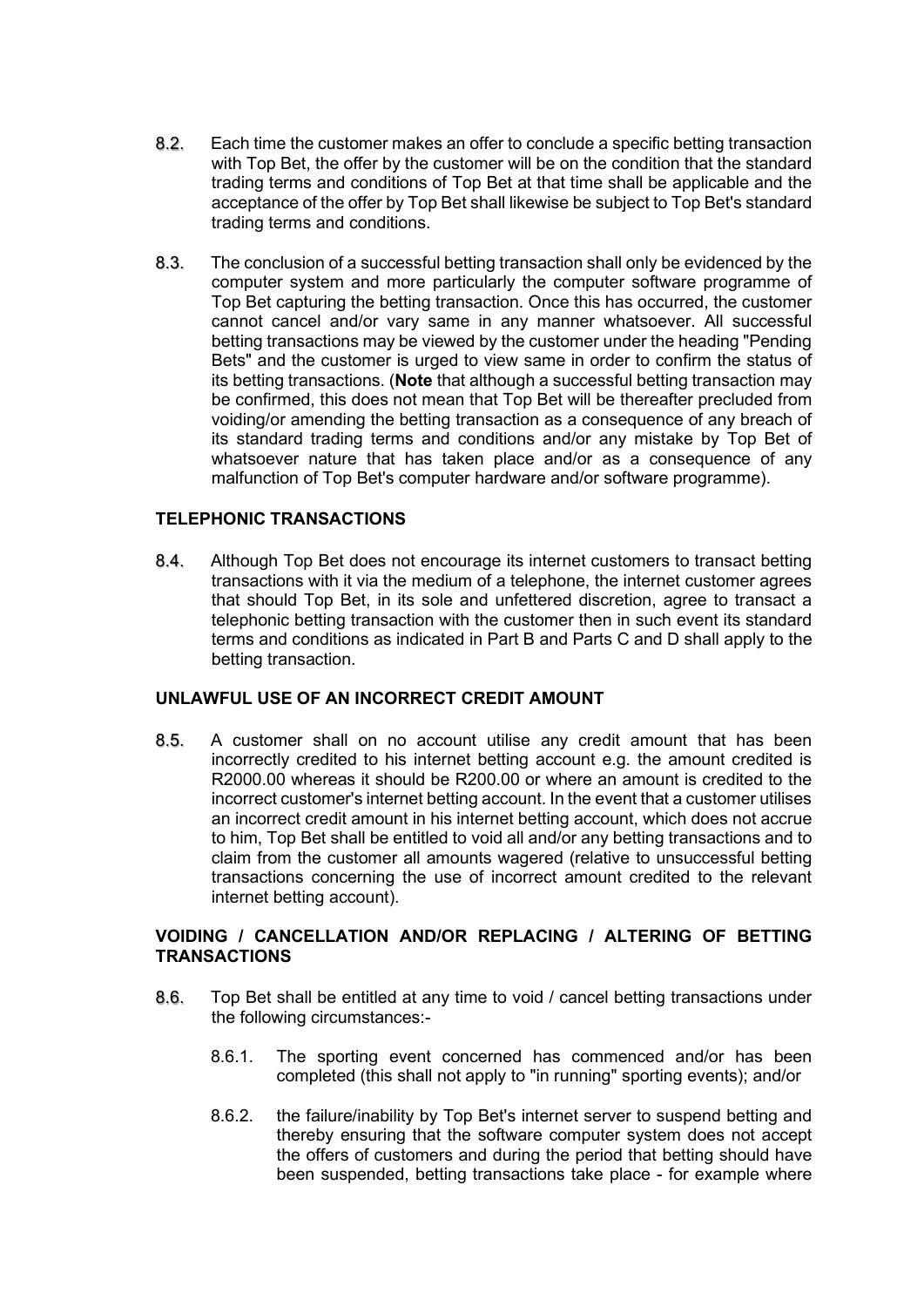the internet server cannot be accessed by an employee of Top Bet and/or a contractor of Top Bet, as a result of the "freezing" of the system and/or the satellite "feed" malfunctioning in any respect, Top Bet's intention to suspend betting in order to change the betting odds as a consequence of the happening of an event e.g. a goal having been scored, a try having been scored, a wicket having fallen; and/or

- 8.6.3. the malfunctioning of the computer system (software and/or hardware) which results in the incorrect reflection of betting odds; and/or
- 8.6.4. the customer makes use of a credit card to enter into a transaction with Top Bet which credit card is not in the customer's name and/or the use of such credit card was not authorised by the credit card holder to make use of same, regardless of whether or not Top Bet is notified of this by either the credit card holder, a financial institution and/or the South African Police Service; and/or
- 8.6.5. the customer attempts to enter into transactions, and/or enters into transactions with Top Bet and Top Bet suspects that the customer has obtained the funds utilised by it to attempt to transact with Top Bet and/or to transact with Top Bet through illegal means.
- 8.7. Top Bet shall be entitled, at any time, to alter/vary any betting transaction where the incorrect betting odds have been reflected on its betting site due to human and/or software and/or hardware error/s.

## **9. BETTING TRANSACTION WIN LIMITS**

- 9.1. By setting betting transaction limits (the maximum amount that can be won on any betting transaction whether it be a single bet or a multiple bet), Top Bet seeks to regulate and control its financial exposure as regards specific sporting events and/or specific bet types.
- 9.2. The customer's attention is drawn to the fact that it is possible that the computer software programme may possibly fail and may permit betting limits to be exceeded i.e. for example, if a horse racing betting limit is R10 000.00 but Top Bet's computer software programme permits a customer to take a bet to win R30 000.00 i.e. an excess of R20 000.00 over the permitted betting limit, then Top Bet shall be entitled, in its sole discretion, whether before, during or after the sporting event has taken place, to void the bet as regards the amount which exceeds the prescribed limit i.e. to replace the betting transaction with one that equals the limit amount that has been set and to adjust the amount staked.
- 9.3. In the event that a customer transacts a number of individual betting transactions which either constitute the same betting transactions and/or similar ones then these will be treated by Top Bet (at any time either before, during and/or after any one or more of the sporting events has occurred) as constituting one combined betting transaction. In the event, and as a result of the combining of the betting transactions, it should transpire that the maximum payout limit amount is exceeded, then Top Bet shall be entitled to adjust the betting transaction (combined) to bring same within the maximum payout limit (if necessary, Top Bet shall be entitled to void all betting transactions and to replace same with a single betting transaction)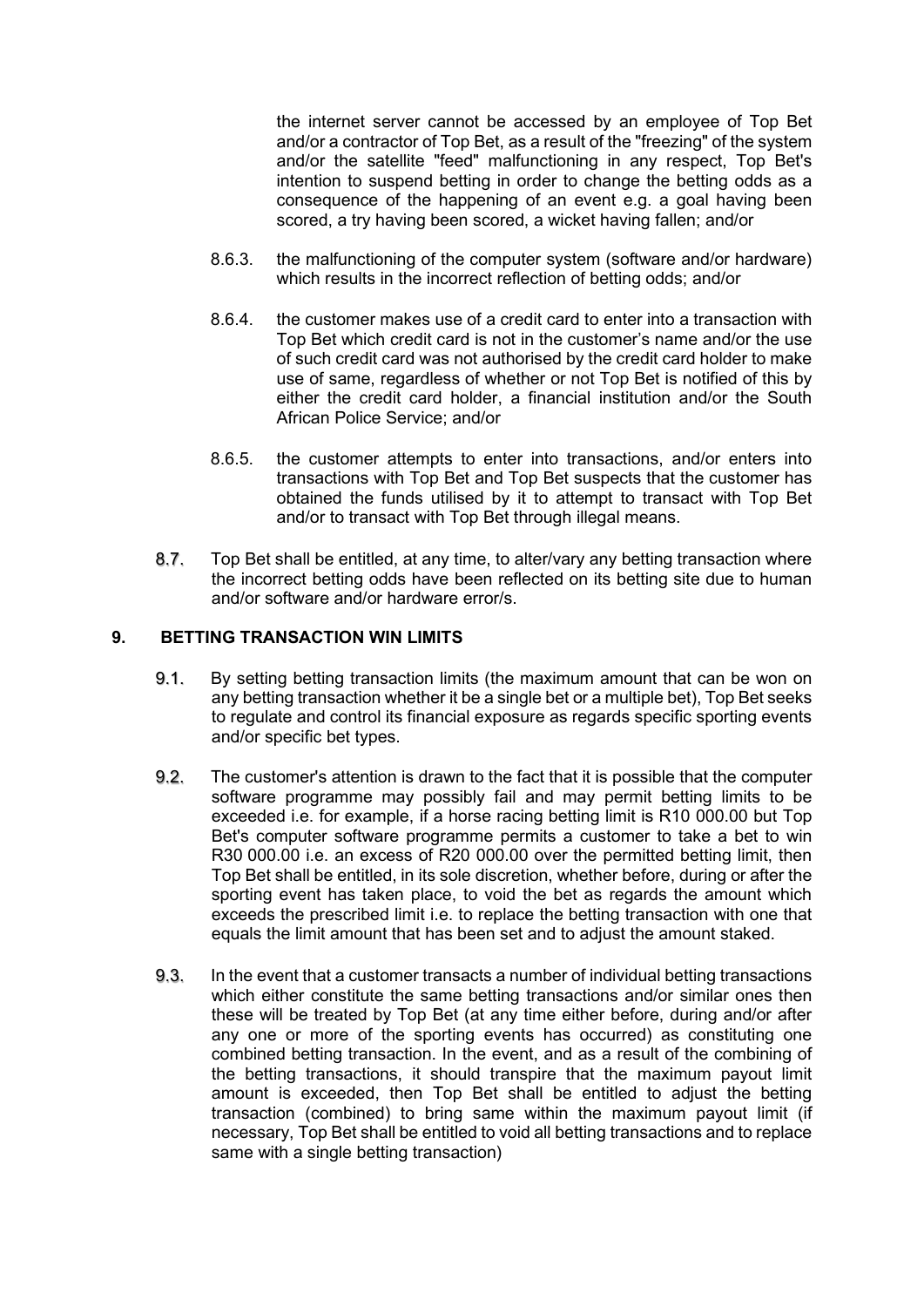- 9.4. The limits i.e. the maximum amount that a customer can win on any one betting transaction are those as indicated in Part D.
- 9.5. Although the maximum win limit amounts indicated in Part D limit the amount that a customer may win Top Bet, it its sole and unfettered discretion, shall be entitled to limit a customer's win limit amount. In the event that where a customer's win limit amount is fixed and this win limit amount is exceeded (due to human error and/or the malfunction of the computer hardware and/or the electronic software programme) Top Bet shall be entitled to adjust the betting transaction concerned, at any time, and in order to bring the betting transaction win limit amount within the customer's maximum win limit amount parameter.

#### **10. MULTIPLE BETTING TRANSACTIONS**

- 10.1. The customer shall be entitled to conclude a betting transaction which is multiple in nature and more particularly which involves the outcome of one or more sporting events which, if successful, results in the gross amount (the winnings and the amount stake) being carried forward to the sporting event that occurs next in time and date (commonly known as "all to comes").
- 10.2. Subject to 10.5, the customer shall be prohibited from transacting multiple betting transaction/s ("all to comes") where the outcome of one part of the betting transactions contributes to the outcome of another part of the betting transaction. An example of a prohibited multiple bet would be the Crusaders to win the rugby game ("all to comes") by one point. A further example of a prohibited multiple bet would be the Crusaders to win the rugby game ("all to comes"), the total points of the game to exceed 20 points.
- 10.3. The prohibition in respect of "all to comes" betting transaction/s shall extend to transactions where it involves the same teams and in the same tournament – for example, a prohibited multiple bet would be Manchester United to win the first round of the FA Cup and it to win the FA Cup.
- 10.4. In the event that the Electronic Agent should permit a prohibited multiple bet transaction, as indicated 10.2 and/or 10.3 for any reason whatsoever, then Top Bet shall settle the bet by equally dividing the stake unit where related outcomes clash.
- 10.5. The prohibitions recorded in 10.2 and 10.3 shall not apply in respect of sporting events which physically take place in North America. In this regard, the customer will be able to transact certain multiple betting transactions in the same sporting event, for example team A to win by more than 10 points and the total points of the game to exceed 20 points.

#### **11. WORD OF WARNING**

11.1. Top Bet draws specific attention to the fact that during the course of betting transactions between it and the customer, it is possible (Top Bet will obviously take all possible steps to prevent this occurring) that errors and/or omission may arise i.e. errors due to the failure of its computer hardware and/or software and/or due to human errors. By way of example, these include the failure by the computer system to reject/not permit certain betting transactions which are prohibited (multiple bets in the same event) or betting transactions which exceed limit impositions or the reflection of incorrect betting odds (due to miss typing).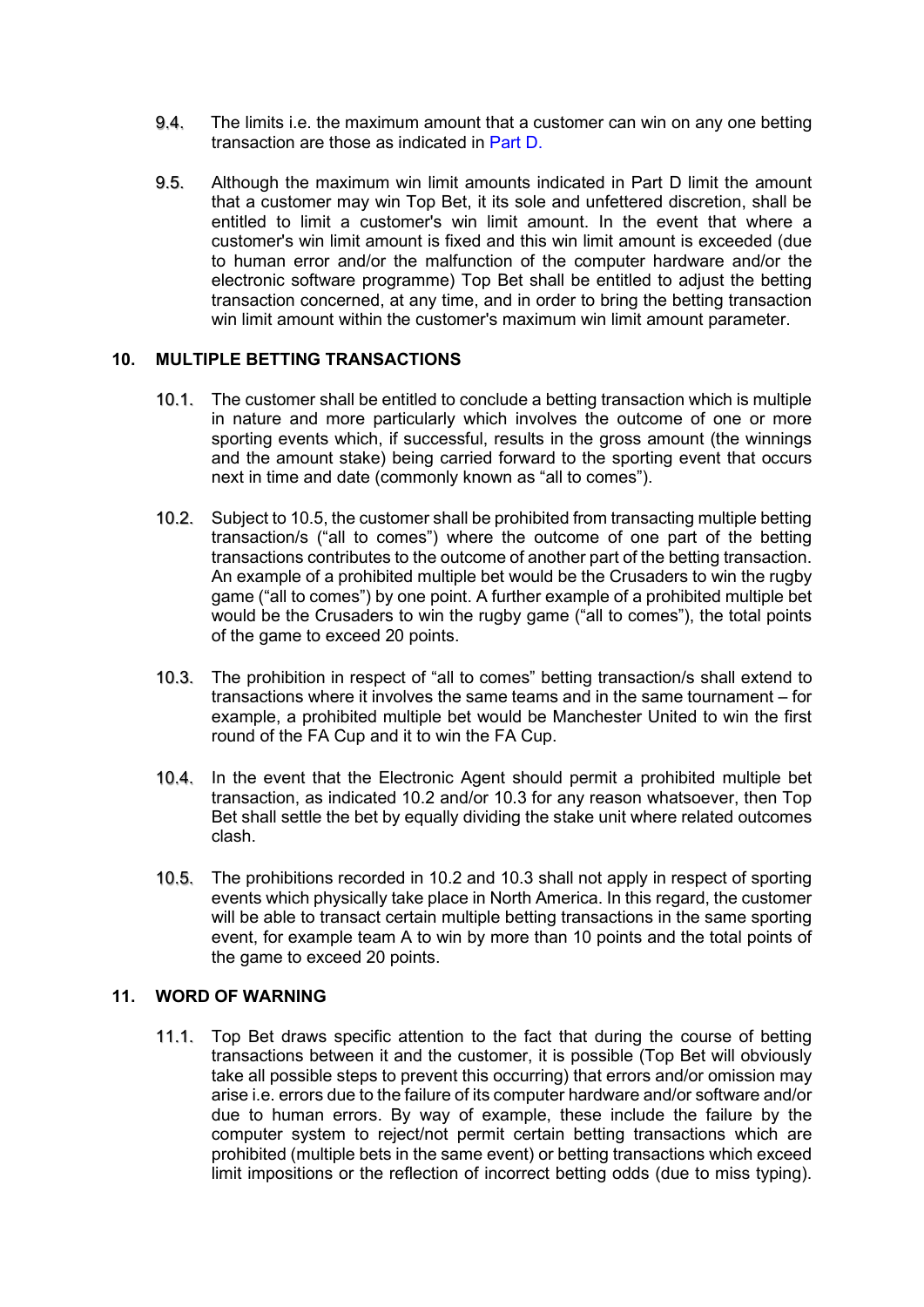In all these events, Top Bet shall be entitled to correct all errors and/or omissions and more particularly to cancel a betting transaction/s i.e. either before the sporting event concerned takes place, or during or thereafter (Top Bet will endeavour to communicate with the customer in regard to any correction / cancellation that it effects and to the customer's email address, the failure by the customer to receive such email advice shall not entitle the customer to contend for the existence of a valid and binding betting transaction contract).

- 11.2. If the customer should realise that Top Bet's computer software programme / and/or hardware and/or its employees/agents may have made an error in accepting a betting transaction (which should not have taken place), then the customer is urged to communicate with Top Bet to determine whether in fact an error has taken place **and thereby to avoid the disappointment afterwards in being advised that the betting transaction concerned has been cancelled by Top Bet.**
- 11.3. The importance of this warning is to be borne out of a recent decision by the Gauteng Gambling Board (in a matter concerning BetXchange and three punters) which declared that the acceptance by BetXchange of betting offers, (and the subsequent issuing of confirmations), which betting transactions were prohibited by BetXchange's terms and conditions (multiple all to come bets in the same rugby sporting event) could be voided and cancelled by BetXchange even though the sporting events concerned had already taken place.

#### **12. CONTACT DETAILS OF THE GAUTENG OFF COURSE BOOKMAKERS' ASSOCIATION AND THE GAUTENG GAMBLING BOARD**

## 12.1. **GAUTENG OFF COURSE BOOKMAKERS' ASSOCIATION**

FIRST FLOOR, SOUTH EAST WING BUILDING, 1 EASTGATE LANE, BEDFORDVIEW, 2026

Private Bag X4, Bruma, 2026

#### **TELEPHONE NO:**

011 622 2009

#### **TELEFAX NO:**

011 616 0349

**EMAIL:** [goba@icon.co.za](mailto:goba@icon.co.za)

#### **NAME OF SECRETARY:** ANN FERREIRA

#### 12.2. **GAUTENG GAMBLING BOARD**

125 CORLETT DRIVE, BRAMLEY, 2018

#### **TELEPHONE NO:**

011 581 480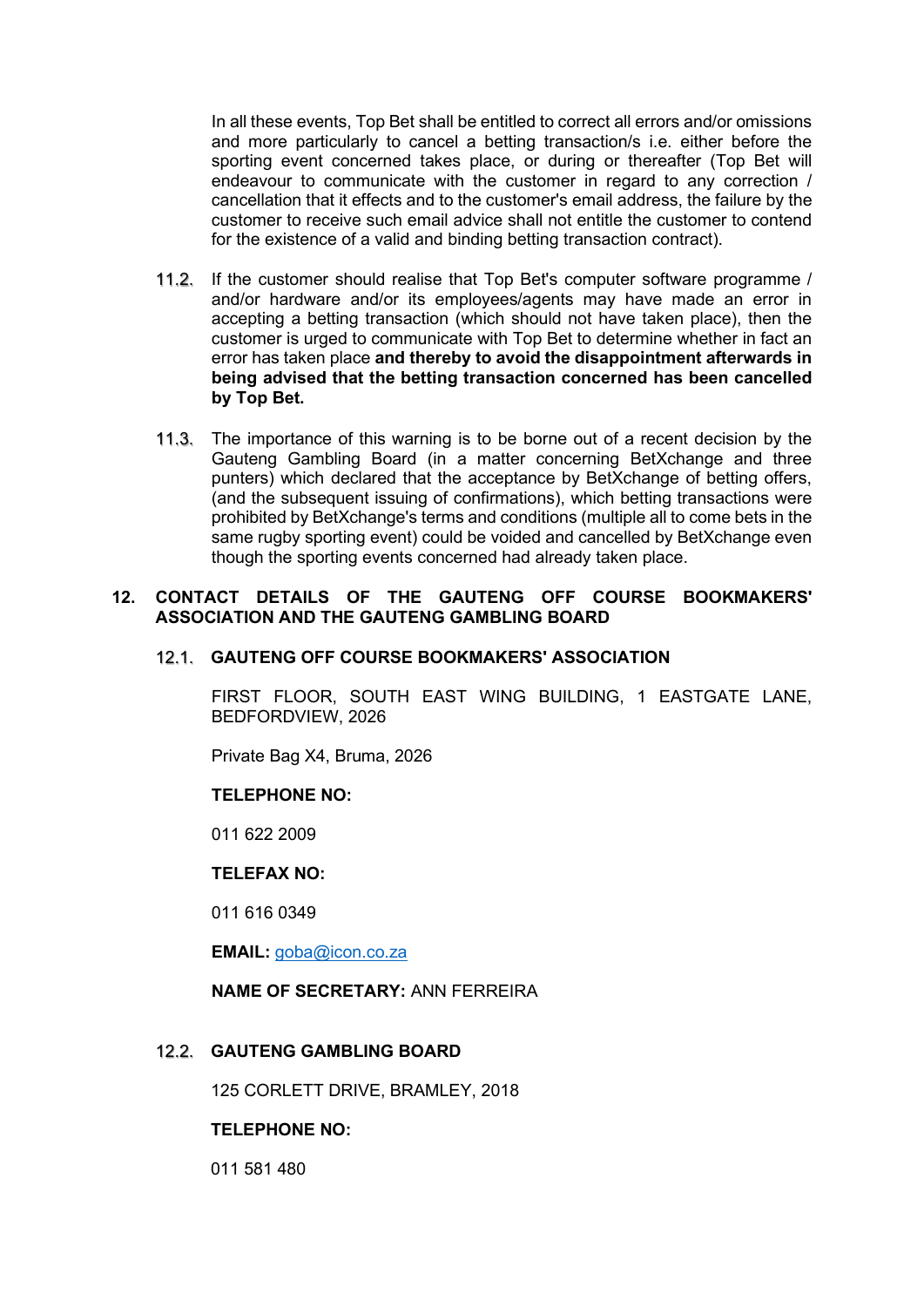# **TELEFAX NO:**

011 388 0783

**EMAIL:** [info@ggb.org.za](mailto:info@ggb.org.za)

**NAME OF REPRESENTATIVE:** THIRAN MARIMUTHU

**PART B**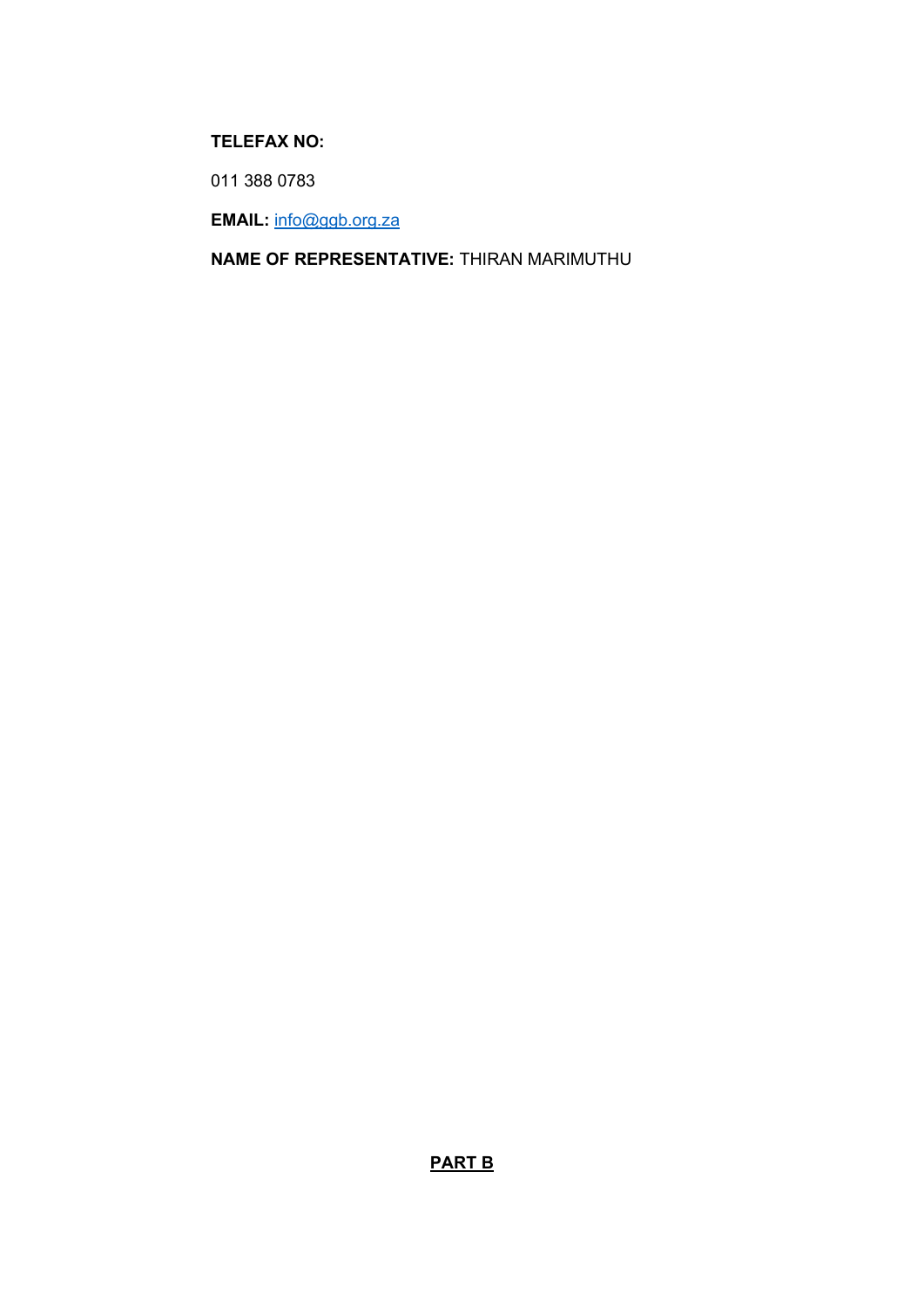# **INTERNET AND MOBI TERMS AND CONDITIONS**

# **1. INTRODUCTION**

- 1.1. The terms and conditions that follow have been drafted in order to protect the interests of Top Bet and its customers who transact betting transactions with it.
- 1.2. Should any potential customer and/or existing customer of Top Bet not accept and/or understand all of its trading terms and conditions then such customer should not make application for the conduct of an account and/or should close their account.
- 1.3. The terms and conditions that follow in this Part B read with the contents of Parts C and D (which follow) shall be the only terms and conditions which regulate betting transactions between Top Bet and its customers, which terms and conditions Top Bet reserves to itself at any time to amend, alter, vary and/or cancel, which amendment, alteration, variation and/or cancellation will, from time to time, be posted on its home page (being the primary entry point web page of Top Bet's web site).

#### **2. DEFINITIONS**

In these terms and conditions:-

- 2.1. The headings to the clauses are for the purpose of convenience and reference only and shall not aid in the interpretation of or modify the provisions of these terms and conditions; and
- 2.2. words importing any one gender shall include the other two genders, words in the singular shall include the plural and vice versa and, unless the context clearly otherwise indicates, the following expressions shall have the following meanings respectively and cognate expressions shall bear corresponding meanings –
	- 2.2.1. "ACCOUNT" means the specific account number designated by Top Bet to You, (which account will serve to record all internet betting transactions between Top Bet and You) ; and
	- 2.2.2. "COMPUTER SYSTEM" means collectively the computer software programme and the computer hardware that Top Bet utilises in order to enable it to permit the conclusion of transactions with its customers and to enable it to relay information from its mainframe computer server via the internet to its individual computer systems, including sporting events, participants in sporting events, betting odds and transaction betting win limit imposition amounts and/or sporting events results; and.
	- 2.2.3. "ELECTRONIC ACT" means the Electronic Communications and Transactions Act No. 25 of 2002; and
	- 2.2.4. "ELECTRONIC AGENT" means the computer programme that Top Bet S.A. (Pty) Ltd utilises in order to enable it to permit the conclusion of betting transactions with its customers and which gives rise to the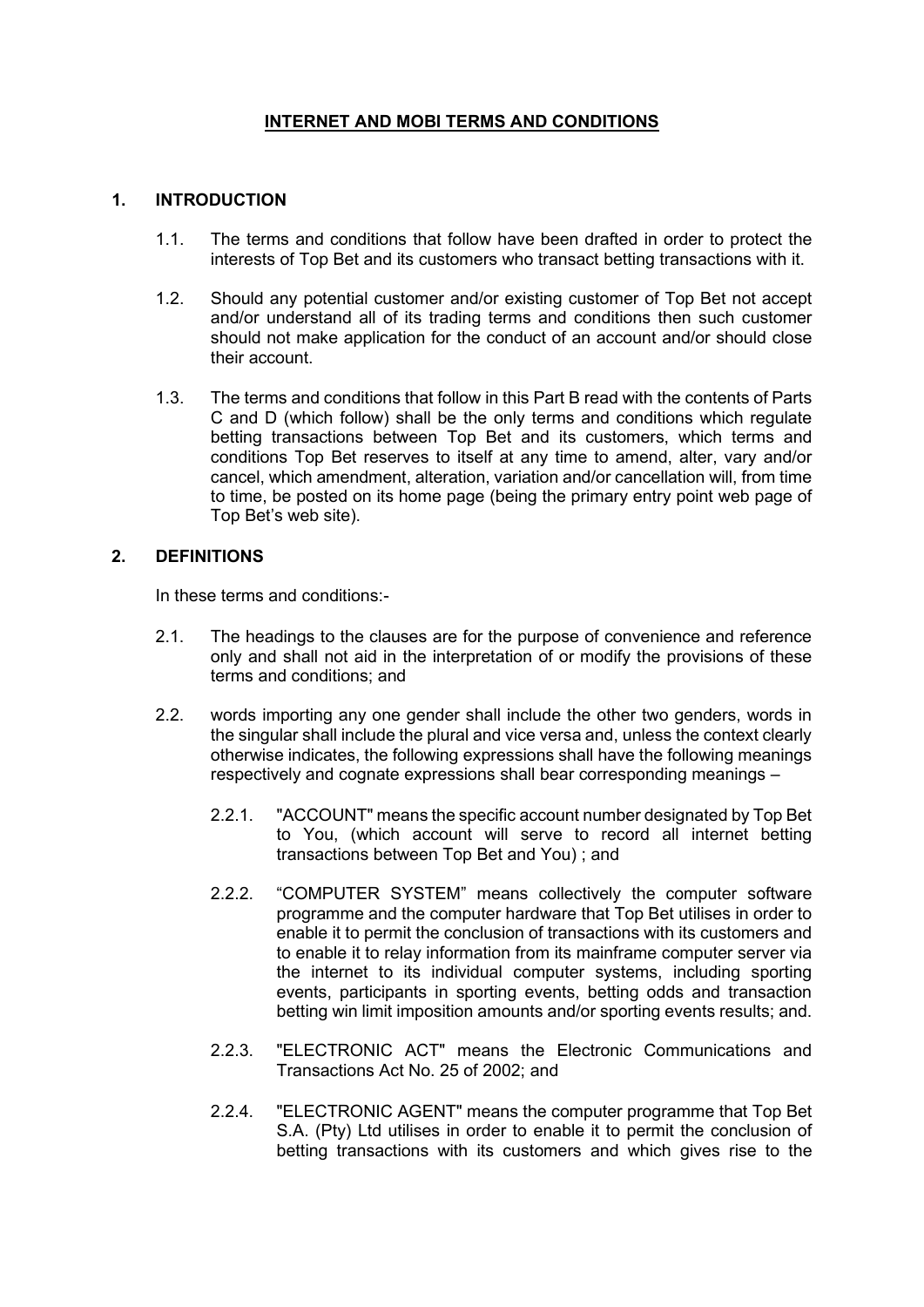existence of an automated transaction, and as defined in the Electronic Act; and

- 2.2.5. "GAMBLING ACT" means The Gauteng Gambling Act no 4 of 1995; and
- 2.2.6. "GAMBLING BOARD" means the Gauteng Gambling Board, a juristic person established in terms of section 3 of the Gambling Act; and
- 2.2.7. "GOBA" means the Gauteng Off Course Bookmaker's Association, and Association of persons who constitute persons who are licensed bookmaker's and who operate in the geographical area known as Gauteng and in South Africa; and
- 2.2.8. "INTERNET" means the interconnected system of networks that connects computers and/or mobile devices around the world using TCP/IT (Transmission Control Protocol Internet Protocol) used by information systems to connect to the internet and includes future versions thereof; and
- 2.2.9. "LAW" means the laws of the Republic of South Africa including, if applicable, the Gambling Act and/or the Electronic Act; and
- 2.2.10. "SPORTING EVENT" means any contingency on which you may place a bet on the Website, and is not limited to bets placed in respect of a sport; and
- 2.2.11. "TOP BET" means Top Bet S.A. (Pty) Limited, a company with limited liability, duly registered and incorporated as such in accordance with the law of the Republic of South Africa, with registration number 2008/006710/07; and
- 2.2.12. "TRANSACTIONS" means the electronic betting Transaction/s transacted between You and Top Bet through the medium of the Internet, either on Top Bet's computer website and/or mobile website and arising from contacts between You and the Website; and
- 2.2.13. "WEBSITE" means the location on the Internet containing the home/webpage of Top Bet and being the primary entry point of the website/mobi site of Top Bet;
- 2.2.14. "YOU" means You the customer/the client of Top Bet.

#### **3. PROHIBITION AGAINST UNDERAGE GAMBLING**

- 3.1. The Gambling Act, in terms of section 78(1), prohibits the gambling by any person under the age of 18 years.
- 3.2. You, if You are under the age of 18 years, shall not be entitled to engage in betting transactions with Top Bet.
- 3.3. In the event that Top Bet should establish that You are under the age of 18 years it shall immediately terminate your ability to utilise the Account and more particularly to transact further betting transactions and to cancel any betting transactions where the event concerned has not been completed and to report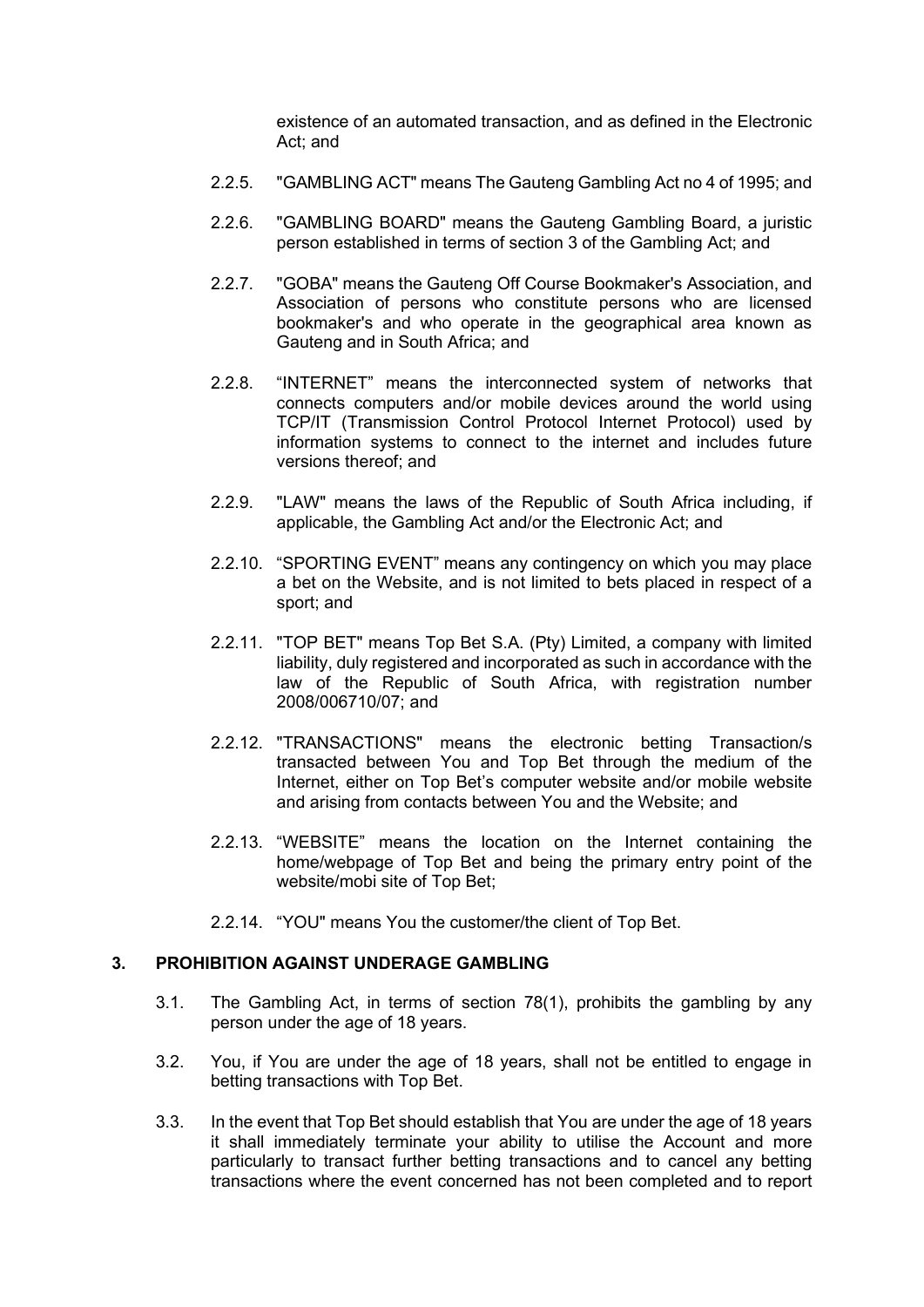You to the Gambling Board and to pay to them the extent of any credit in your account. In addition, Top Bet shall be entitled to void and to cancel any successful betting transaction between the person concerned and it.

# **4. THE CONCLUSION OF A BETTING TRANSACTION**

- 4.1. Top Bet will display on its internet and Mobi website betting odds relative to the outcome of various sporting events.
- 4.2. Each time that You seek to place/take a bet with Top Bet through the electronic Agent, this will constitute an offer by You to Top Bet to transact a particular betting transaction, which offer is then open for acceptance by Top Bet, which offer is always made by You on the express condition and understanding that You are doing so subject to Top Bet's standard terms and conditions which prevail at that time.
- 4.3. When Top Bet accepts the offer relative to a betting transaction made by You a binding agreement between You and Top Bet will occur which agreement You will not be able to change and/or cancel.
- 4.4. Even though Top Bet confirms that your offer relative to a betting transaction has been accepted by it this does not mean that Top Bet is bound by the betting transaction i.e. Top Bet whenever certain events arise (see Terms and Conditions numbers 7, 8, 9, 10 and 11) is entitled to either amend and/or cancel the relevant betting transaction.

# **5. SPECIFIC RULES RELATIVE TO EACH SPORTING EVENT**

You agree and understand that each sporting event has its own rules, which rules determine whether the specific sporting event results in an outcome and more particularly an outcome which may result in the success of a particular betting transaction. You hereby record and confirm that You have read and understood these rules which are available on Top Bet's internet betting site and more particularly under Part C.

## **6. LIMIT LIABILITY**

- 6.1. Top Bet records that its liability to You in regard to a betting transaction/s shall be limited to those amounts indicated in the win liability part, Part D, which part shall be incorporated by reference into this Part B.
- 6.2. Should the Electronic Agent, which has been instructed to automatically prevent betting transactions amounts to be won in excess of the win limits imposed in Part D then Top Bet shall be entitled to reduce its possible liability to the win liability amount indicated in Part B (if necessary Top Bet shall be entitled to cancel the betting transaction/s concerned and to replace it/them with a corrected betting transaction in order to bring it within the win limit amount i.e. before, during or after the sporting event concerned has taken place).
- 6.3. In the even that You should transact a number of betting transactions with Top Bet on the same/similar sporting events then Top Bet shall be entitled to treat the betting transactions as constituting one betting transaction and more particularly to ensure that the Customer does not exceed the win limit amount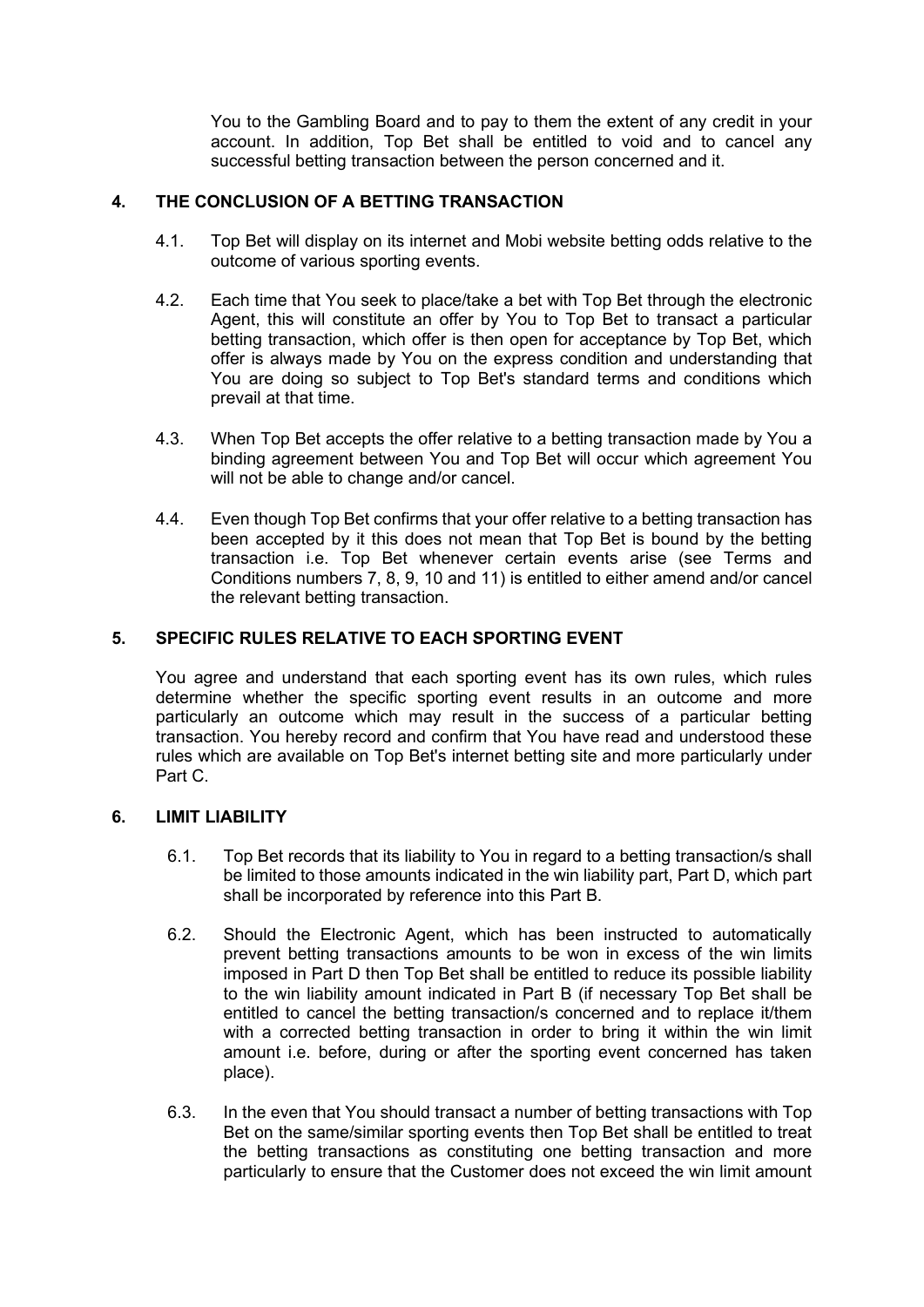that applies e.g. if a Customer concludes a betting transaction in regard to a horse racing Pick 6 in more than one instance and the winning combination occurs in two or more of the betting transactions concerned then those betting transactions will be treated as being one betting transaction.

# **7. ERRORS GIVING RISE TO BETTING TRANSACTIONS BEING CHANGED**

- 7.1. In order for You to understand why Top Bet reserves to itself the right to change betting transactions transacted with You, it is necessary to again emphasise that the Electronic Agent may fail and/or there may exist an error attributable to human error e.g. the betting odds on a sporting event may be incorrectly typed into the website e.g. odds of Manchester United, playing Bafana Bafana, incorrectly captured, as a result of a mistype, as 10/1 instead of 1/10, alternatively the incorrect odds may be automatically fed into the system by a feed provider.
- 7.2. You agree that Top Bet shall be entitled to change any betting transaction with You, more particularly at any time and more particularly after the sporting event concerned has been completed, as a consequence of the incorrect betting odds being reflected on the Website for any reason whatsoever. Top Bet shall be entitled to change the betting transaction by cancelling the existing betting transaction and replacing same with a substituted betting transaction and more particularly to reflect the correct odds that should have been available at the time that the betting transaction took place, should such odds be available. In the event that Top Bet is unable to ascertain what the odds which ought to have been available are, then Top Bet shall be entitled to cancel the transaction, and refund Your stake to You.
- 7.3. The correct betting odds, as dealt with in clause 7.2 above, shall be those betting odds that Top Bet has determined as being the betting odds which were generally available in the local or the international betting market at the time that the Transaction took place. In the event that You should dispute the correctness of the betting odds that Top Bet applies, then the onus will be on You to provide facts and evidence of generally greater betting odds than those applied by Top Bet.
- 7.4. Top Bet, once it has exercised the right indicated in 7.2, shall be entitled to adjust the Account and will make every effort to advise You of this adjustment and more particularly to transmit to You an electronic message to this effect.

## **8. ERRORS AS TO TIME AND/OR DATE AND/OR PLACE AND/OR PARTICIPANTS IN A SPORTING EVENT**

- 8.1. Top Bet records that either due to a human error and/or as a consequence of the failure by the Electronic Agent, its betting site may incorrectly reflect data as regards a sporting event i.e. as to the time and/or the date and/or the place and/or the participants in the sporting event.
- 8.2. In the event that Top Bet's betting site incorrectly reflecting information as regards a specific sporting event, You shall not be entitled to cancel the betting transaction based on such incorrect information. You acknowledge that the onus will be on You to determine the correctness of any sporting event and furthermore that Top Bet will not be liable to You for any damages that You may allege you have suffered as a consequence of any incorrect information.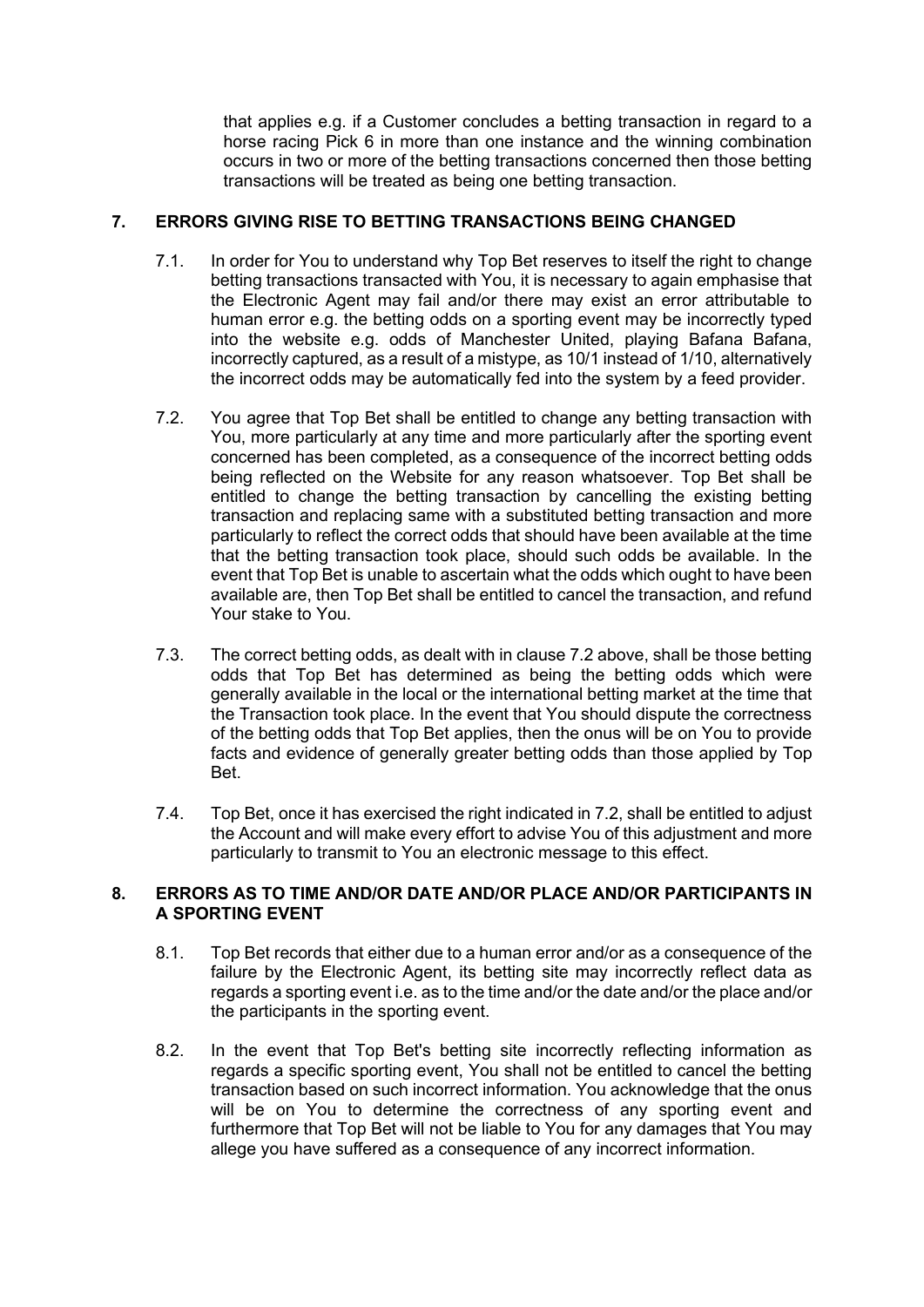# **9. VOIDING / CANCELLATION AND/OR REPLACING / ALTERING OF BETTING TRANSACTIONS**

- 9.1. Top Bet shall be entitled at any time to void / cancel betting transactions under the following circumstances:-
	- 9.1.1. the sporting event concerned has commenced and/or has been completed (this shall not apply to "in running" sporting events); and/or
	- 9.1.2. the failure by Top Bet's internet server to suspend betting and thereby ensuring that the software computer system does not accept offers from You and during the period that betting should have been suspended, betting transactions with You having taken place - for example where the internet server cannot be accessed by Top Bet as a result of the "freezing" of the system and/or the satellite "feed" malfunctioning in any respect, Top Bet's intention to suspend betting in order to change the betting odds as a consequence of the happening of an event e.g. a goal having been scored, a try having been scored, a wicket having fallen; and/or
	- 9.1.3. the malfunctioning of the computer system (software and/or hardware) which results in the incorrect reflection of betting odds; and/or
	- 9.1.4. You make use of a credit or debit card to enter into a Transaction, which credit card and/or debit card is not held in Your name; and/or
	- 9.1.5. You enter into a Transaction utilising funds that Top Bet reasonably believes were obtained by You through illegal means.
- 9.2. The cancellation by Top Bet of the entire Transaction shall only apply in respect of single Transactions. Where a customer transacts multiple betting transactions in the same Transaction and when a situation of cancellation arises in respect of one part of the Transaction, then only the part of the Transaction shall be cancelled and the remaining portion of the Transaction shall remain valid. For example, a multiple betting transaction is transacted where the first leg is Manchester United vs. Liverpool, which event does not take place within 48 hours of the advertised time and the second leg is Brazil vs. Bafana Bafana, then in this instance the first part of the multiple will automatically cancel and the second part of the multiple will remain, and the multiple will in fact be reduced to a single Transaction.
- 9.3. In the event that Top Bet should cancel a Transaction, the amount staked by You shall be refunded to You and more particularly Your account shall be credited with that amount.

# **10. MULTIPLE BETTING TRANSACTIONS**

10.1. Top Bet records that You shall be entitled to conclude multiple betting transactions and more particularly which involves the outcome of one or more sporting events which if successful result in the gross amount (the winnings and the amount staked) being taken forward to the sporting event that occurs next in time and date (commonly known as "all to comes").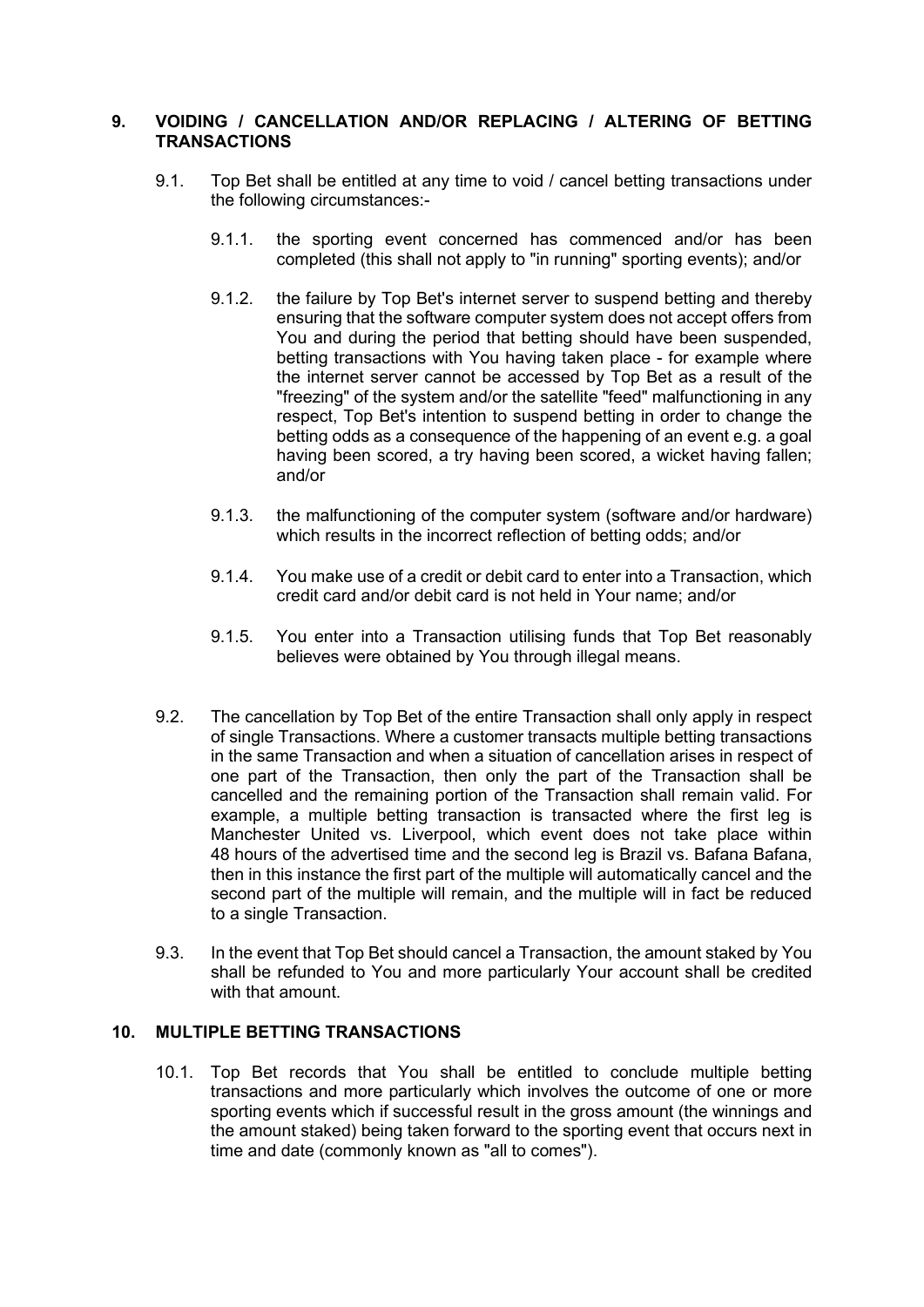- 10.2. You confirm and accept that You are prohibited from transacting multiple betting transactions (all to comes) where the outcome of one part of the betting transaction contributes to the outcome of another part of the betting transaction. An example of a prohibited multiple bet would be the Crusaders to win the rugby game and the Crusaders to win the rugby game by 1 point.
- 10.3. The prohibition as regards all to come betting transactions shall also extend to the same teams and/or the players in certain teams - for example a prohibitive multiple bet would be Liverpool FC to win the first round of the FA Cup and it to win the FA Cup.
- 10.4. In the event that the Electronic Agent should permit a prohibited multiple bet in the same event for any reason whatsoever, then Top Bet shall be entitled to cancel the betting transaction and in which event it will refund the amount staked and credit the Account.

## **11. PROHIBITION AGAINST SYNDICATE TYPE OF BETTING TRANSACTIONS**

- 11.1. You undertake not to form or become part of any type of betting syndicate and more particularly for the purposes of circumventing these terms and conditions and by way of example the limit liability exposure of Top Bet.
- 11.2. In the event that Top Bet should determine that You have breached the undertaking indicated in 11.1, then it shall be entitled to immediately cancel and/or void any of your current betting transactions and to close the Account, subject always to it having the right to cancel all previous successful betting transaction and to institute proceedings to recover any amounts that Top Bet has paid to You.

## **12. BETTING TAX**

All successful betting transactions are not subject to betting tax save that betting tax being equal to 6% on the winning amount in regard to horse racing applies and where multiple betting transactions are transacted where one part of the transaction is a horse racing event. You confirm and agree that Top Bet shall be entitled to deduct betting tax on all winning betting transactions involving horse racing events.

#### **13. PROHIBITION AGAINST CESSION OF THE ACCOUNT AND/OR ANY BETTING TRANSACTION/S**

- 13.1 You undertake in favour of Top Bet not to cede any of the credit proceeds of the Account and/or your rights to operate the account and more particularly to conclude betting transaction.
- 13.2 You undertake in favour of Top Bet not to cede any betting transaction or a part of any betting transaction.
- 13.3 In the event that You should contravene the undertakings indicated in 13.1 and/or 13.2, Top Bet shall be entitled to close the Account and in the case of a contravention of term 13.2 to cancel the betting transaction/s concerned.

# **14. TELEPHONIC CONVERSATIONS WITH YOU**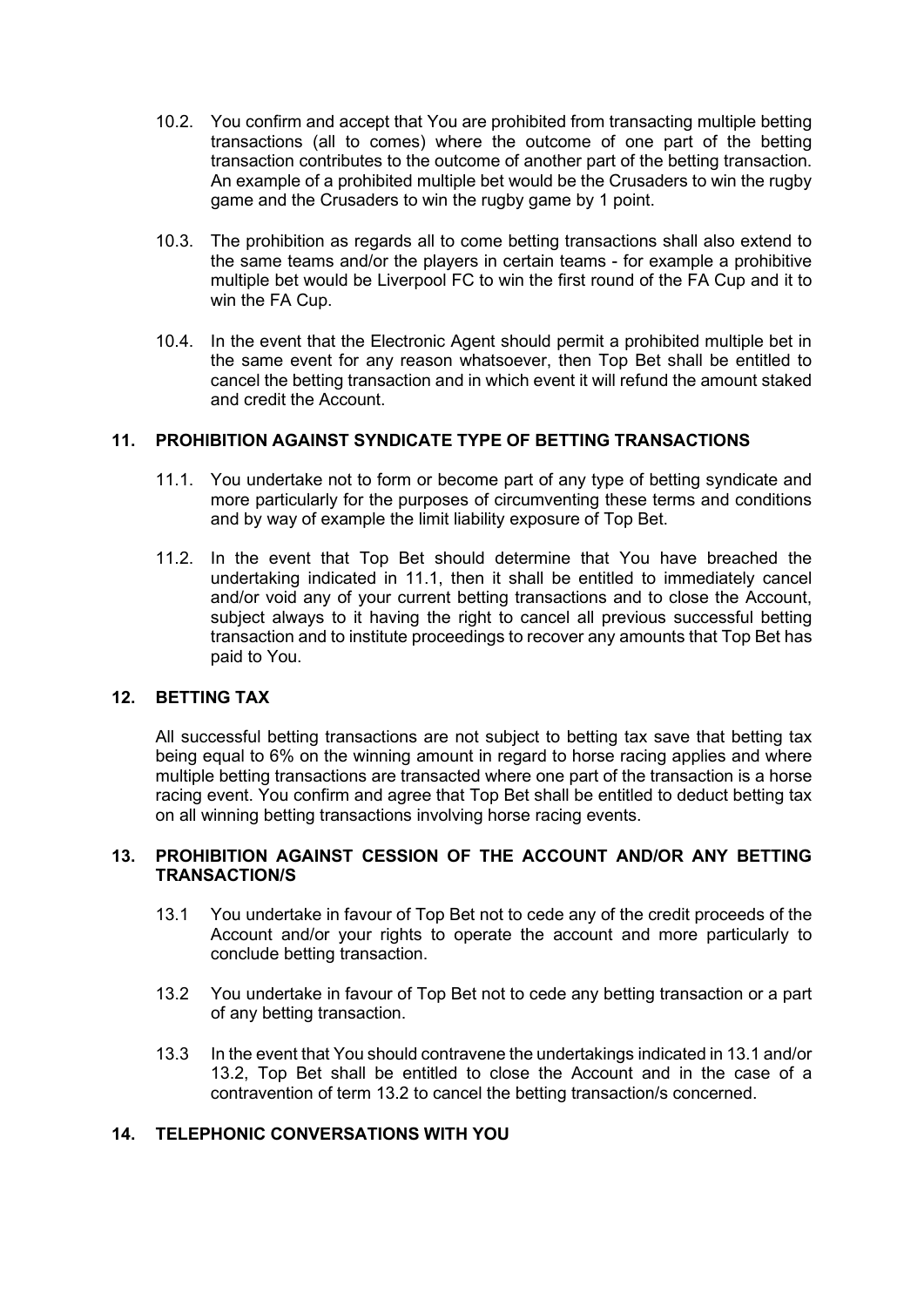You agree that Top Bet may record any telephonic conversations between You and its employees, agents and/or service providers and that these telephonic conversations may be utilised by Top Bet in any proceedings including legal proceedings.

#### **15. RESOLUTION OF DISPUTES**

- 15.1. Top Bet records that Chapter 5 of the Regulations promulgated in terms of The Gambling Act makes provision that a disputed claim for payment of a gambling debt may be resolved by the provincial Gambling Board, which dispute is referred in the first instance to its Chief Executive Officer and in the second instance (an appeal) to the provincial Gambling Board.
- 15.2. You agree that prior to referring any dispute, as contemplated in the recordal indicated in 15.1, to refer the dispute to the provincial Gambling Board, and in which event You agree as follows:-
	- 15.2.1. to advise the provincial Gambling Board in writing, within 10 (ten) business days from the date that the dispute arose, of the nature of the dispute and to invite it to determine the dispute; and
	- 15.2.2. to make yourself available at the hearing that the provincial Gambling Board convenes and more particularly to permit yourself to be questioned by the provincial Gambling Board and/or Top Bet (which shall extend to their legal representatives); and
	- 15.2.3. to make available to the provincial Gambling Board any relevant document/s as may be directed by it; and
	- 15.2.4. that the decision of the provincial Gambling Board shall be final and binding upon You; and
	- 15.2.5. that the provincial Gambling Board shall be entitled to order that its costs and/or any other parties costs shall be paid by You and in the event that the dispute should be determined against You.
- 15.3. You agree that should You:-
	- 15.3.1. fail to timeously notify the provincial Gambling Board of your dispute; and/or
	- 15.3.2. fail to attend at the hearing convened by the provincial Gambling Board; and
	- 15.3.3. fail to submit yourself to be questioned by the provincial Gambling Board and/or any other party including Top Bet, that has an interest in the dispute and/or fail to submit any document/s ordered to be produced, then You agree that your rights to proceed with the dispute shall be deemed to have automatically and immediately waived and more specifically abandoned or You shall not be entitled to refer the dispute in terms of the regulations promulgated in terms of The Gambling Act, i.e. until You have fully and satisfactorily permitted the hearing before the Gambling Board to be held and completed, and thereby permitting the provincial Gambling Board to issue a ruling thereon.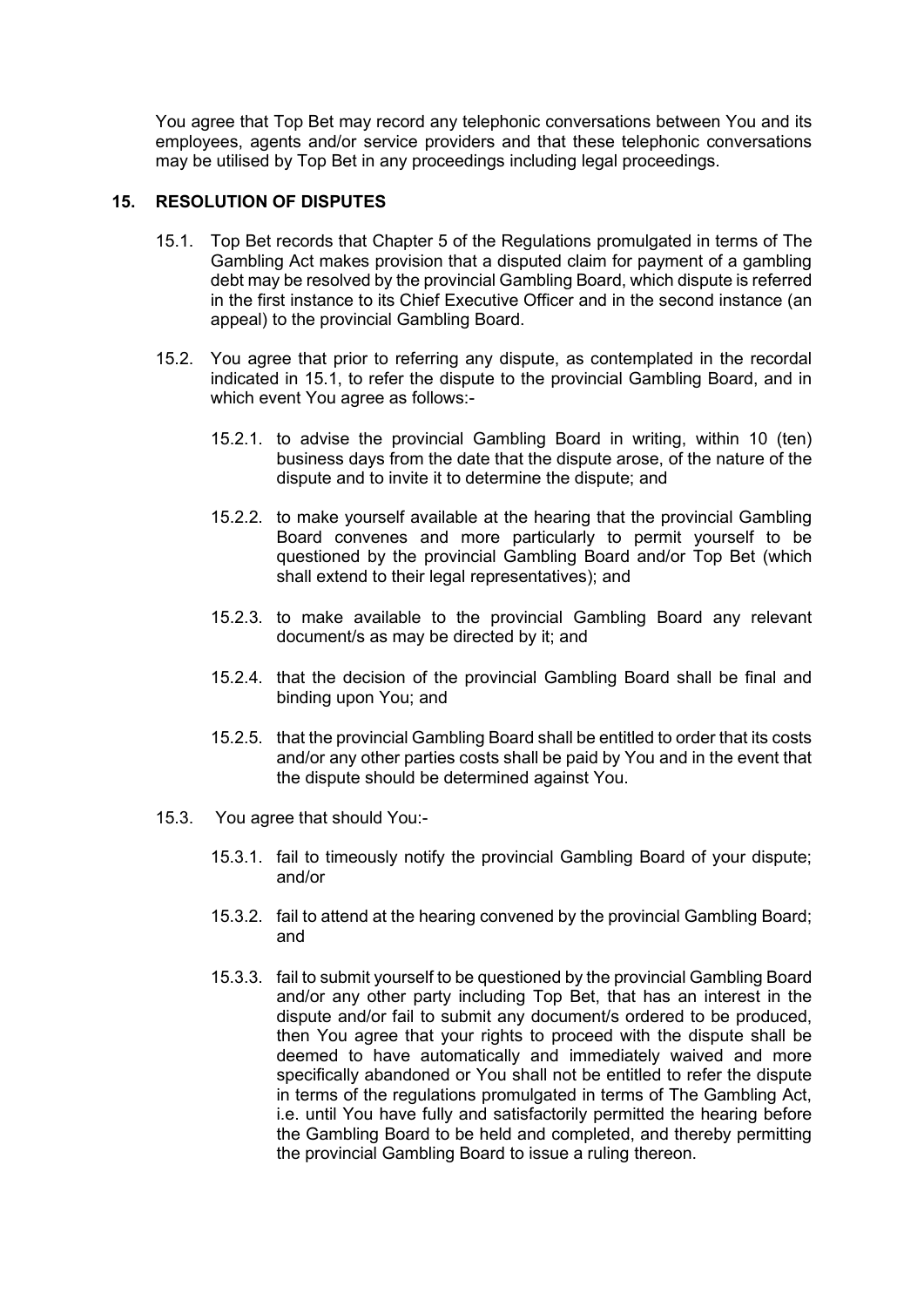15.4. You agree to waive your right to have a disputed claim as regards the payment of a gambling debt by Top Bet referred to the Chief Executive Officer of the provincial Gambling Board itself.

## **16. CANCELLATION AND/OR TERMINATION OF ACCOUNTS**

- 16.1 You agree that Top Bet may, without giving You any notice, terminate your Account and to thereby cancel your ability to transact any further betting transactions with Top Bet and more particularly Top Bet shall be entitled to cancel any future betting transactions which relate to future sporting events.
- 16.2 You agree that Top Bet may take that action indicated in 16.1 if it should, in its absolute discretion deem that good cause exists to do so, without limiting the generality of the aforegoing this shall include:-
	- 16.2.1. any failure of the Electronic Agent; and
	- 16.2.2. believe that You are engaging in illegal and/or fraudulent activities; and\
	- 16.2.3. believe that You have or are in the process of breaching these terms and conditions.
- 16.3. You agree that if Top Bet should take the action indicated in 16.1 it shall be entitled to immediately cancel all and any betting transaction including all to come betting transaction where all legs of such betting transactions have not been completed.

# **17. LIMITATION OF LIABILITY**

You agree that Top Bet shall not be liable for any losses and/or damages that You may sustain of whatsoever nature and from any cause whatsoever ("occurrences") arising from any betting transactions i.e. either betting transactions that have been concluded and/or betting transactions that You sought to conclude with Top Bet. Without limiting the generality of the aforegoing, these occurrences shall include:-

- 17.1. an act of God; and/or
- 17.2. power failures; and/or
- 17.3. telecommunication failures; and/or
- 17.4. Electronic Agent failures; and/or
- 17.5. any other act and/or omission by any of Top Bet's employees, agents and/or service providers. Without limiting the generality of the aforegoing, these shall include:-
	- 17.5.1 the failure to credit the Account relative to any payment effected by You; and/or
	- 17.5.2 the failure to credit the Account with an amount arising from a successful betting transaction/s amount; and/or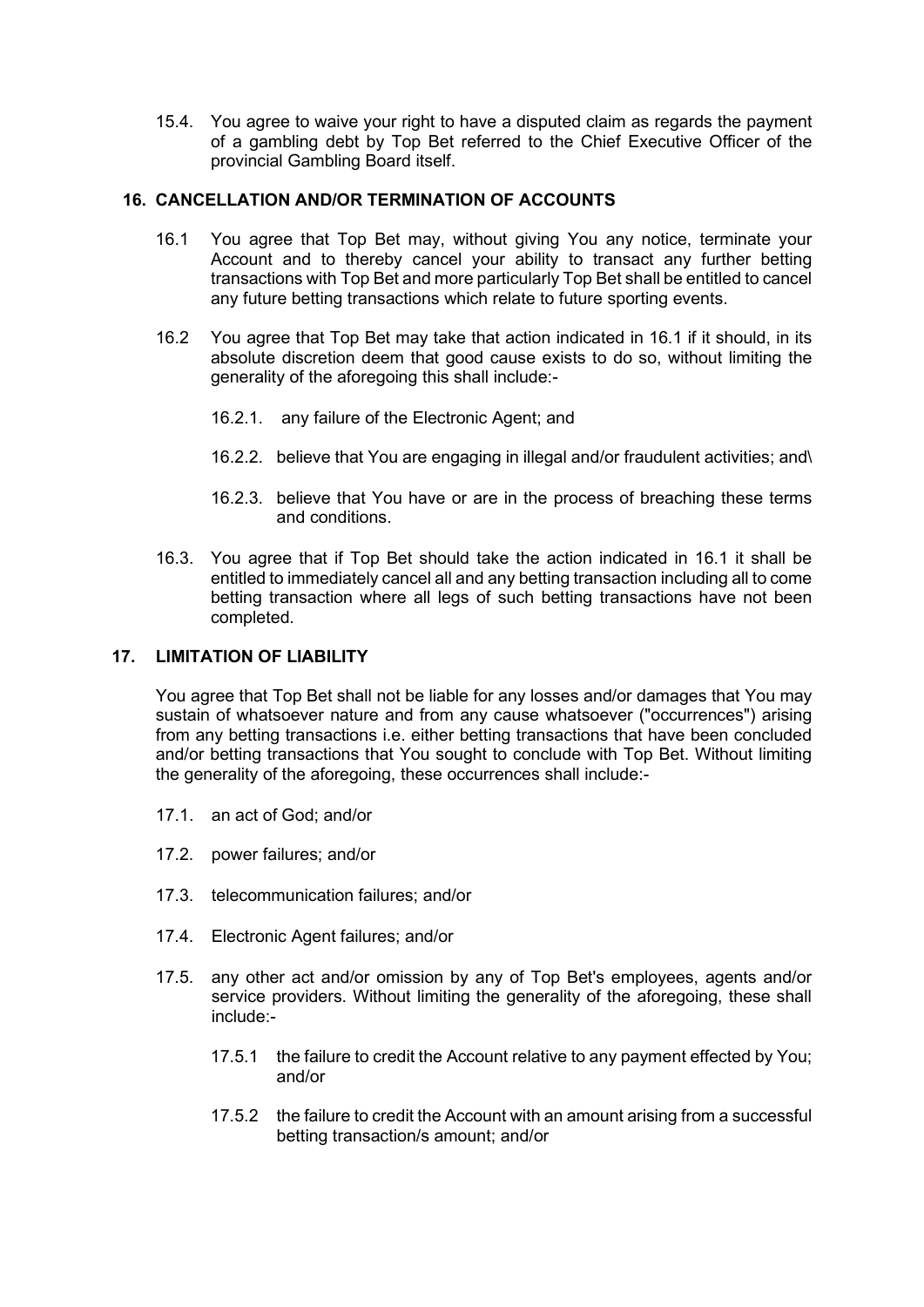**17.5.3** the incorrect details as regards a particular sporting event i.e. as to date and/or place and/or time and/or participants.

# **18. PAYMENT OF AMOUNTS FOR THE CREDIT OF THE ACCOUNT AND WITHDRAWAL OF CREDIT AMOUNTS FROM THE ACCOUNT**

- 18.1. You shall be entitled to deposit amounts to the credit of the Account, into Top Bet's banking accounts which are reflected in Part A, either in cash, from Your credit card account and/or Your banking account. You shall not be entitled to arrange for the crediting of amounts to the Account from a third parties' bank account and/or credit card facility account.
- 18.2. Top Bet will endeavour to credit the Account with the extent of the amount deposited and within a reasonable time of receipt of same. Top Bet shall not be liable for any damages should there be any delay of whatsoever nature concerning the crediting of the Account with amounts that You have paid into / caused to have transferred into its banking account/s.
- 18.3. You acknowledge that should You deposit into the banking account/s of Top Bet a cash amount then the banking charges of Top Bet shall be deducted from such cash amount.
- 18.4. In the event that You cause to have deposited into the Account funds from a source other than that registered in its name, and notwithstanding anything to the contrary contained in these conditions, You acknowledge that Top Bet shall be entitled to refuse to credit the amount deposited into its bank account to the Account, and in such instance Top Bet shall be entitled to take steps to refund the amount into the banking account of the third party concerned.
- 18.5. You shall be entitled to withdraw winnings from the account and at any time. All deposited amounts must be transacted on. All requests for withdrawal on nontransacted credit balances will be subject to an admin fee (at a minimum of 10%) and done so at the discretion of Top Bet.
- 18.6. You agree that should You wish to withdraw credit amounts from the account then:-
	- 18.6.1. You shall dispatch an electronic message to Top Bet to this effect, which electronic message Top Bet shall only be obliged to consider and during working hours; and
	- 18.6.2. You agree that Top Bet shall only be obliged to give effect to your instruction by depositing the amount requested into a bank account designated in your name; and
	- 18.6.3. You confirm that the activation of this request may take between 48 (forty eight) and 72 (seventy two) hours and that any delay in the transmission of the funds and more particularly the reflection thereof in the relevant banking account shall not give rise to any claim of whatsoever nature against Top Bet.
	- 18.6.4. In the event that a customer transfers an amount into its account by way of a credit card payment and does not utilise any of the funds towards betting transactions and requests the repayment of such credit amount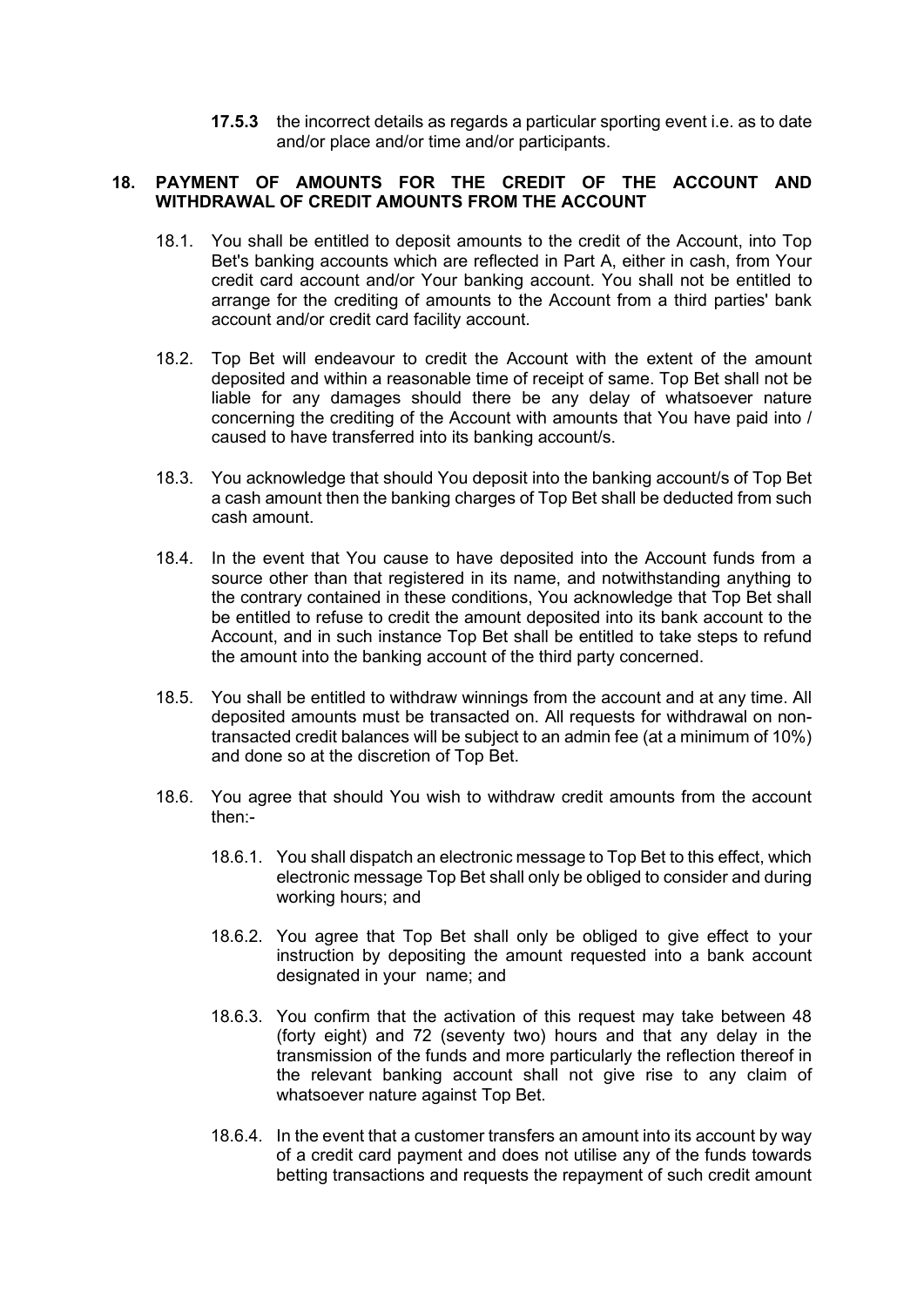into his credit card account then Top Bet shall be entitled to deduct from the customer's account an amount of R100 (One Hundred Rand) as an administration fee.

18.6.5. Top Bet shall be entitled to deduct from the customer's account an amount equal to the credit card transaction fee amount that the credit card entity has charged Top Bet for all credit card deposits.

## **19. INCORRECT CREDITING OF AN AMOUNT / CREDIT EXTENSION OF AN AMOUNT TO THE ACCOUNT**

- 19.1. Top Bet records that due to human error and/or due to an error by its Electronic Agent it may happen that an amount is incorrectly credited to the Account / an amount in the nature of a credit extension to the Account is incorrectly applied to the Account. Examples of incorrect crediting to the Account are as follows:-
	- 19.1.1 a payment into Top Bet's banking account is incorrectly credited to the wrong person's Account (in such event, You undertake to notify Top Bet of this fact and will in no way take advantage of this error); or
	- 19.1.2 a payment by you into Top Bet's banking account which is then credited to the correct Account and which payment is subsequently reversed by the banking institution/s concerned; or
	- 19.1.3 the incorrect result for a sporting event is entered into the system and which then gives rise to an incorrect credit being reflected in the Account whereas it should have reflected a debit amount; or
	- 19.1.4 an amount is credited to the Account arising from a betting transaction which is either prohibited by Top Bet's Standard Terms and Conditions or arising from a betting transaction where a limit imposition has been transgressed.
- 19.2. In the event that an incorrect amount is credited to an Account, Top Bet shall be entitled to reverse the credit amount. In the event that the reversal of the credit amount/s results in the Account reflecting a debit balance, then You undertake to effect payment of the debit balance within 48 (forty-eight) hours of the reversal taking place.
- 19.3. In the event that You should utilise a credit amount incorrectly credited to your Account / utilise an incorrect credit extension amount afforded to your Account (by transacting betting transactions) then Top Bet shall be entitled to void and cancel all betting transactions which were successful and to cancel all current/pending betting transactions.

## **20. APPLICABILITY OF THE ELECTRONIC ACT**

- 20.1. It is recorded that in terms of section 20 (c) and (d) of the Electronic Act that You being a person utilising the Electronic Agent are not bound by these terms and conditions unless they were capable of being reviewed by You prior to each betting transaction and more particularly the conclusion thereof.
- 20.2. You agree that the provisions of section 20 (c) and (d) of the Electronic Act shall not apply to You and more specifically to the betting transactions that are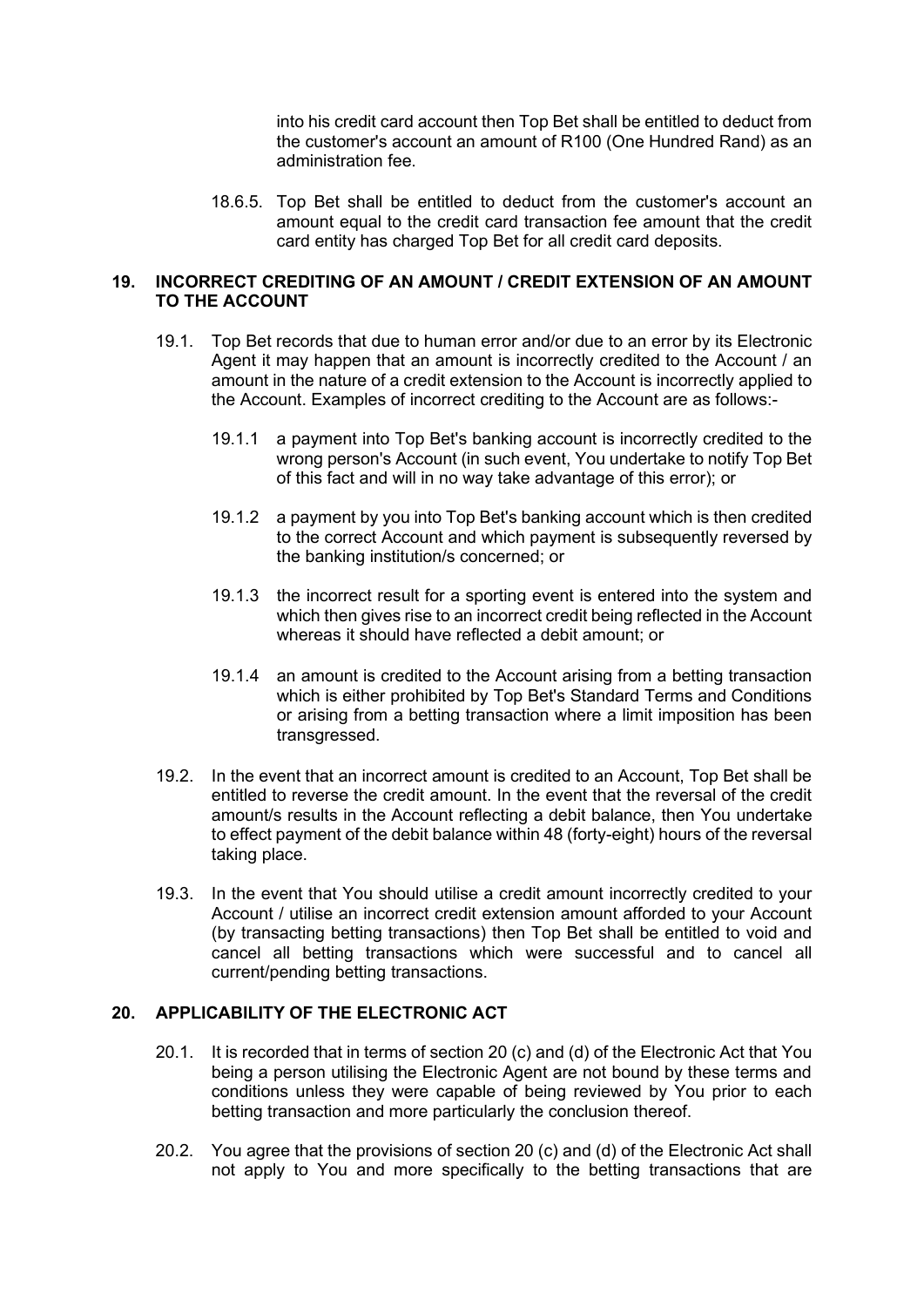concluded between You and Top Bet, You hereby confirming that these terms and conditions have in fact been reviewed, read and understood by You, and that these terms and conditions will form an integral part of each offer that You extend to Top Bet i.e. Top Bet will accept each betting transaction offer by You subject to these terms and conditions.

#### **21. WAIVER**

You agree that no failure and/or delay by Top Bet in exercising any of its rights in these terms and conditions shall operate as a waiver by Top Bet as regards it exercising any of its rights in terms of these terms and conditions and at any time.

### **22. AMENDMENTS TO, VARIATIONS AND CANCELLATIONS OF TERMS AND CONDITIONS**

Top Bet reserves to itself to amend and/or vary and/or cancel these terms and conditions at any time in the future and as soon as these amendments and/or variations and/or cancellations have been displayed on its home page, then these terms and conditions shall automatically be amended and/or varied and/or cancelled taking into account the said changes.

#### **23. CERTIFICATE**

A certificate signed by a representative and/or agent of Top Bet shall be prima facie proof of any indebtedness owed by You to Top Bet, the production of which certificate will discharge any onus on Top Bet to prove the existence and/or the extent of the indebtedness by You to Top Bet.

#### **24. LEGAL COSTS**

In the event that Top Bet is obliged to take any legal action against You and should it be successful with such legal action then You will be liable for all of Top Bet's legal costs and on the scale as between attorney and own client.

#### **25. ADDRESS FOR SERVICE OF NOTICES AND LEGAL PROCESSES BY TOP BET ON YOU**

You choose as an address for service of all notices and/or legal processes the address that You have furnished in the opening account section of Top Bet's internet betting site.

## **PART C RULES RELATING TO SPORTING EVENTS**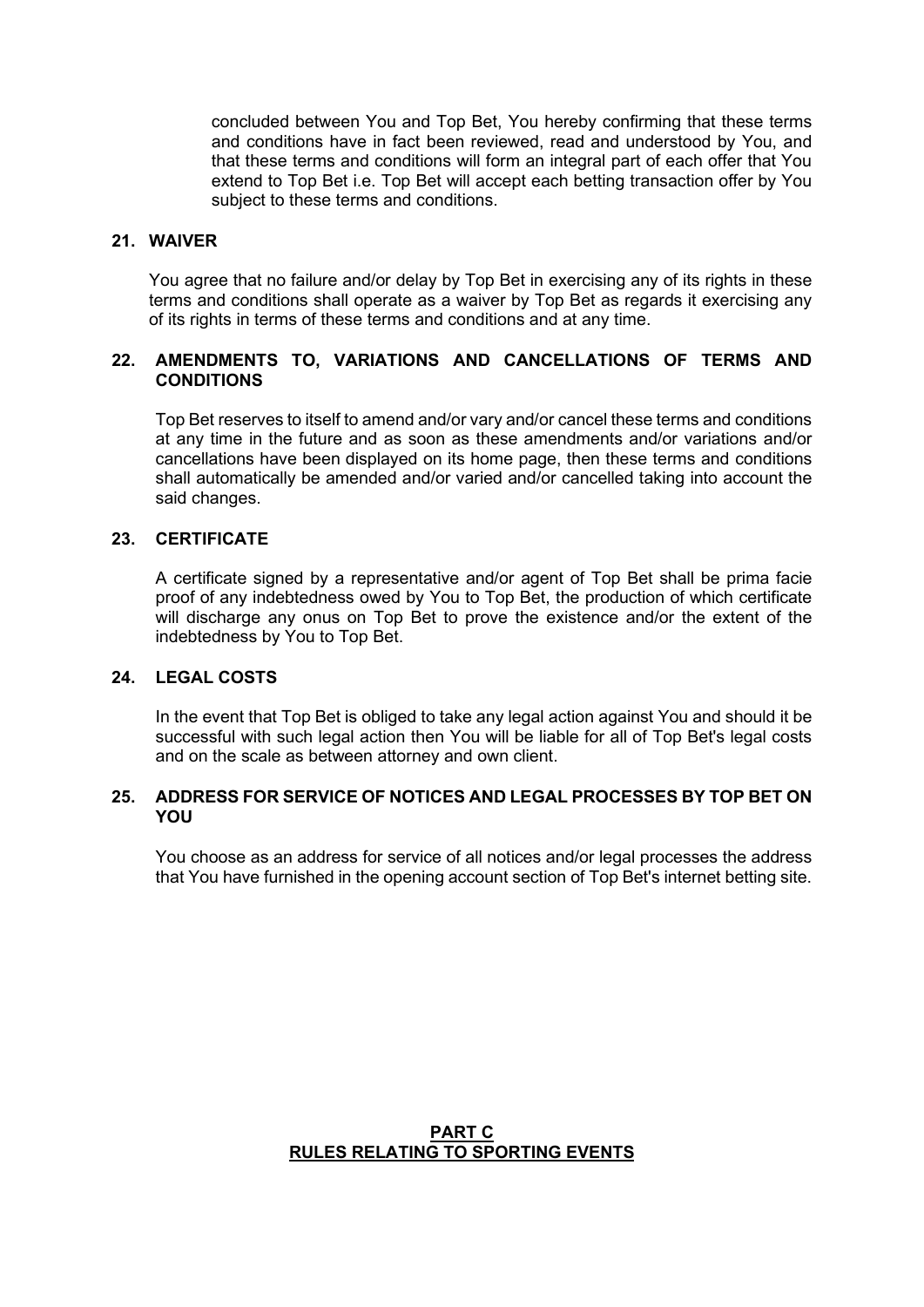#### **1. Definitions**

In this Part C, unless inconsistent with the context, the word and expressions used have the meaning assigned to them in the national or provincial laws, regulations and rules and:-

"**Ante post bet"** means any bet on horseracing, sport or other event or contingency accepted by a bookmaker before the final field is declared;

**"Betting in running"** is when quotes or prices on selected events or contestants are updated during the event. Thus betting occurs after the official start but before the official end of an event;

**"A Contingency"** means an event or occurrence of which the outcome is uncertain or unknown to any person until it happens;

**"Connected bet"** means a bet where the same selection is picked for two or more different events;

**"Customer"** means a person who places a bet with Top Bet. The words customer/punter/investor/bettor shall have a similar meaning;

**"Fixed-odds bet"** means a bet on one or more contingencies in which odds are agreed at the time the bet is placed;

**"Fixed Place bet"** means a place bet at fixed odds that are agreed upon prior to the event subject to there being no deductions or dead heats;

**"Fixed win bet"** means a win bet at fixed odds agreed upon prior to the event subject to there being no deductions or dead heats;

**"Lay a bet"** means the acceptance of a potential financial loss by a licensed bookmaker should the bet win;

A **"Key bet"** means a "place bet" where the 1st two positions count;

**"Match play"** means any sporting event limited to two participants;

**"Match race"** means a horse race limited to two participants;

**"Multiple bet"** /or **"Multiple event bet"** /or **"All to come (ATC)"** means more than one selection in different horse races, sporting events or contingencies, combined to form one bet;

**"Open bet"** means:

- *(a)* a bet, other than a totalisator bet, taken by Top Bet on one or more contingencies, in which no fixed-odds are agreed at the time the bet is placed; or
- *(b)* a bet in respect of which the pay-out is determined after the outcome of the contingency on which such a bet is struck became known, with reference to dividends generated by a totalisator;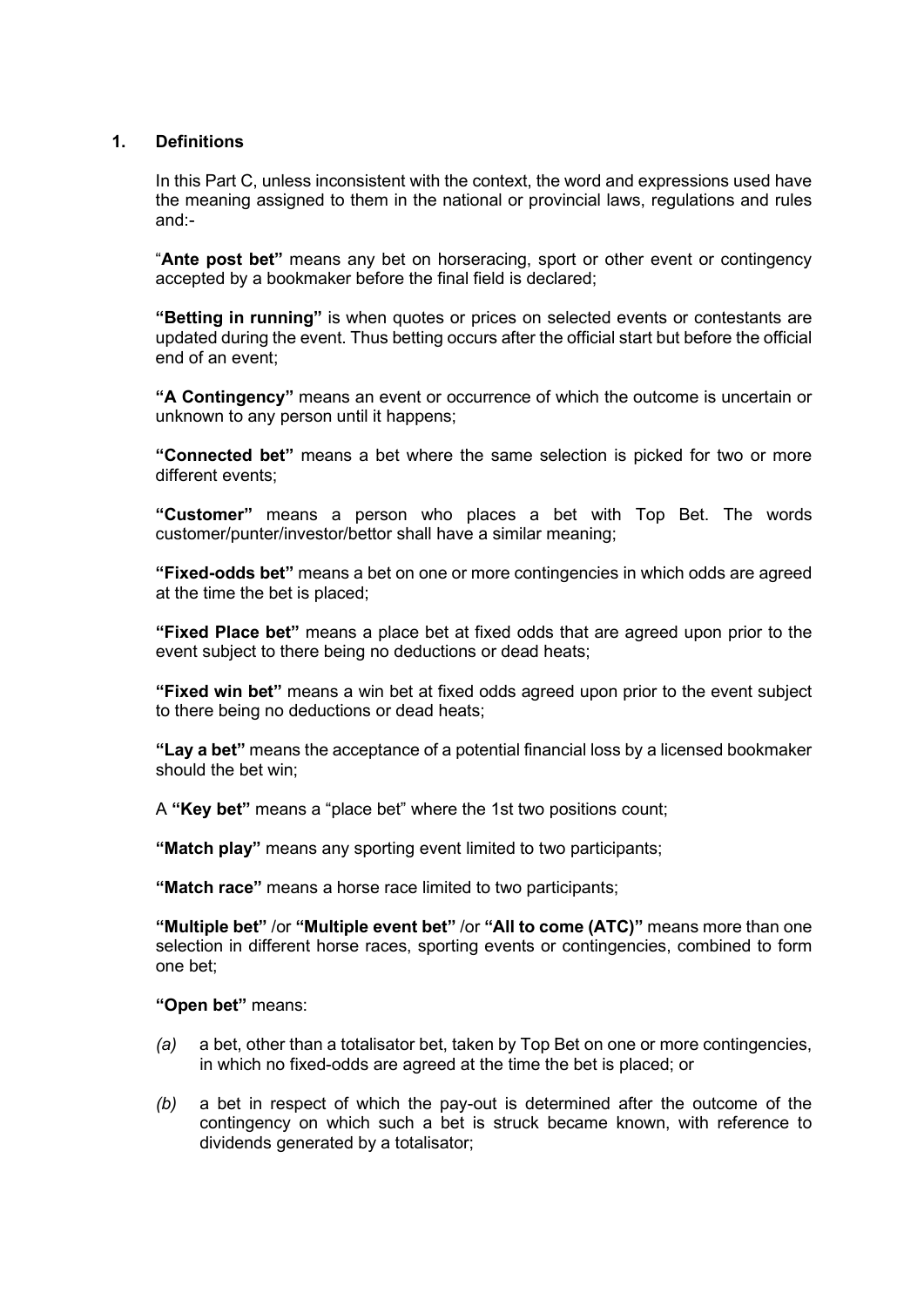**"Other contingency"** means any lawful event or contingency other than horseracing or a sporting contest;

**"Place bet"** means a bet on a participant being placed in accordance with the rules of the particular race, sporting event or contingency;

**"Related bet"** means a bet where the outcome of one part of the bet contributes directly to the outcome of the other;

**"Scratching or withdrawal"** means a participant has been withdrawn from a particular race or event prior to the start thereof;

**"Single bet"** /or **"Single event bet"** is a selection of a single contestant for a bet in a horse race, sporting event, other event or contingency;

**"Starting Price Win"** (SP Win bet) means a bet where the odds are the official fixed price of the selected contestant at the time of commencement of the event and the bet is successful when the selection is placed first in the event. Official Fixed price may be subject to deductions and / or dead heats;

**"Stake"** means the monetary outlay by the customer in placing a bet;

**"Totalisator bet"** means a bet placed with a licensed totalisator in a system of betting in which the aggregate amount staked on such event or combination of events, after deduction from such aggregate amount of any amounts which may in terms of legislation be deducted there from, is divided amongst those persons who have made winning bets on any event or combination of events in proportion to the amounts staked by such persons in respect of such winning;

**"Win"** means the profit portion of a winning bet;

**"Win bet"** means any bet where the person who placed the bet correctly predicted the result of the event or contingency or combination thereof in respect of which the bet was placed; and

**"With a run bet"** /or **"Given a run bet**" is any bet accepted by a bookmaker after the final field is declared;

**"Wooden Spoon bet"** means a fixed odds bet on a selection to finish last in a sporting event involving three or more participants and is not applicable to horse racing.

### **BETTING RULES FOR HORSE RACING**

#### **1. Ante post bets**

- (1) With the exception of starting price bets, should any selection not run for any reason other than the abandonment of the race itself:-
	- (a) An ante post bet shall be lost and the customer shall forfeit his stake; and
	- (b) Ante post bets struck on other horses/contestants in the race concerned shall not be subject to any adjustment in betting odds.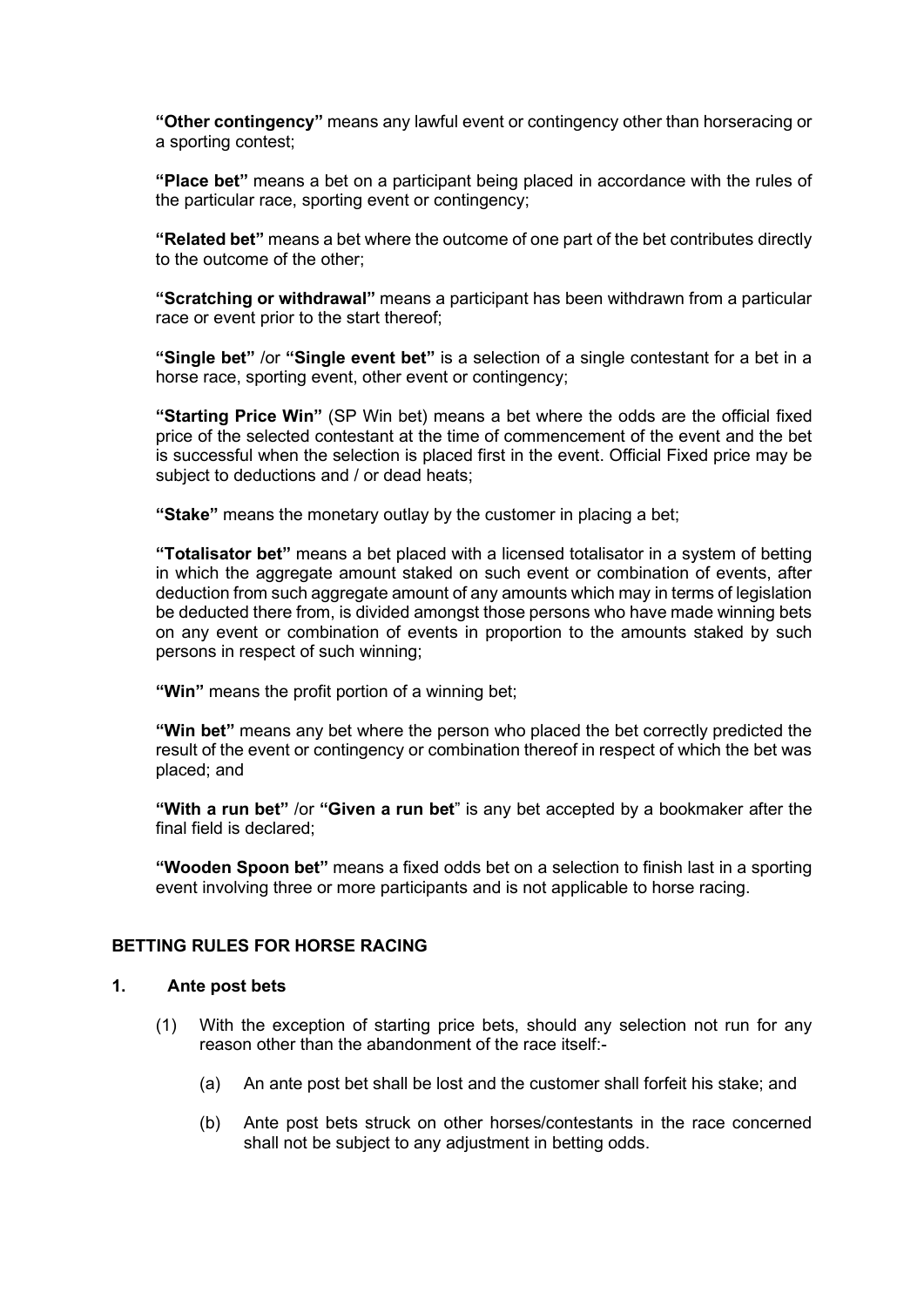- (2) Where a race is abandoned, all ante post bets that are still live or undetermined involving the race concerned, shall become void.
- (3) Should a selected horse/contestant in any leg of a multiple event bet be scratched, withdrawn or not accepted prior to the bet becoming void or being won, the bet shall be regarded as lost, notwithstanding the fact that any included race is abandoned.

#### **2. Betting "with a run"**

- (1) Where a single bet is made "with a run" and the selected horse/contestant is scratched the bet shall become void.
- (2) All bets struck "with a run" on the remaining horses/contestants in a race where one or more horses/contestants have been scratched, shall be subject to the deductions detailed in rule 4.
- (3) Where a deduction applies to remaining runners in any event of a multiple event bet "with a run", the relevant deduction in terms of rule 4 shall be applied to the runner/contestants of the event where the scratching occurred, and the entire bet recalculated in respect of the event from which the horse was scratched.
- (4) Any bets "with a run" struck after the official announcement of the withdrawal of one or more horses/contestants shall not be subject to any deduction, unless there is a further withdrawal or withdrawals.
- (5) Where a race is abandoned, all bets "with a run" on the race concerned shall become void.
- (6) In starting price multiple bets "with a run", winnings on winning bets shall be calculated and paid at the official starting prices, subject to the provisions of rule 8.

#### **3. Deductions**

(1) Where a horse/contestant is withdrawn before or after coming under starter's orders, all fixed odds bets on that horse/contestant shall be void, and all bets struck as fixed odds on the remaining horses/contestants on the day of the race or "with a run" shall be subject to deduction calculated in accordance with the following table:

| ODDS OF WITHDRAWN HORSE OR CONTESTANT | <b>DEDUCTIONS</b> |
|---------------------------------------|-------------------|
| 25/1 and bigger                       | No deduction      |
| 13/1 to 20/1                          | 5%                |
| 9/1 to 12/1                           | 10%               |
| 6/1 to 8/1                            | 15%               |
| 4/1 to 11/2                           | 20%               |
| $3/1$ to $7/2$                        | 25%               |
| 22/10 to 28/10                        | 30%               |
| 16/10 to 2/1                          | 35%               |
| 13/10 to 15/10                        | 40%               |
| 11/10 to 12/10                        | 45%               |
| 1/1                                   | 50%               |
| 8/10 to 9/10                          | 55%               |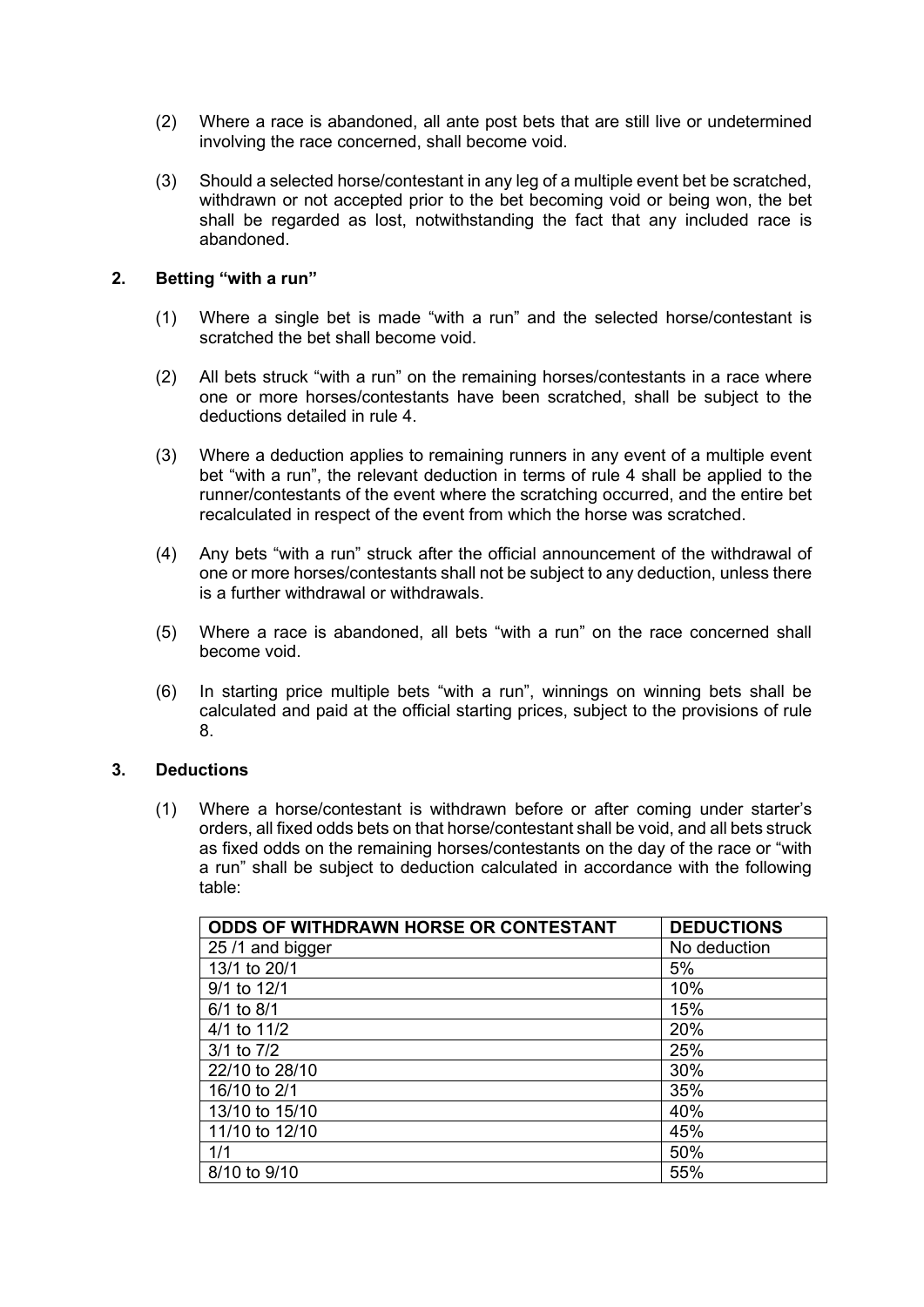| 6/10 to 7/10                                                                           | 60% |
|----------------------------------------------------------------------------------------|-----|
| 5/10                                                                                   | 65% |
| 4/10                                                                                   | 70% |
| 1/3 and shorter                                                                        | 80% |
| $\mid$ NB: Margins of odds not covered will default to the lower deduction amount $\%$ |     |

- (2) Any bets struck "with a run" after the official announcement of the withdrawal of one of or more horses/contestants shall not be subject to any adjustment unless there are further withdrawals.
- (3) Should two horses/contestants be withdrawn simultaneously and both are subject to a deduction on any winning bets, the deductions shall be applied separately and not simultaneously.
- (4) Deductions shall not apply to starting price bets, unless a late withdrawal(s) occurs.

## **4. Postponed races**

Where a race advertised to be run on a certain date is postponed to any future date:-

- (1) All ante post bets on such race shall stand;
- (2) Within 48 hours after the original advertised date at the same venue, all bets "with a run" shall stand;
- (3) More than 48 hours after its initial scheduling, the race shall be deemed to have been abandoned for betting purposes, and bets "with a run" shall be treated as described in rule 3.

#### **5. Change of venue or track**

Where the venue of a race or track is changed from that originally advertised, the race shall be deemed to have been abandoned and such bets shall be voided.

## **6. Dead heats**

- (1) In the case of a dead heat in a match race the bet shall be void, unless odds were offered on the outcome being a dead heat.
- (2) In the case of a two horses/contestants dead heat in races other than "match races", and also in winning multiple event bets where one race results in a dead heat, the customer shall lose half of the amount staked and the entire bet is then recalculated as a result of the event where the dead heat occurred.
- (3) In winning multiple events bets where two races result in dead heats, the customer shall win the odds to one quarter of the stake and lose the other three quarters, and so on for further dead heats.
- (4) Notwithstanding the provisions of rule 7(2), in the case of a three horse/contestant dead heat in a multiple event bets, where one race/event results in a triple dead heat, the customer shall lose two thirds of the stake and the entire bet is recalculated as a result of the event where the dead heat occurred.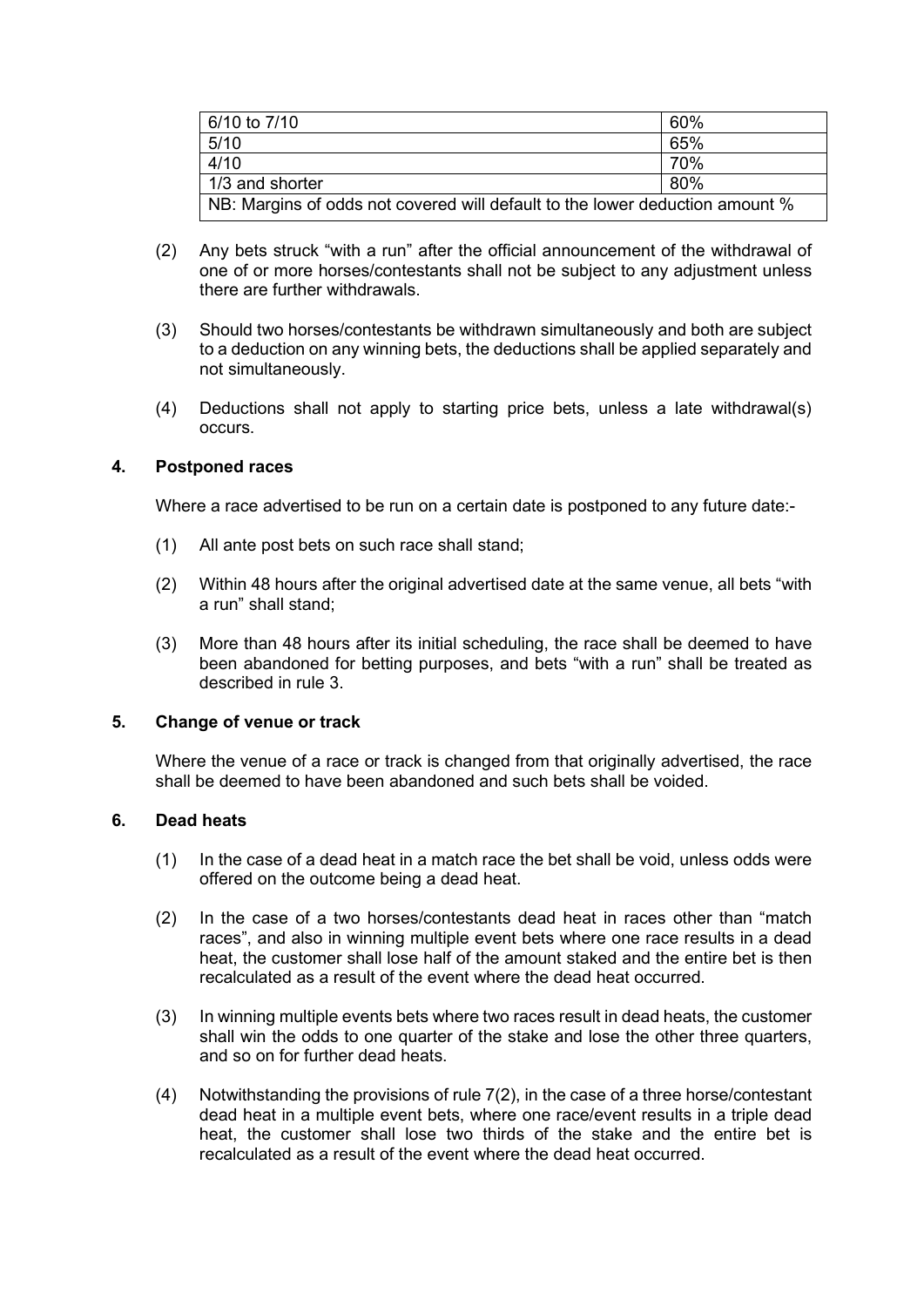### **7. Starting prices and tote odds**

- (1) In starting price bets, the starting price shall be the last official fixed price disseminated either from the race track or recognised dissemination facility, as displayed on the betting board indicator at the start of the event.
- (2) In the event of a late withdrawal where no new betting is displayed before the start of a race, the starting price shall be the last price displayed, subject to the adjustment reflected in the deduction table in rule 3.
- (3) Unless otherwise stipulated in the form of limits, any place betting at tote odds shall be settled in accordance with tote dividends. Top Bet can however pay more than the official tote dividend, subject to this being agreed to at the time the bet is struck.
- (4) In starting price bets and open bets, any limits to actual dividends, odds and payouts which apply, shall be prominently displayed and be made available at all times by Top bet.

## **8. Open bets**

The following shall apply to "open bets":-

- (1) All open bets offered by a bookmaker shall be subject to limits as determined by Top Bet if any;
- (2) The limits and conditions applicable to any bet type must be clearly displayed on the notice board, website or other relevant media of Top Bet concerned.

#### **9. Place betting at fixed odds**

The following shall apply to place betting at fixed odds:-

- (1) In races of 6-7 runners the 1st and 2nd place will be payable;
- (2) In races of 8 or more the 1st, 2nd and 3rd place will be payable;
- (3) All place bets are subject to the rules relating scratching, deductions and dead heats.

### **10. Races re-run**

In the event of any race being ordered to be re-run:

- (1) "Starting price" bets shall be calculated and paid at the current price at the time the race is finally run;
- (2) "With a run" bets on any horse/contestant, which started on the first occasion and which were subsequently scratched, that bet shall be void and the deductions in terms of rule 3 shall apply; and
- (3) "ante-post" bets shall stand.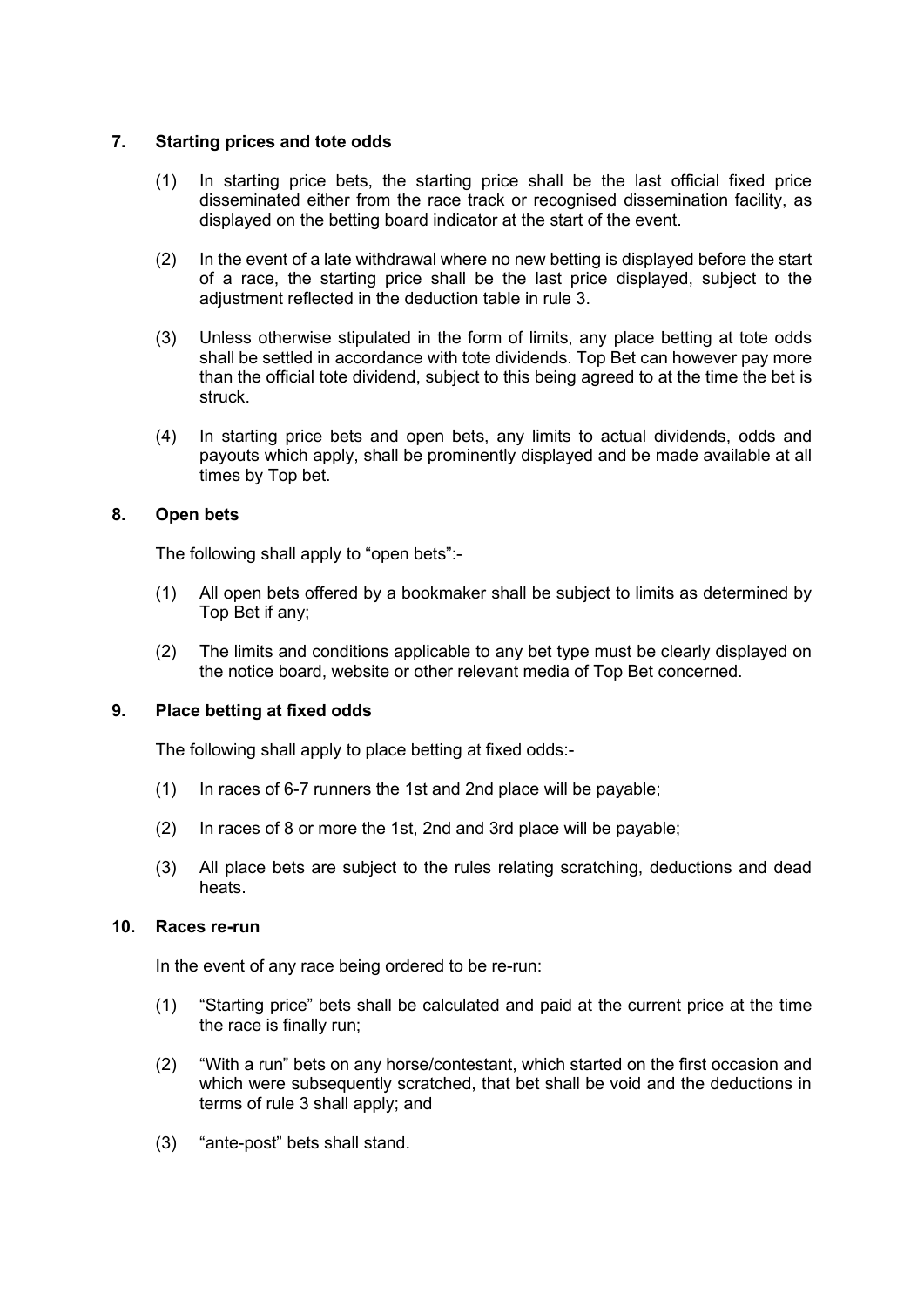# **BETTING RULES FOR SPORTING EVENTS (OTHER THAN HORSE RACING)**

#### **11. Application of this section**

- (1) In all betting relating to sports, other than horseracing, the rules relating to betting on horses/contestants shall apply *mutatis mutandis* to all circumstances not covered by the provisions of this section.
- (2) The "Deduction Table" as listed in rule 3 shall apply to this section.
- (3) "Betting in running" shall apply to all sports and other contingencies.
- (4) For settlement purposes in respect of sports event or contingencies the medal ceremony, prize giving or podium presentation will count as the official result.

#### **12. Void bets**

Unless otherwise specified in the rules applying to a specific sport, where a fixed odds bet is taken on an individual or team and such individual or team:

- (1) Is a "no show";
- (2) Is eliminated prior to the event through injury or sickness;
- (3) Is eliminated from the competition due to a technical infringement, excluding mechanical breakdown, crash, fall or injury during the event; such a bet will be void.

## **13. Soccer (Football)**

The following shall apply to soccer (football):-

- (1) All soccer bets shall be settled on the score at full time (90 minutes played plus referee's optional time). Extra-time, golden-goal and penalties do not count.
- (2) In the event of extra time, a new market will be created.
- (3) Where a bet is struck "to win outright", "lift the cup" or "to progress" there shall be no betting on the draw, as extra time, golden-goal or penalties may be required to decide the outcome.
- (4) Prices shall be displayed on both teams as well as the draw. The price on the home team should be displayed first and then the price on the away team or it must be clearly indicated which is the home team.
- (5) If a team plays a different opponent to that which is advertised, or if the venue of a match is the reverse of that displayed, or if the venue is changed to a neutral ground, all bets on that match shall become void. Multiple bets which include that match shall stand with that match being treated as void.
- (6) (a) Where various betting opportunities are offered for the same match (e.g. correct score, first player to score, half-time or full-time result forecast) these cannot be combined in multiple bets where the outcome is related or where the result of one part of the bet contributes or assists in determining the outcome of another part of the bet. Where a multiple bet of this type has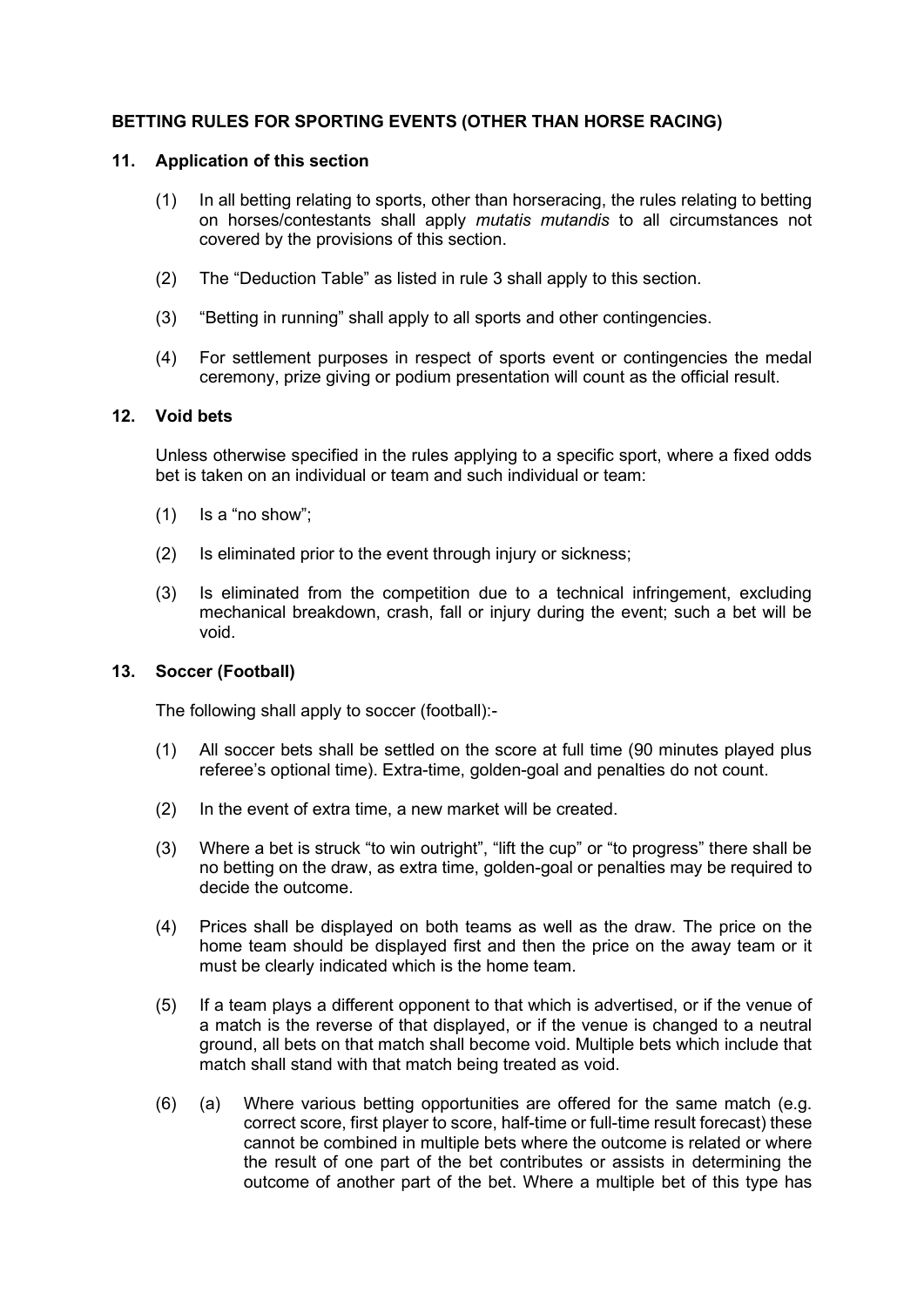been accepted in error, it shall be settled by equally dividing the stake unit where the related outcomes clash; for example: Chelsea to win with the exact score 3-0 (10/1) and Chelsea to win in 90 minutes (1/1) is a related bet and therefore any bets placed on this double would be amended and the stake on the double split between the two individual bets; i.e. if R200 was placed on the double, the bet would be amended to read R100 on Chelsea to win 3-0 (1000/100) and R100 on Chelsea to win in 90 minutes (100/100).

- (b) Where various betting opportunities are offered for the same tournament (e.g. pick the finalists, teams to or not to proceed to further stages of the tournament, a team to win a group) these cannot be combined in multiple bets where the outcome is related. When a multiple bet of this type has been accepted in error, it will be settled by equally dividing the stake unit where the related outcomes clash.
- (7) (a) Should a match start and be abandoned prior to the completion of full time and an official result is declared by the governing association of the match or event within 24 hours, relevant bets will be determined on that result, notwithstanding any later changes to the result and/or error. However, in these circumstances, bets which are dependent upon the number of goals scored (including handicap bets) are void.
	- (b) If a soccer match is officially called off prior to its scheduled completion and an official match result is not declared by the relevant recognised governing body within 24 hours, bets not determined at the time the match is concluded are deemed void. This does not apply to bets already determined at the conclusion of the match (e.g. first goal scorer).
- (8) (a) Settlement of "first or last player to score" bets shall be based on the goal scorer credited with the goal. Own goals do not count.
	- (b) "First player to score" bets shall become void if the selected player does not take part or takes the field as a substitute after the first goal has been scored.
	- (c) If a match is abandoned "first player to score" bets will stand provided a goal has been scored.
	- (d) In "first goal scorer" bets and "any other goal scorer" bets, it means any player besides those quoted (having betting next to their name) in the event. Only players NOT quoted in this event will be taken into account for the "any other player" bets.
- (9) Bets on any matches that are postponed by more than 24 hours after the advertised date, or where there is a change of venue, shall become void.
- (10) Bets are accepted up to kick-off time. Any bet inadvertently taken where the kickoff time was earlier than when the bet was accepted will be void.
- (11) Bets struck "in running" must clearly state "in-running" on the ticket.
- (12) (a) Bets relating to time will be settled according to the timing of the broadcaster's clock.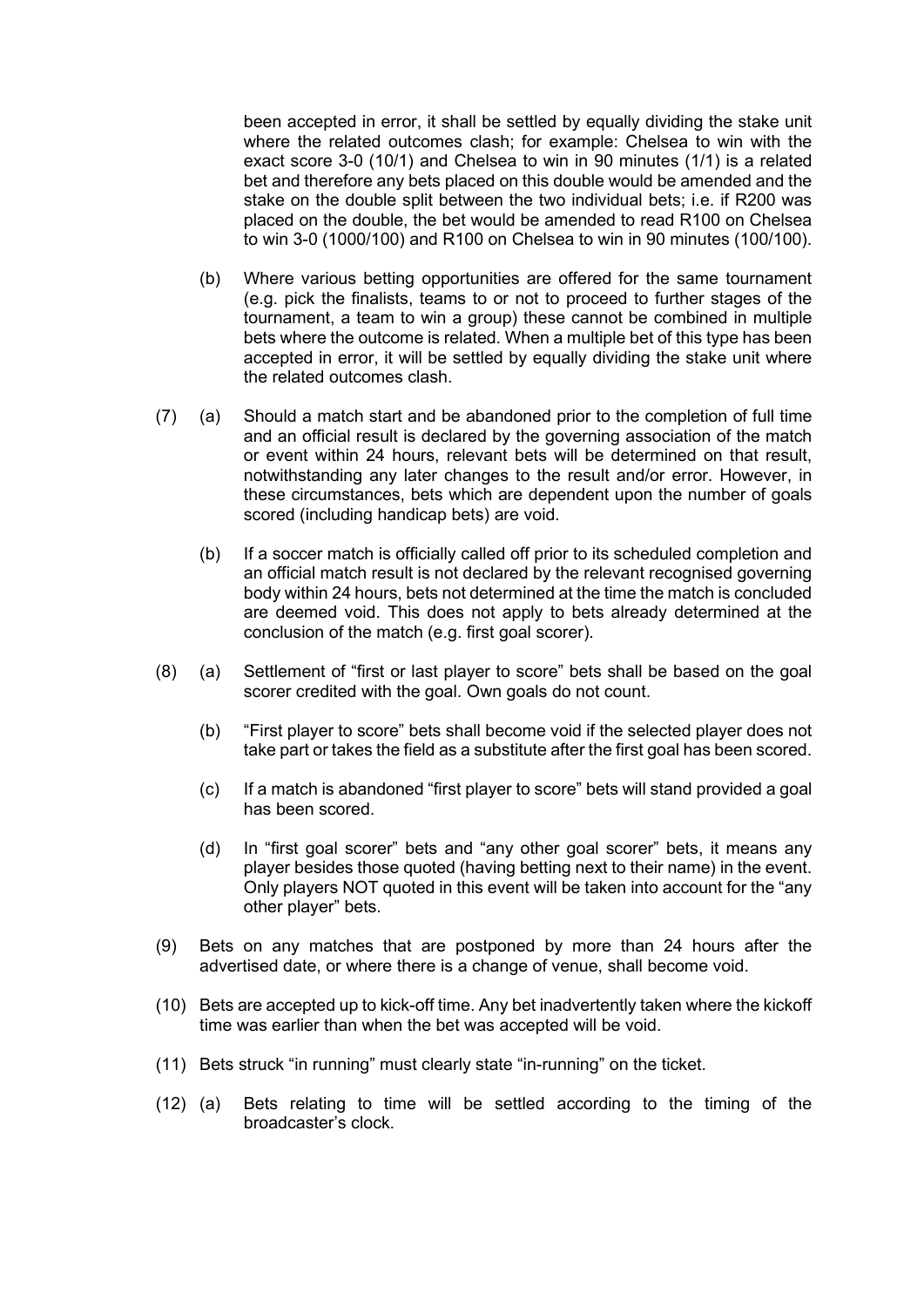- (b) Where no clock is available to use, or the game is not on television, then all related bets will be settled according to the information published on the internet or by the Press Association.
- (13) All "soccer specials" are offered as one bet and should any part of the special not be determined for whatever reason, then the whole bet is void as the option was offered as one bet (e.g. Ryan Giggs to score the first goal and Manchester United to win - If Giggs does not play then the bet is void).
- (14) When betting on "first goal scorer" own goals (goals accidentally scored by the opposition for the other team) do not count unless otherwise specified.
- (15) For "time of first goal" bets (i.e. "first goal odds" markets), the first half is deemed to last 45minutes, regardless of stoppage time. Also for these markets, please note that the "0-10 Minutes" selection covers the first 10 minutes of the match. In other words, it runs from 0:00 until 09:59. The "11-20 minutes" selection runs from 10:00 until 19:59. The same principal applies to each of the other selections in this market.
- (16) If a team is disqualified, thrown out or otherwise removed from a league, one of the following will apply:
	- (a) If this happens before the relevant season has started, all bets on all affected markets will be void (except for those on markets which have been unconditionally determined);
	- (b) If this happens after the relevant season has started, all affected markets will stand and the team will be deemed to be relegated and all bets on that team will be settled accordingly in all relevant markets (assuming, of course, that it is not subsequently reinstated before the end of the season);

The relevant season will be deemed to have started once the first league game has been played. For the purposes of this rule, markets relating to individual matches will not be deemed to be "affected markets".

- (17) "Correct Score" bets will be refunded where the Final Score was not offered as a betting option.
- (18) "Draw No Bet" markets are normal time bets. Single bets are refunded if the match is a draw at the end of normal time, whilst multiple Bets are recalculated excluding that leg.
- (19) In certain circumstances, Top Bet may offer odds on a team to progress to the next round or to win a competition outright. In these instances no draw price will be quoted and replays, extra time goal difference and penalty shootout will count on determining settlement of the bet.
- (20) Exotic markets including, but not limited to, "Correct Score", "HT/FT Doubles (Half time/Full Time)", "First Goal Scorer", "Total Goals", "Total Corners" and "Teams to Score" will all be resulted at the end of normal time.

#### **14. Soccer Football (IN PLAY)**

(1) For everything other than horse racing if a market is not scheduled to be turned inplay but Top Bet fails to suspend the market at the relevant time, then: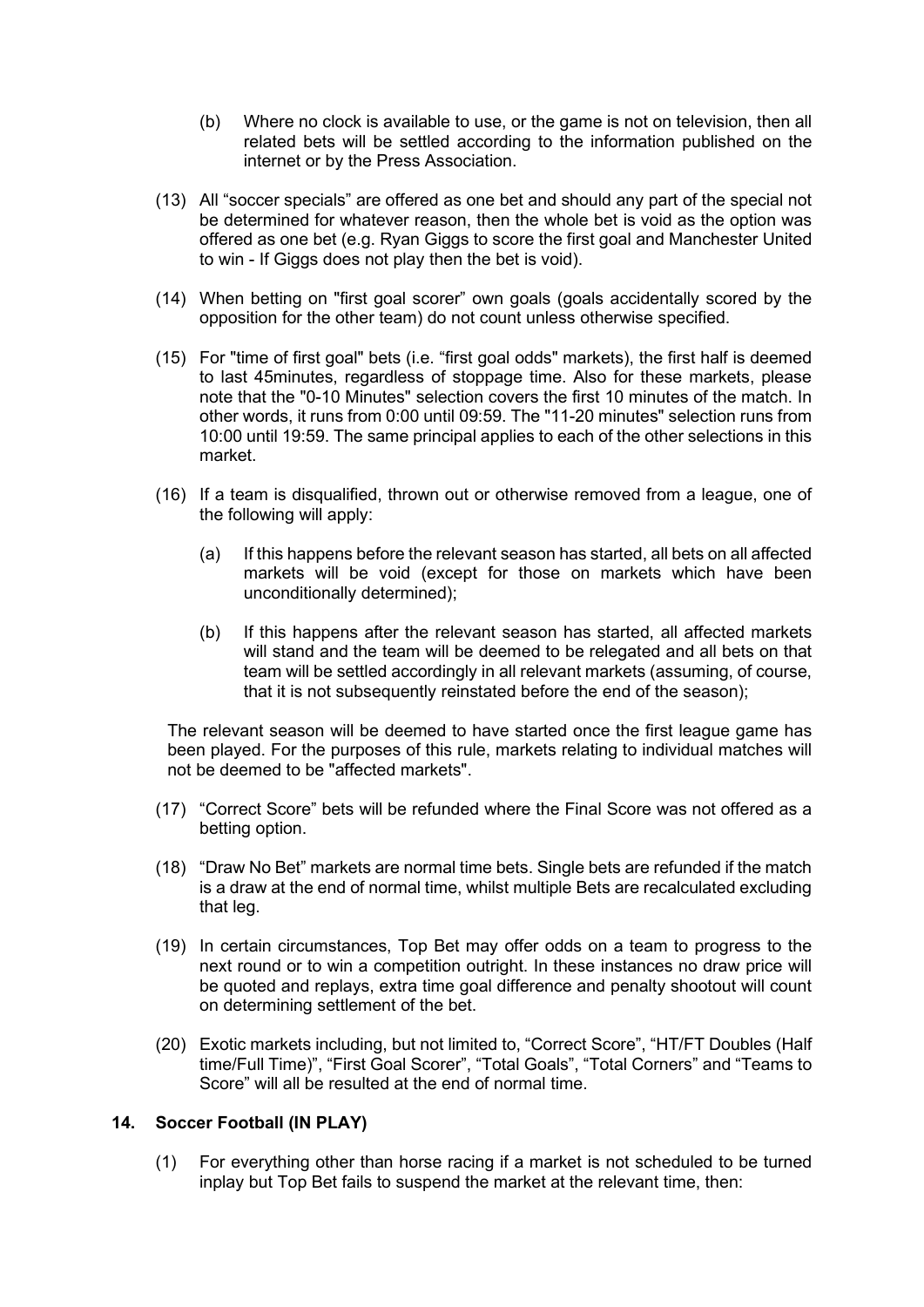- (a) If the event has a scheduled "off" time, all bets matched after that scheduled off time will be void; and
- (b) If the event does not have a scheduled "off" time, Top Bet will use its reasonable endeavours to ascertain the time of the actual "off" and all bets after the time of the "off" determined by Top Bet will be void.
- (2) When live in play betting is offered, betting will be offered to the 80th minute in all local and international matches. Top Bet reserves the right not to offer any odds for live in play betting.

#### **15. Athletics and Swimming**

- (1) For settlement purposes the podium position or medal ceremony will count as the official result.
- (2) Betting on the winner of an event is offered on an All-In basis. No refunds will be given for non-starters or for competitors who retire or are disqualified mid-meet.
- (3) For head-to-head match-ups, both competitors must start the event.
- (4) Top Bet does not recognize overturned decision, for betting purposes we will only pay on podium positions, if they overturn the decision at a later stage our result (on podium position) will stand.

#### **16. Boxing**

The following shall apply to boxing:

- (1) In the event of a contest being postponed for more than 24 hours or should there be a substitution for one of the boxers, all bets will be void.
- (2) A price may be offered for a draw and in the event of that occurring; bets on either boxer to win will be losing bets.
- (3) If either boxer fails to answer the bell, his opponent will be deemed to have won the contest in the previous round for betting purposes.
- (4) A Points Decision is effective on completion of the scheduled number of rounds. Where for any reason a points decision is awarded before the full number of rounds is completed, bets will be settled on the round in which the fight was stopped.
- (5) If for any reason the number of rounds scheduled is changed, all "round by round" bets will be void.
- (6) Notwithstanding rule 12 (c), where a boxer is disqualified by reason of technical infringement such a low-blows, eye-gouging and head butting, such boxer will be deemed to have lost and all bets shall stand.
- (7) For all wagers on a boxer to win by Points Decision, the full scheduled number of rounds must take place for the wagers to be deemed winners.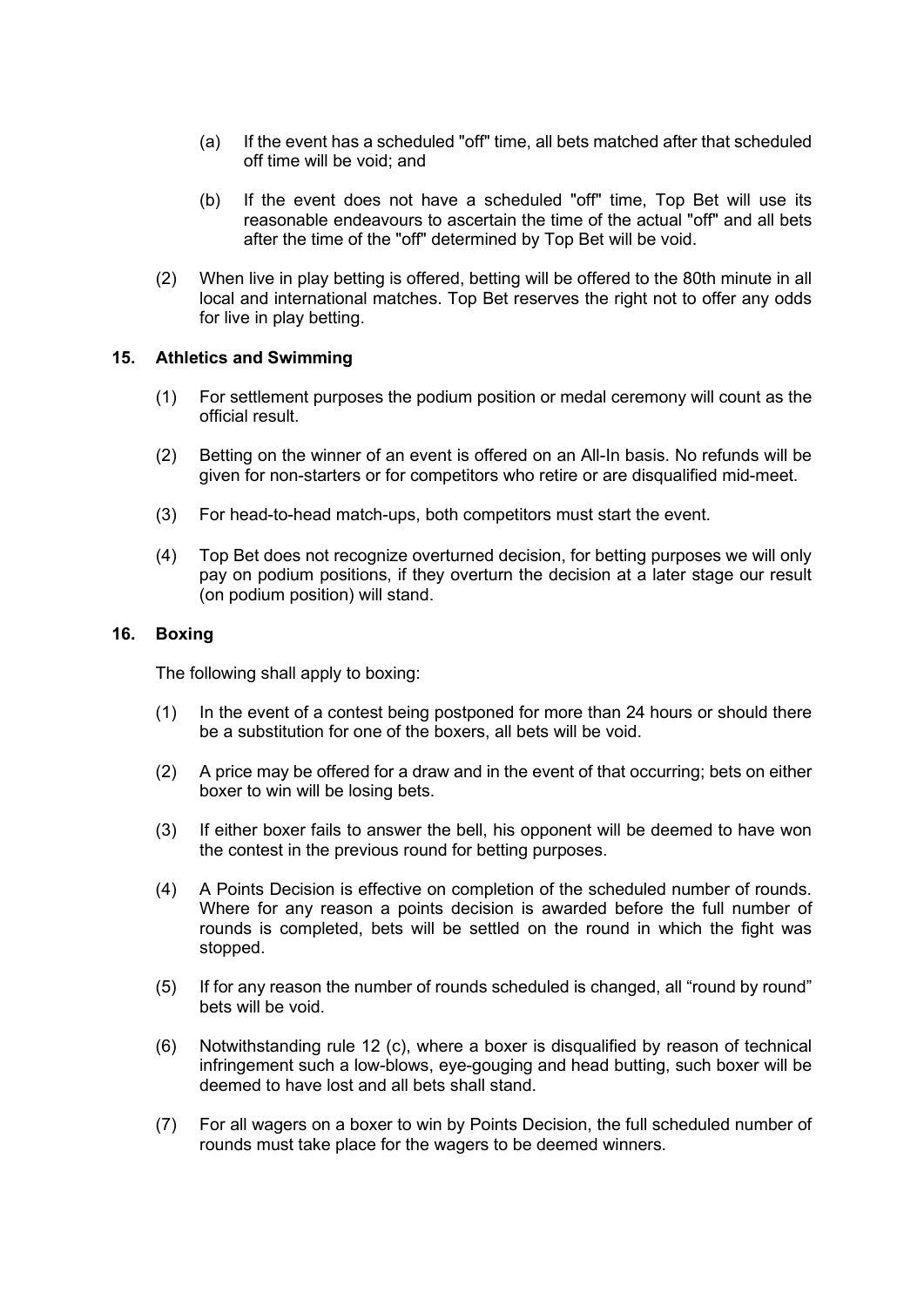- (8) All wagers on either fighter to win will be decided by the judges' decision, which includes points, technical knockout (TKO), knock out (KO) or disqualification.
- (9) The official stopping of a round before the sounding of the bell does not constitute a full round. A full round is only considered for wagering purposes to have been completed when the bell sounds signifying the end of the round.

#### **17. Cricket**

The following shall apply to cricket:

- (1) Limited Overs (one day matches)
	- (a) In any limited-overs match, all bets will be settled in accordance with official competition rules including matches where a reduction of overs takes place.
	- (b) If a match is abandoned due to outside interference and no official result is declared, all bets will be void.
	- (c) In a weather affected match, where the minimum number of overs necessary to declare a match or result, has not been bowled, all bets on the game will be void, except those bets where the contingency bet on has already been concluded.
	- (d) Bets on matches that are reduced in length but not abandoned, including "in running" bets, will stand provided that the match has been completed and an official result declared. This applies whether the result is determined by the Duckworth/Lewis method or any other form of calculation used to determine the official result.
	- (e) All total runs bets on a single innings will stand regardless of how many overs have been bowled so long as an official result is declared.
	- (f) Bets will stand for all postponed matches so long as they are played within 24 hours. If there is a change of venue or team selection, bets will be declared void.
	- (g) When a match is tied:
		- (i) Top batsman, bowler and total bets shall stand;
		- (ii) Match bets are void unless tie betting is quoted.
	- (h) In "top batsman" and "top bowler" betting, and "runs scored by an individual batsman" or "wickets taken by individual bowlers":
		- (i) Bets on any player not in the starting eleven shall be void;
		- (ii) Bets shall become void in a match where at least one ball has not been bowled to both sides;
		- (iii) Top batsman and bowler bets will stand so long as the player is picked to play in the match irrespective of whether he bats/bowls or not and such players will be deemed to have scored zero runs and taken zero wickets respectively;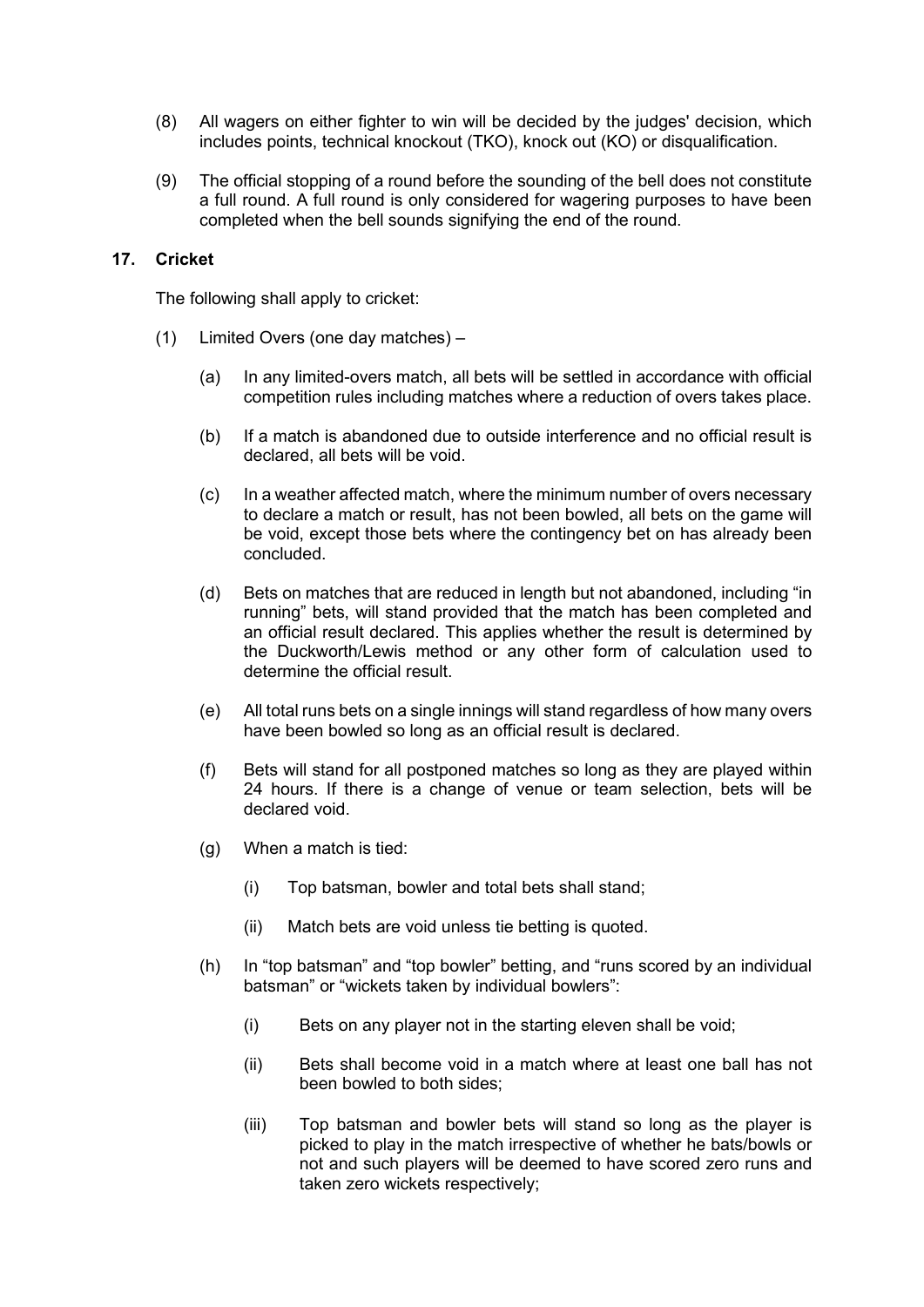- (iv) Head to head bets in this sub rule require at least one ball to have been bowled and a minimum of 25 overs to have been bowled or the relevant innings to have been completed to stand. Ties will be void;
- (v) Bets on an individual batsman's runs will be void if he does not face at least one ball;
- (vi) Dead-heat rules apply for "top batsman/bowler" and "catches" betting;
- (vii) If a match is abandoned before a bowler can complete his allotted overs or take more wickets than the other bowler then bets are void
- (2) Five day matches
	- (a) Top batsman/bowler rules apply as for limited overs matches.
	- (b) At least one ball must be bowled for bets to stand, otherwise affected bets are void.
	- (c) If a match is officially abandoned due to outside interference and no official result is declared, then undecided bets on the match are void.
	- (a) In the event of a tie, i.e. both teams have completed two innings each and have the same score, dead-heat rules will apply, and bets on the draw will be losing bets.
- (3) Series betting test or one day:
	- (a) Bets are void if the designated number of matches in the series is not completed, unless a sufficient number of matches have been played to determine the series.
	- (b) Correct score bets shall become void if the stipulated number of matches is not played.
- (4) Tournament or Series
	- (a) In a tournament or series, where a bet on an outright winner has been taken and the trophy is shared due to a tie or a no result, dead-heat rules apply. However, bets on a team to win a final are void if the match ends in a tie.
- (5) For Twenty20 matches that end in a tie after the allotted number of overs, all bets on 'to win the match' shall be refunded, the super over does not count. For all other betting on the match (i.e. High Bats, Most Sixes, Most Run Outs, Batting and Bowling Match-ups, etc.) the tie breaker is not included.
- (6) If a match is transferred to a reserve day, all wagers will carry over. (Provision of the 24 hours).
- (7) For Limited Overs matches where the official result is a tie, (no tie quoted) bets will be refunds.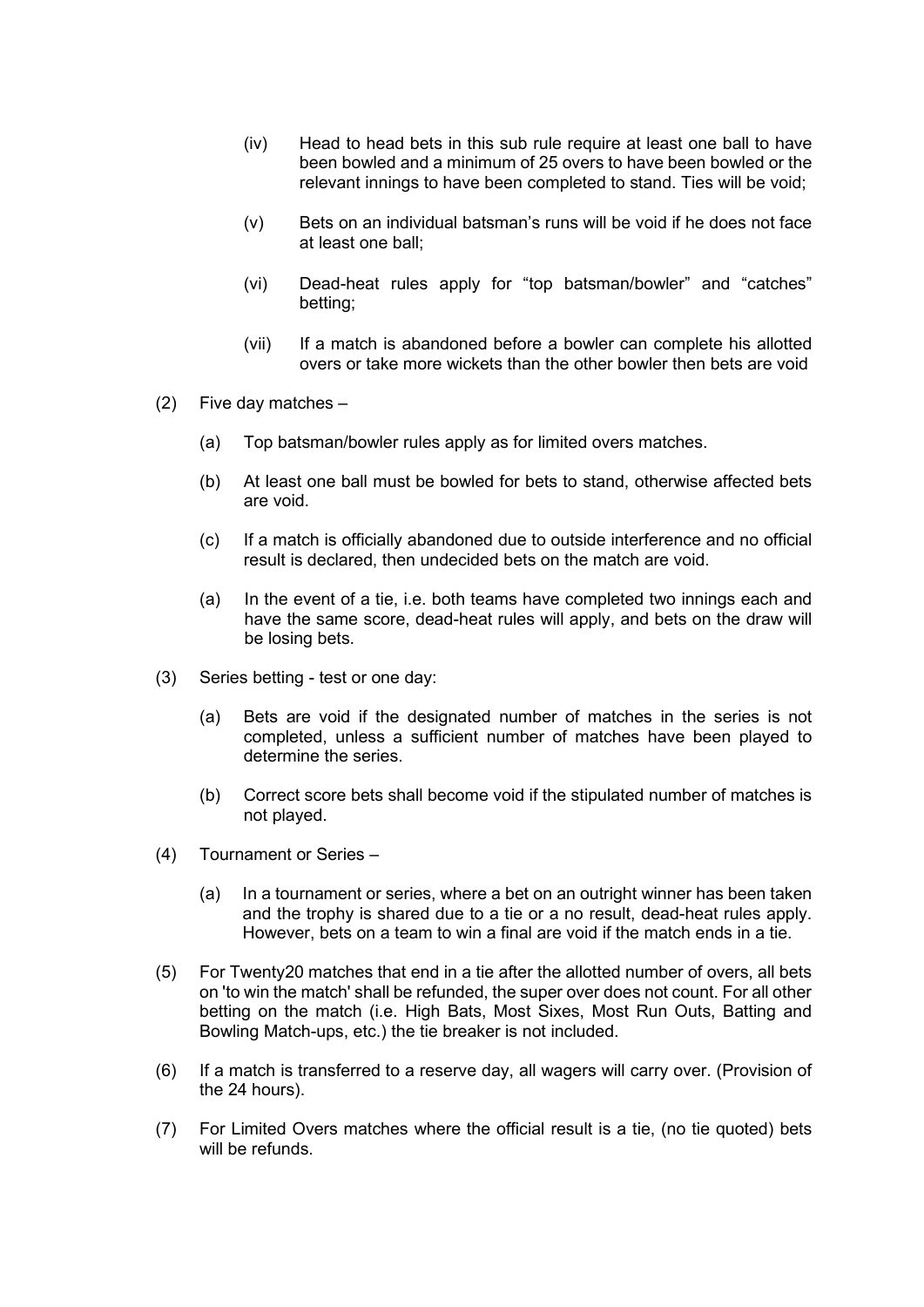(8) For Correct Series Score betting, all scheduled matches must have a winner declared. Otherwise all single wagers are void and bets refunded, while affected multiples will be recalculated excluding that leg.

### **18. Golf**

The following shall apply to golf:

- (1) (a) Where a tournament which is scheduled for 72 holes is abandoned for any reason, all bets on the outcome of the tournament are void, unless an official result is declared by the relevant recognised governing body within 48 hours.
	- (b) In the event that a tournament is abandoned prior to completion of the scheduled number of holes any bets placed after the point in the tournament where no further play occurred are deemed void.
- (2) Where a tournament is suspended by the recognised governing body and no official result declared under circumstances where the balance of the tournament is intended to be rescheduled, all bets not yet determined are to be held in trust by Top Bet until a result is declared by the relevant recognised governing body. In these circumstances, if a result is not declared within 7 days of the original scheduled commencement date; all bets not yet determined are deemed void.
- (3) (a) All outright bets are settled on the player who wins the trophy and any playoff holes will be taken into account when determining the winner of a tournament.
	- (b) In the case of place bets where there is a tie after completion of the predetermined number of holes (subject to rule 17 (1) and 17 (2) herein), the revised pay-out payable shall be calculated by the following method:
		- (i) Divide the face value of the sports bet (the original pay-out and the original stake) by the number of competitors involved in the tie, draw or dead-heat, then
		- (ii) Multiply the figure obtained in (i) by the number of official placings to be filled by the competitors involved in the tie, draw or dead-heat.

**Example 1:** Tiger Woods wins a tournament; Ernie Els finishes 2nd; and Adam Scott, Retief Goosen, Vijay Singh and Michael Campbell finish in a tie for 3rd place. If you have selected Scott to finish in the placings at 5/1 and you wagered 1000/2000, the original pay-out of 1000 would be divided by 4 leaving the face value of the bet at 250/50. The official placings filled by the competitors who have tied is 2 (assuming you are paying the top 4 places), viz: 3rd and 4th place, so the bet would become 500/100.

**Example 2**: Woods wins a tournament, Els and Scott tie for 2nd, Goosen, Singh, Campbell and Garcia tie for 4th.Your wager is 2000/500 on Garcia to finish in the top 4.Your bet would be 500/125.

- (4) Bets shall become void on any player failing to tee off in the first round and subsequent withdrawals shall be deemed to be losers.
- (5) A player who tees off is deemed "under orders" and all outright and match bets stand.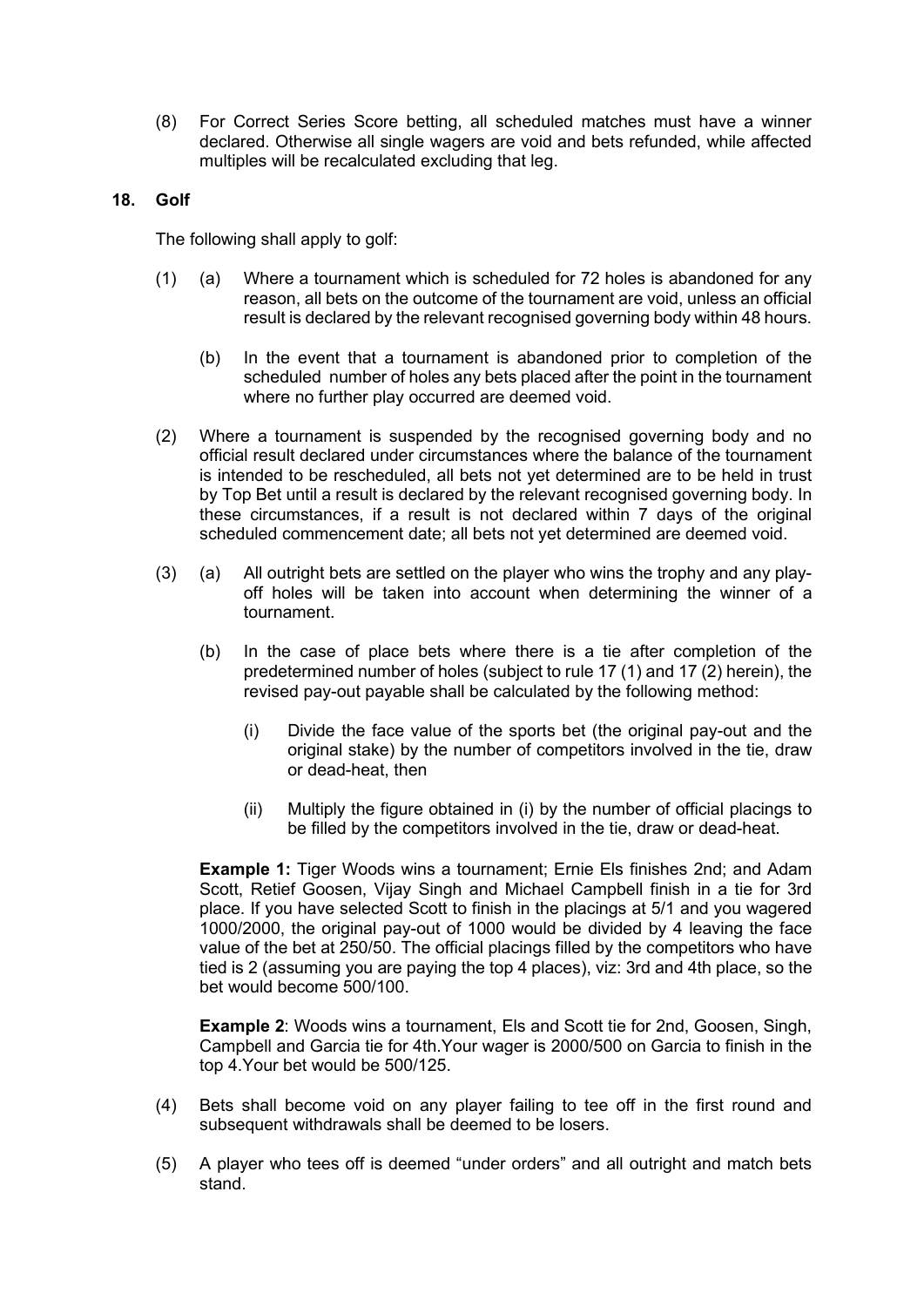- (6) The following applies to "make the cut" betting
	- (a) For bet to stand the name player must play 36 holes (or 54 holes where the cut is made at that point);
	- (b) If a player is deemed to have made the cut if the player is eligible to play in the round after the cut has been made (even if he chooses not to). If a player is not eligible to do so (even if the rules for the cut have been changed during the tournament) that player is deemed to have missed the cut.
- (7) The following applies to tournament group betting
	- (a) This is the betting on specified groups of players to achieve the lowest individual aggregate (or the best placing) for the whole tournament irrespective of how far each player progresses;
	- (b) Bets shall become void on any player in that group who fails to start the tournament and deduction rules shall apply on the remaining players in that group; and
	- (c) Dead heat rules applicable to horse racing shall apply if 2 or more players tie for  $1<sup>st</sup>$  place in the group.
- (8) The following applies to tournament match betting
	- (a) This is betting on specified pairings to achieve the higher placing (or the lowest individual aggregate score) for the whole tournament, on a selected day or a number of selected days;
	- (b) Prices are quoted for the tie in match betting (i.e. both players to achieve the same overall score after 72 holes, inclusive of when the number of holes has been reduced providing that it is not fewer than 36 holes and an official result has been declared by the recognised governing body);
	- (c) And if either player fails to take any part in the tournament, or if the specific round is abandoned, bets on that match shall become void; and
	- (d) Play-off holes do not count; unless the bet was made specifically to exclude the tie; i.e. one player to win outright against another in the tournament match betting scenario.
- (9) The following applies to two, three and four balls matches
	- (a) All bets are settled on the lowest single round score over the specified 18 holes play and all 18 holes must be completed;
	- (b) If a player starts a round but fails to complete it, all bets on that player will be deemed losers regardless of score;
	- (c) All bets shall become void if the specified round is abandoned or if any one of the players fails to start the round;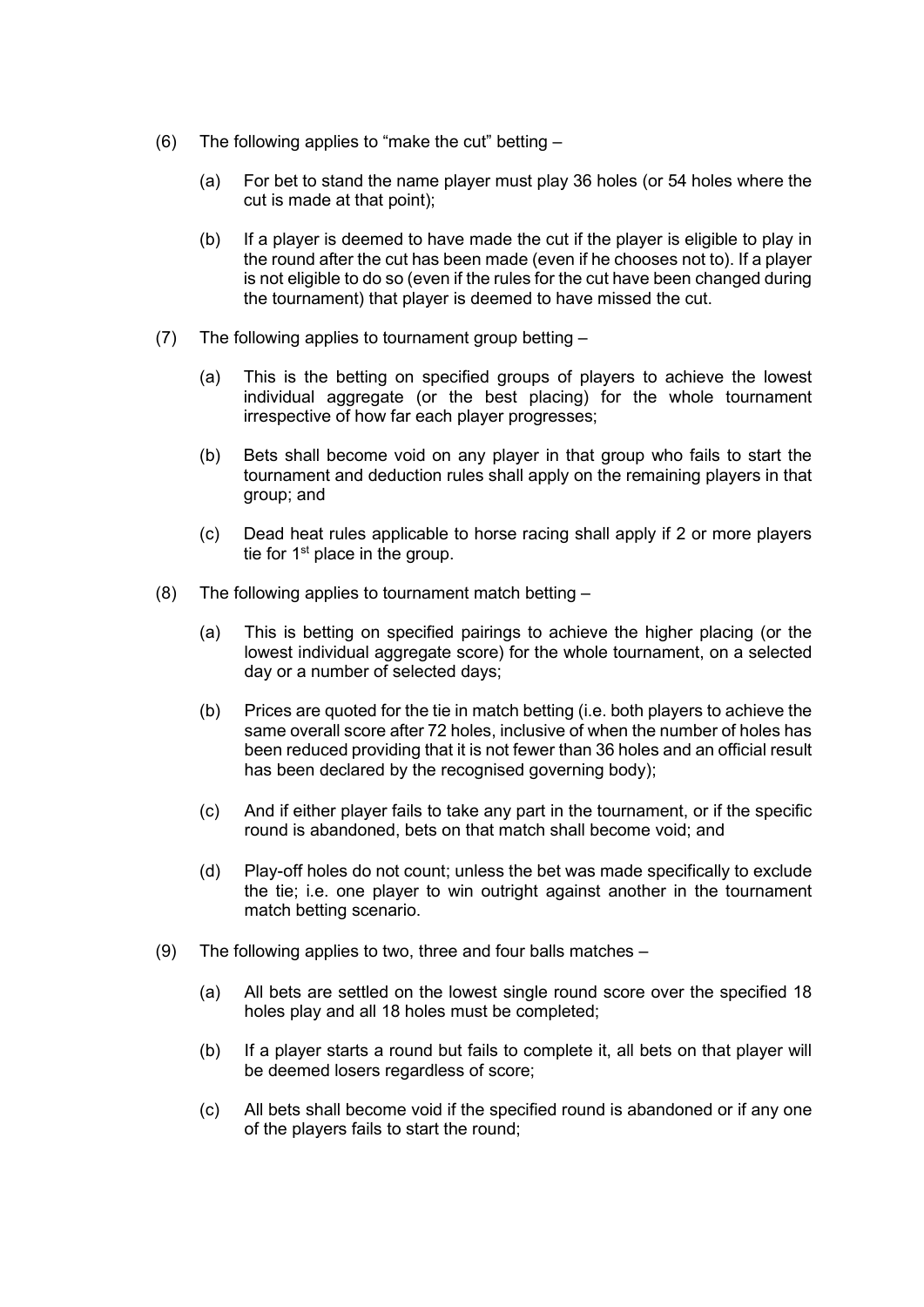- (d) Dead-heat rules applicable to horse racing shall apply for three and four balls if more than one player achieves the lowest score, unless a tie is quoted;
- (e) A tie will be quoted for two-ball betting and where a tie occurs all bets on players are losers, unless it clearly states that betting is quoted with no tie;
- (f) In the event of a player listed in a three or four-ball withdrawing before the event has started all bets on that specific three or four ball are void;
- (g) If for any reason a player withdraws or is disqualified during the tournament after he has teed off (i.e. played one stroke), all bets will stand on that three or four ball;
- (h) If 2 or 3 players are tied on the same score they will be settled as a dead heat for betting purposes, unless they are involved in a playoff, where the winner of the three or four ball is the golfer with the lowest finishing score. If all three or four golfers miss the cut the player with the lowest score will be deemed the winner.
- (10) Wagers accepted after the conclusion of a day's play in a tournament where there is no further play which counts towards the result of a tournament, will be void and refunded whilst affected multiples will be recalculated excluding that leg.
- (11) Where a game is abandoned with no official result:
	- a) If the market is being traded in running, the make-up will be the mid-point of the quote at the time at which play ceases. (Applicable for spread betting);
	- b) If the market is not being traded in running, all bets, whether open or closed, shall be void.

#### **19. Motor racing**

The following shall apply to motor racing:

- (1) In the case of championship betting  $-$ 
	- (a) Bets stand on all drivers whether or not they participate; provided that drivers must start at least one race.
	- (b) Results will be determined based on the official points standings upon the initial declaration of the official result by the relevant recognised governing body of the final event for championship purposes. The championship result will not be affected by any subsequent protests, processes or amendments to placings.
- (2) In the case of Grand Prix betting
	- (a) For settlement purposes the podium position or medal ceremony immediately after the race shall count as the official result. The result will not be affected by any subsequent protests, processes or amendments to placing;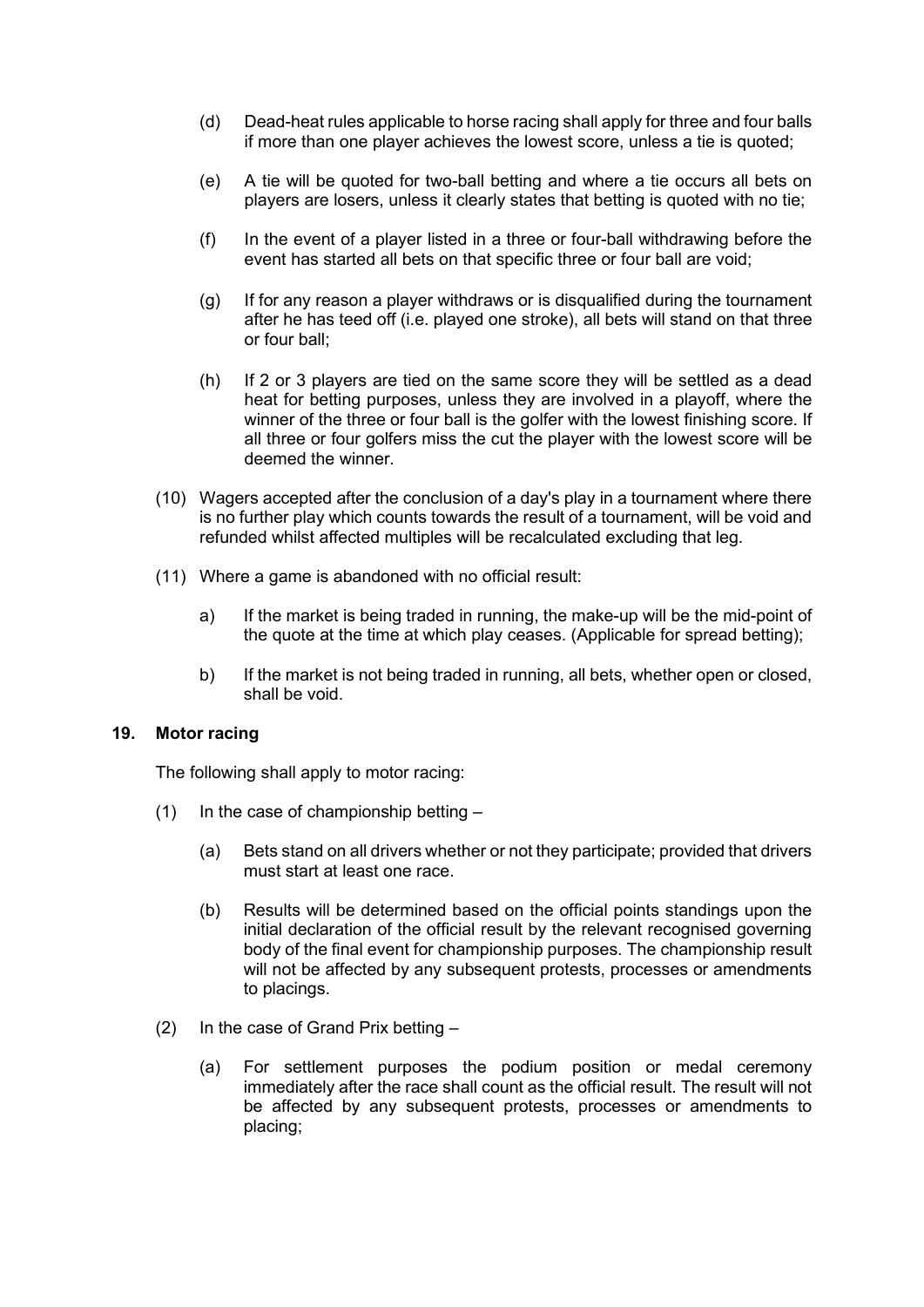- (b) In the event that the number of laps in the race is reduced for any reason, bets will stand and the podium finish applied to determine the outcome of the event;
- (c) Bets will be void on any driver who withdraws from the race prior to the commencement of the warm-up lap (also referred to as the formation or practice lap). Once the warm-up lap is underway, all contestants are "under starter's orders" and all bets stand;
- (b) In the case of "head-to-head" betting between two drivers or cars, if either or both fails to finish, the outcome will be determined in accordance with which car or driver completes the most laps, even if the number of laps is reduced for any reason. In the
- (c) event that both are accredited with completing the same number of laps, dead heat rules apply;
- (3) Any bets on the constructors' title will stand whether they participate or not provided that one of the constructors' cars must start at least one race.
- (4) Betting on drivers, riders and constructors championships will be paid once the podium positions for the final listed championship event are known. Post-podium for the final race, Top Bet does not recognise overturned decisions for betting purposes.

#### **20. Rugby**

The following shall apply to rugby:

- (1) All rugby bets shall be settled on the score at full time (80 minutes play), plus referees optional time. Extra-time and penalties do not count.
- (2) In the event of extra time, a new market will be created.
- (3) Where a bet is struck "to progress" or "lift the cup" or "to win outright" there shall be no betting on the draw, as extra time or penalties may be required to decide the outcome. In the event of both teams tied after extra time has been played, dead heat rules apply for betting purposes.
- (4) Prices shall be displayed on both teams as well as the draw if applicable, and it shall be clearly indicated which is the home team.
- (5) A handicap tie price if applicable will be quoted and if the game is a tie on handicap after 80 minutes, then all bets on both sides for the win will be deemed losers.
- (6) If a team plays a different opponent to that which is advertised, or if the venue of a match is the reverse of that displayed, all bets on that match shall become void.
- (7) Where various betting opportunities are offered for the same match (e.g. correct score, first player to score, half-time or full-time result forecast) these cannot be combined in multiple bets where the outcome is related or where the result of one part of the bet contributes or assists in determining the outcome of another part of the bet. Where a multiple bet of this type has been accepted in error, it shall be settled by equally dividing the stake unit where the related outcomes clash.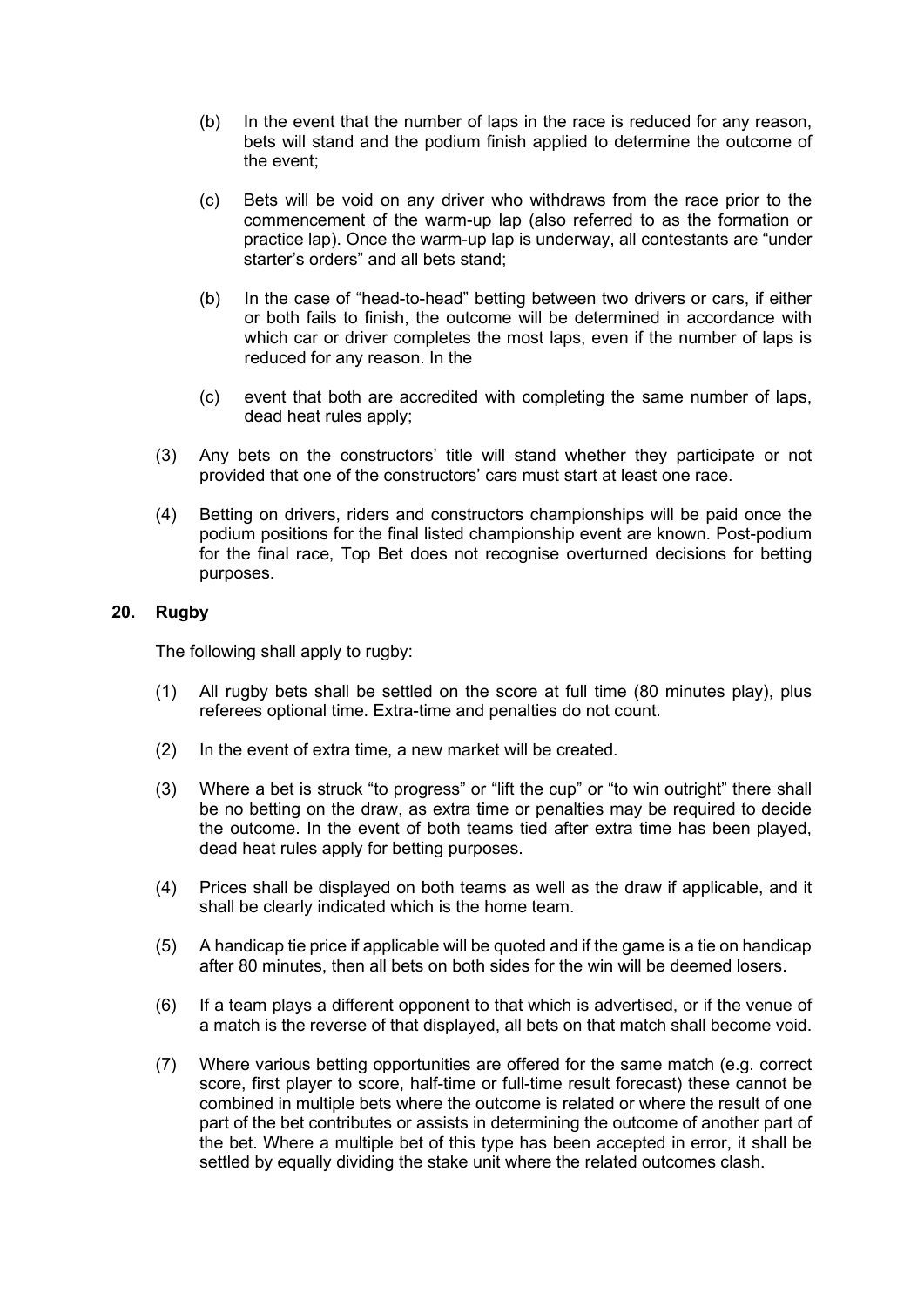- (8) Where various betting opportunities are offered for the same tournament (e.g. a team to win a group, a team to progress or not to progress to further stages of the tournament, pick the finalists or semi-finalists) there cannot be combined in multiple bets where the outcome is related or where the result of part of the bet contributes or assists in determining the outcome of another part of the bet. Where a multiple bet of this type has been accepted in error, it shall be settled by equally dividing the stake unit where the related outcomes clash.
- (9) Should a match be incomplete, abandoned or postponed all bets shall become void, unless it is resumed or played within 24 hours of the original scheduled date.
- (10) In the case of "first try-scorer bets":
	- (a) Bets shall become void if the selected player does not take part in the starting lineup;
	- (b) If a match is abandoned "first player to score" bets shall stand provided a try has been scored;
	- (c) In cases where a price is offered on a penalty try within the relevant market, all bets on players to score the first try will be losers;
	- (d) In the event that betting on a penalty try is not included within the relevant market and the first try awarded is a penalty try, then the relevant bet will be determined on the basis of the try following the penalty try;
	- (e) Bets stand regardless of whether the player who is the subject of the bet or any other player takes or leaves the field or is dismissed from the game; and
	- (f) "any other try scorer" means any player besides those quoted (having betting next to their name) in the event. Only players NOT quoted in this event will be taken into account for the "any other player" bets.
- (11) "Half-time/full-time" betting is applied to which team is winning at half-time and which team wins the match at full-time, with the option of the draw included in bet permutation.
- (12) Any matches that are postponed by more than 24 hours after the advertised date or where there is a change of venue will be void for betting purposes.
- (13) The provisions of rule 2 shall apply *mutatis mutandis.*
- (14) Where markets on rugby matches or groups of matches are the same, in principle, as those on football matches or groups of matches, the principles set out in the section "Football" above will prevail. This applies equally to tournament markets. For example: in a market about time of the first try, where no try is scored the make-up will be 80 minutes (regulation time) regardless of any injury time added on.
- (15) If a penalty try is awarded in a Rugby Union match, the shirt number of the try scorer will be deemed to be eight. If a penalty try is awarded in a Rugby League match, the shirt number of the try scorer will be deemed to be that of the player awarded the penalty try. In the case of no player being awarded a penalty try in a Rugby League match, the shirt number of the try scorer will be deemed to be seven.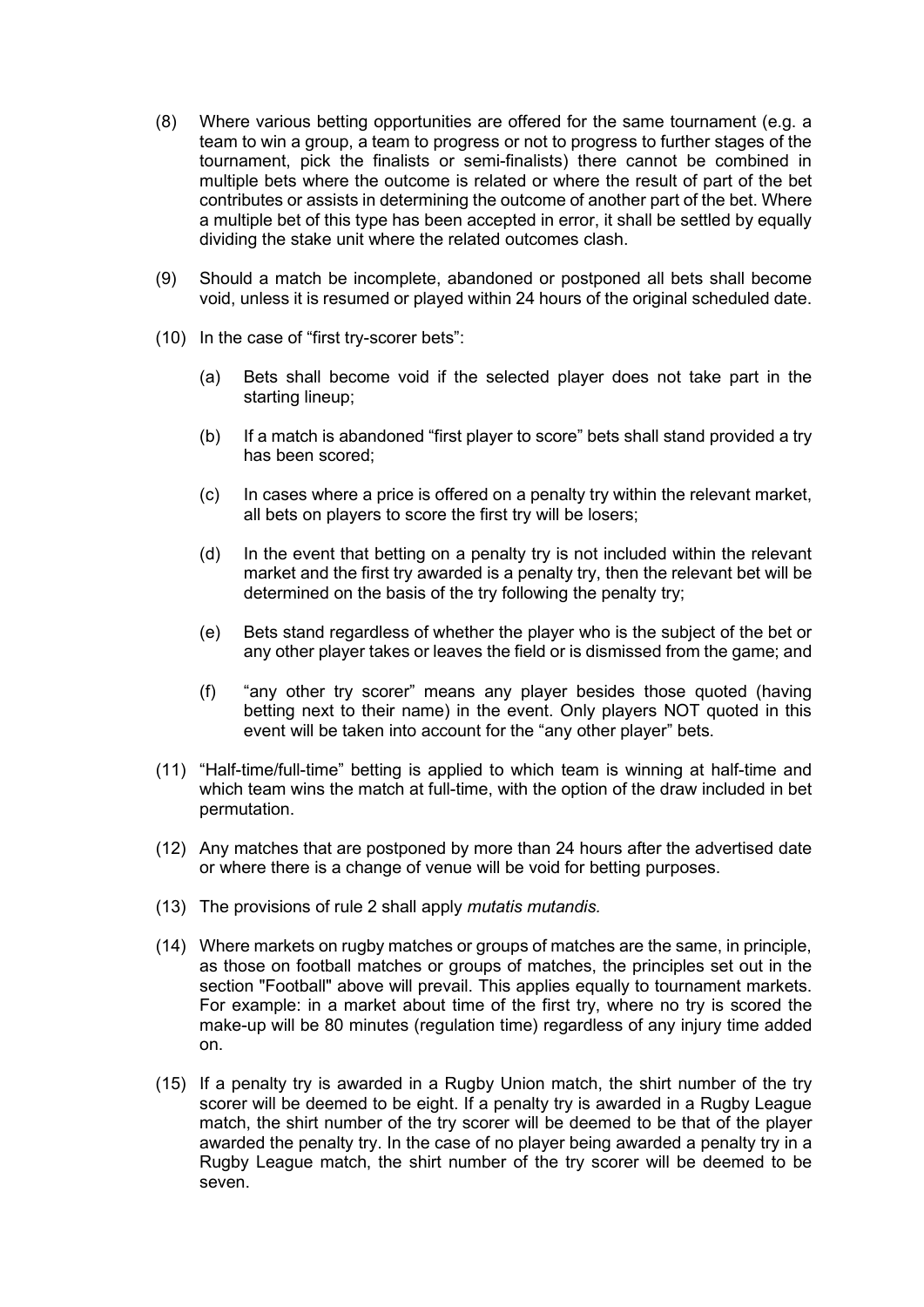- (16) For "First to Score a Try" involving between 2 and 5 players, all players must be in the starting 13 for bets to stand. If any listed player does not play or starts the match on the bench, all single wagers on the non-starting player will be void and stakes refunded whilst affected multiples will be recalculated excluding that leg. Only regulation time, no extra time applies.
- (17) For "First Try Scorer", "Last Try Scorer" to score a try and "First Team Try Scorer" markets, for any players not in the starting 15 on the day, the stakes will be refunded for single bets, whilst multiples will be recalculated excluding that leg. Only regulation time, no extra time applies.
- (18) "Second Half" wagers relate solely to the score in the second half of regulation time, no extra time applies. (Scores start from 0-0 at half time).
- (19) Six Nations betting, the grand slam refers to a victory against all other teams in the competition. Triple Crown betting refers to one of England, Ireland, Scotland and Wales defeating the three other teams in the market. For both of these betting options the no grand slam or no triple crown shall be deemed the winner if no team defeats all others. Draws are not considered as victories or as half face value for the purpose of these markets.
- (20) For "Time of First Try" betting, pay outs are based on the official clock. Specifically the 8th minute ends at 08:00 (8 minutes and zero seconds) and the 9th minute begins at 08:01 (8 minutes and 1 second).

## **21. American Football**

The following shall apply to betting on American football:

- (1) The score at the end of play, including overtime, will be taken as the final result.
- (2) Notwithstanding the provisions of paragraph (a), "First half/Second half Double" bets shall be settled at the conclusion of regulation time.
- (3) "HT/NT Double betting (Half Time/Normal Time)" excludes overtime.
- (4) Games are considered official for betting purposes after 55 minutes of play.

#### **22. Tennis**

The following shall apply to betting on tennis:

- (1) A tennis match is deemed to have commenced with the first serve. However, if a match ends prematurely due to either players' retirement or disqualification all "Match" bets are void.
- (2) If a match is postponed and rescheduled, all bets stand. If the match is not played within 24 hours, "Match" bets are void.
- (3) Bets stand regardless of any change of venue or court surface.
- (4) For "Sets" betting, if the match does not start or is unfinished due to either players' incapacity or disqualification, the bets are void.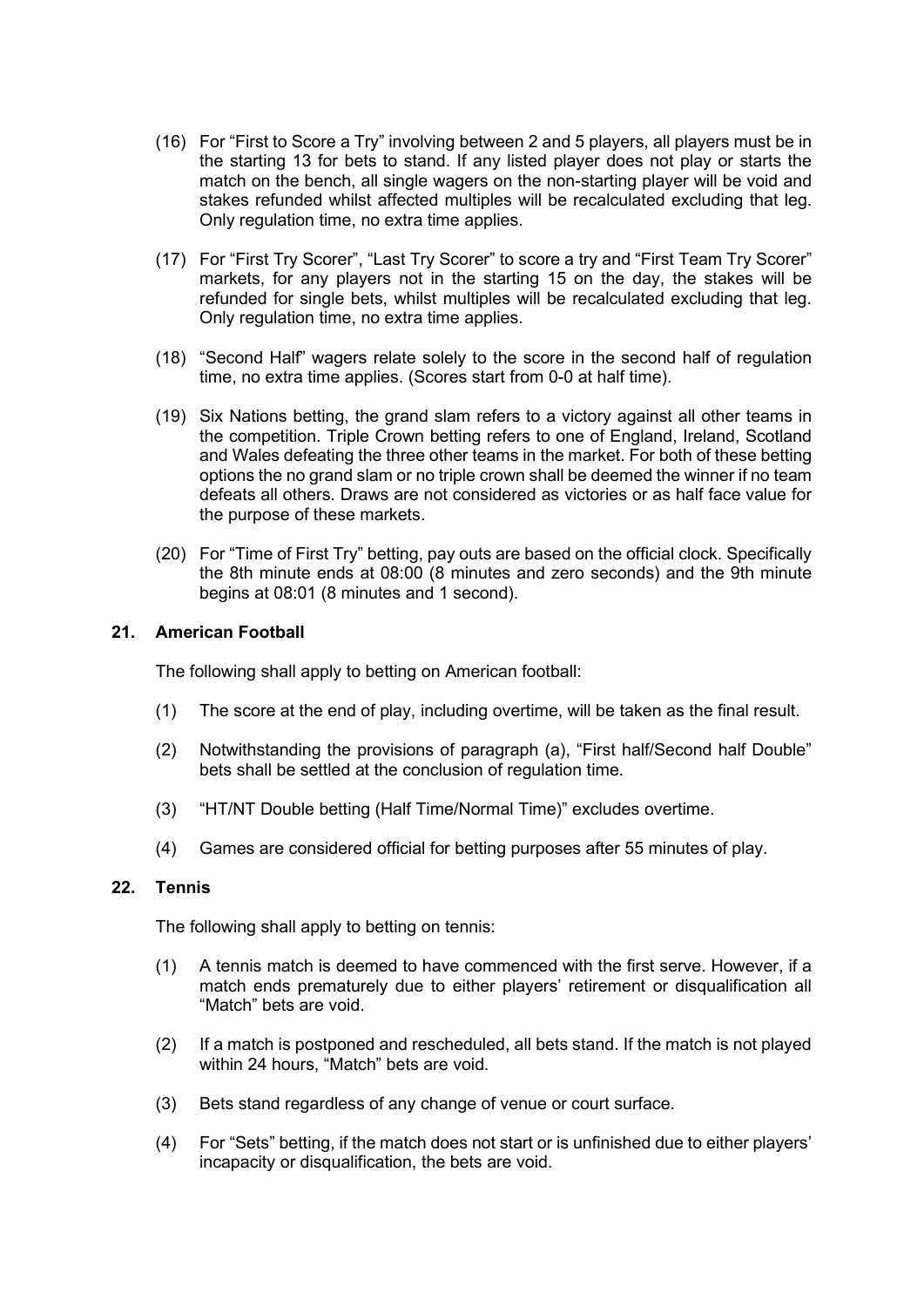- (5) In the event of a change in the total number of sets played, "Match" bets will stand but "Set" betting will be void.
- (6) "Ante Post" bets struck on an outright winner for any Grand Slam or Championship title will be subject to a three-day run and deduction rule, i.e. if a tournament starts on a Monday, bets taken from and including the Friday before the commencement of the tournament, should the player withdraw from that time (the Friday) until the Monday it commences and the balance of the field subject to existing horse-racing deduction rules. Any bets taken before the Friday (i.e. prior to three days before the scheduled start of the tournament) will be deemed losers should a player withdraw for any reason whatsoever.
- (7) For "Match Winner" and "Total Games Doubles", the match must run to full completion.(8). For "First Set Winner" and "Set Score" betting, the applicable set must be completed for bets to stand.
- (8) For "Sets Total" betting, a ball must be served in the third set of a best of three sets match and in the fifth set of a best of five sets match for bets to stand.
- (9) For "Most Aces" and "Most Double Faults" betting, the match must run to full completion.
- (10) For "Doubles Tennis" betting, all named players must play for bets to stand. Any player substitution will void the market.
- (11) Affected multiples will be recalculated excluding that leg.
- (12) For "Total Games" betting, the match must run to full completion (i.e. no retirement or disqualification), with the exception that at any time where the total has been exceeded the wager shall be considered complete.
- (13) "Tournament Outright" betting is offered on an All-In basis. No refunds will be given for non-starters, or for competitors who retire or are disqualified mid-tournament. This includes, but is not limited to, "Tournament Winner", "Reach the Final" and "Reach the Semi Finals" betting.

## **23. Cycling**

- (1) "Outright" markets are conducted on an All-In basis. No refunds will be given for non-starters. This will include any group betting where the number of competitors is 9 or more.
- (2) For competitor head-to-heads (2 cyclists) and group betting involving  $3 8$ competitors, all competitors must cross the official starting line for wagers to stand. Should any competitor not cross the official starting line, single bets will be void and stakes refunded, whilst multiple bets will be recalculated excluding that leg. Should only one cyclist complete the applicable stage or race, they will be deemed the winner. Should no cyclist in the head-to-head or group complete the applicable stage or race, then bets will be deemed void.
- (3) Cycling bets are settled as per the official classification listing at the time of the podium presentation. Post-podium, Top Bet does not recognise overturned decisions for betting purposes.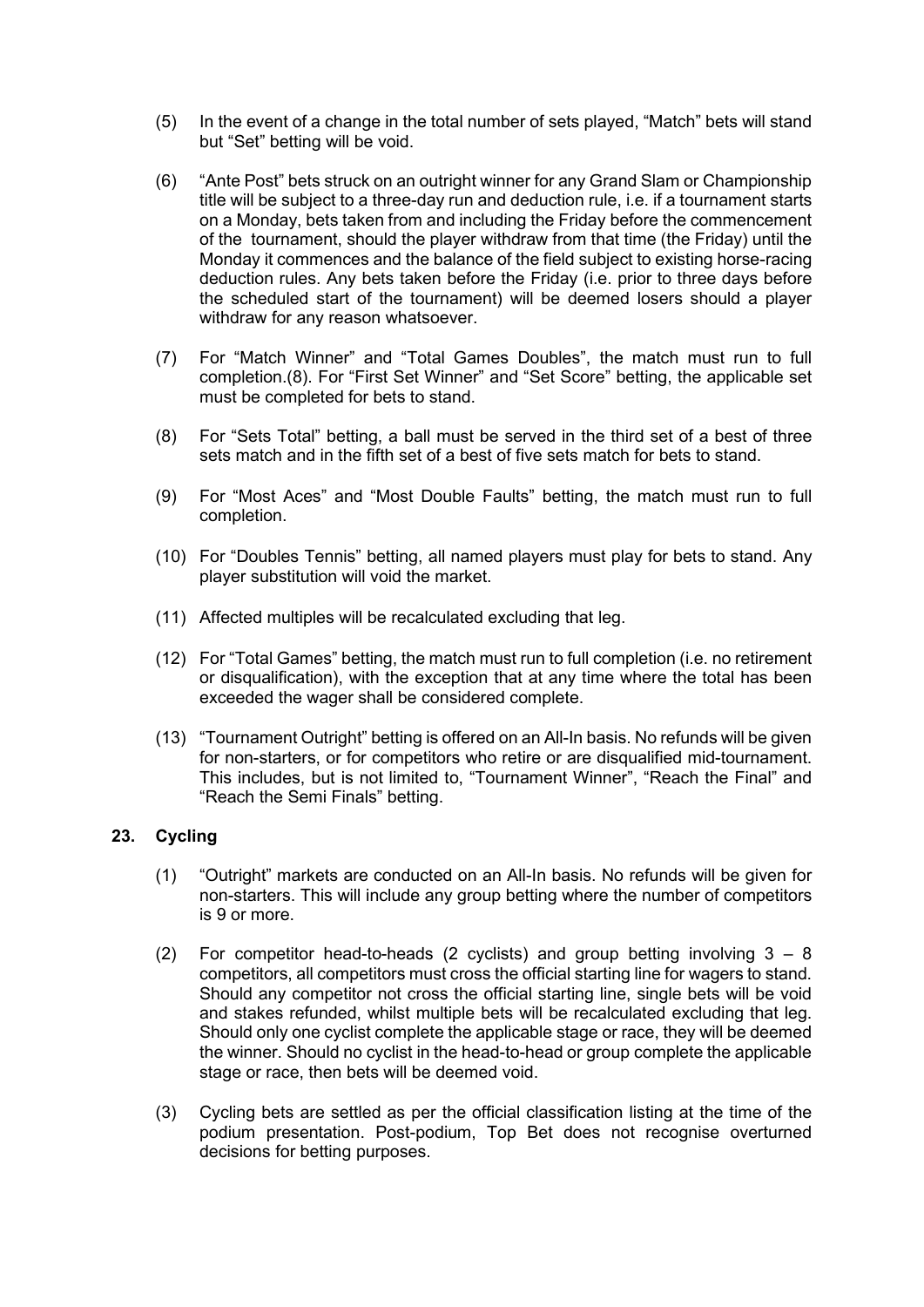# **Spread Betting**

### **24. Betting rules for spread betting**

- (1) In this rule, unless the context otherwise indicates, the term set out below shall have the following meanings:
	- (a) **"Going high"** /or **"Buying"** means wagering that the result of a certain event will exceed the high point or offer price of the spread quote and **"has gone high"** or **"bought"** has a corresponding meaning;
	- (b) **"Going low"** or **"Selling"** means wagering that the result of a certain event will be below the low point or bid price of the spread quote and **"has gone low"** or **"sold"** has a corresponding meaning;
	- (c) **"Spread bet"** means a bet laid by a bookmaker on the contingency that the outcome of a certain event will fall outside a spread margin;
	- (d) **"Spread margin"** /or **"Bid-offer price"** means the margin, expressed in points, set by a bookmaker between a low-high and a high-low point of predicted outcomes of a certain event; and
	- (e) **"Stop loss/win"** means the maximum amount of points on a spread market that can be won or lost;
	- (f) **"Make-up"** is the final settlement price of a spread bet;
	- (g) **"Mid-point"** is the average of the bid and offer price, or the **"go-high"** and **"golow"** price.
- (2) A spread bet is placed by the customer staking a stated amount of money per point and going high or low(buying or selling) and the amount won or lost is directly related to the fixed amount per point wagered.
- (3) Each spread bet shall be subject to the stop loss/win set by Top Bet on each type of spread betting market offered by him.
- (4) All stop losses/wins shall be displayed at all times in the betting room or displayed on the website of such a bookmaker and, at the request of the player, shall be read out to the player.
- (5) A player shall lose if the outcome of the event falls within the spread margin or the side of spread margin opposite to that on which he wagered.
- (6) The **size of a player's win** shall be determined by taking the lesser of:
	- (a) The number of points difference between that point of the spread margin at which the player wagered and the stop loss/win on that side; and
	- (b) The number of points difference between that point of the spread margin at which the player wagered and the outcome of the event.
- (7) The size of the player's loss shall be determined by taking the lesser of: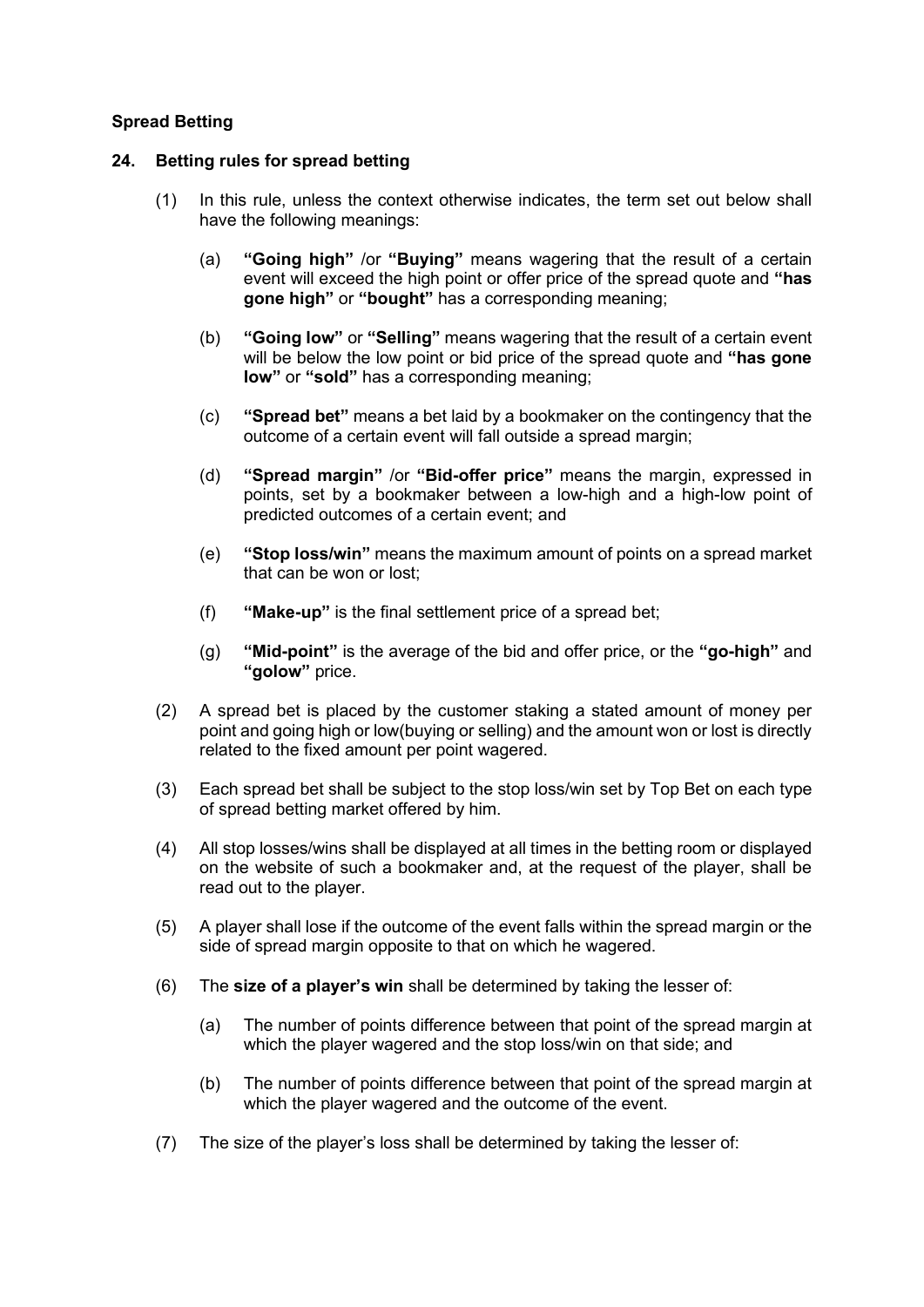- (a) The number of points difference between that point of the spread margin opposite to that on which the player wagered and the stop loss/win on that side; and
- (b) The number of points difference between that point of the spread margin opposite to that on which the player wagered and the outcome of the event.
- (8) (a) In certain events Top Bet may allow the player to close his bet by either taking a profit or cutting a loss.
	- (b) If a player has gone high and he takes his profit or cuts his loss, the size of the player's win or loss, as the case may be, shall be calculated not with reference to the actual outcome of the event, but with reference to the difference between:
		- (i) The high point of the spread margin applicable when the bet was struck;
		- (ii) and the low point of the spread margin applicable at the time that the profit is taken or the loss is cut, as the case may be.
	- (c) If a player has gone low and he takes his profit or cuts his loss, the size of the player's win or loss, as the case may be, shall be calculated not with reference to the actual outcome of the event, but with reference to the difference between:
		- (i) The low point of the spread margin applicable when the bet was struck; and
		- (ii) The high point of the spread margin applicable at the time that the profit is taken or the loss is cut, as the case may be.

# **25. Sport provisions**

Notwithstanding the provisions of rule 13 to rule 21 the following provisions shall apply to Sports spread betting:-

- (1) In the case of football:-
	- (a) For any bets on the time of an event (such as first goal, first throw) occurring in the match, settlement shall be determined by the official timing of the match where available, alternatively bets will be settled on market consensus.
	- (b) A bet on the total number of points that a team will attain during the season shall not be affected by any points deducted after the completion of the season; and
	- (c) In any bet on the total shirt numbers of the goal scorers in a match, the shirt number of any scorer of an own goal shall be added to the total of shirt numbers of the team which is credited with the goal.
- (2) In the case of cricket:-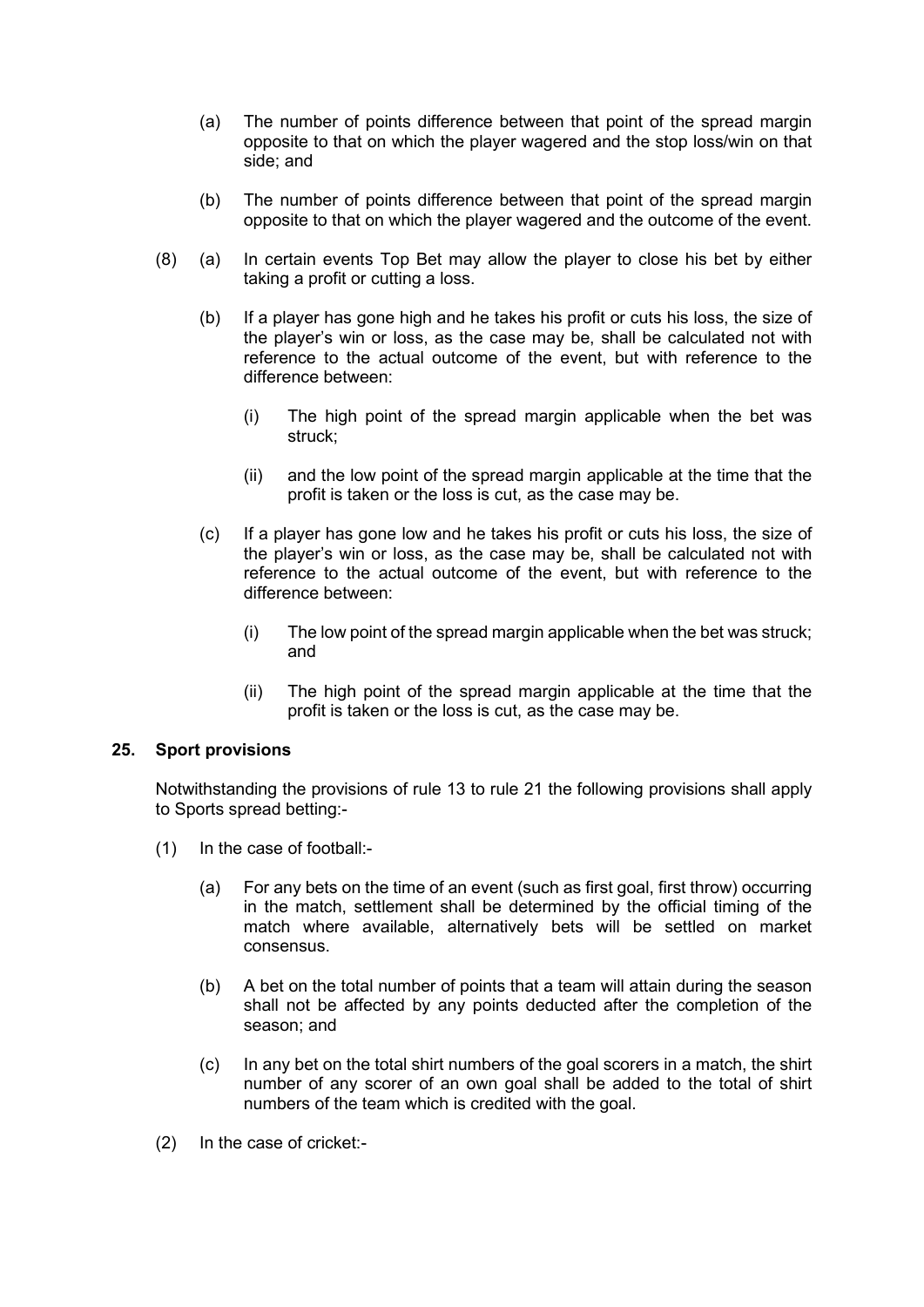- (a) All bets struck on the number of runs to be scored in the first innings of a one-day match shall be void if the side has not completed 90% of the original allocated overs or 90% of any reduction of overs, unless the team has been dismissed; and
- (b) In respect of a bet on a match between two batsmen, each shall go in to bat, and at least one ball shall be bowled to each for the bet to be valid.
- (3) In the case of golf, in a bet on finishing positions where a position is tied, the average of the number of places allocated to the players involved in the tie for such position shall be used: Provided that in a playoff, the winner of the playoff shall be the winner.
- (4) In the case of motor racing in any bet involving the winning margin of a Grand Prix race, that margin shall be rounded up or down to the nearest 1000th of a second.
- (5) In the case of rugby:-
	- (a) Eight points shall be awarded for a penalty try on bets struck on the jersey numbers of try scorers; and
	- (b) Every player shall retain his original number for the duration of the match.
- (6) In the case of boxing in any bet involving the finishing time of the fight, all rounds shall be three minutes, and the finishing time shall be rounded up or down to the nearest minute.
- (7) In the case of horse racing, a bet on finishing positions across a race day shall be void should the race meeting be abandoned.

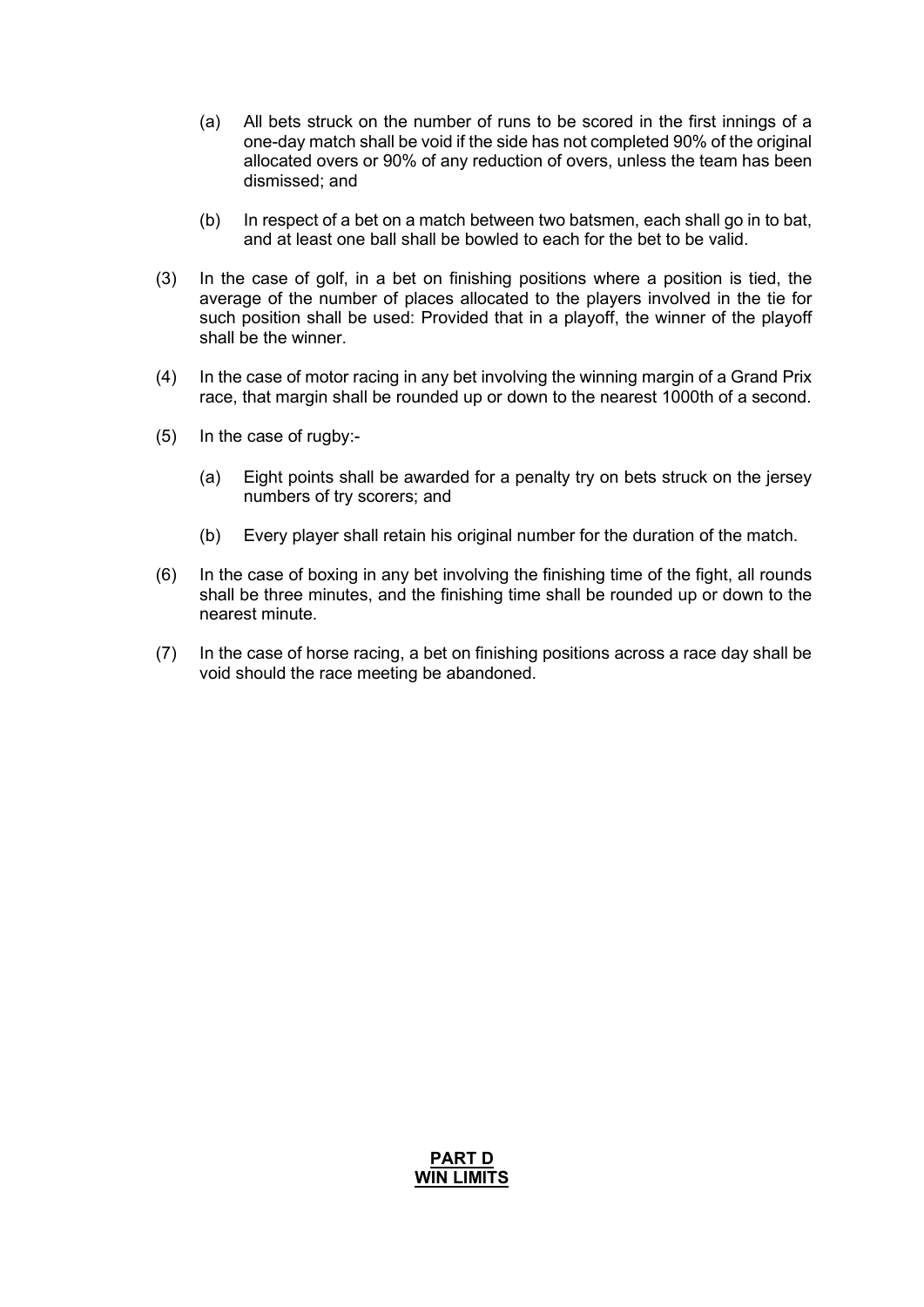# 1. **INTRODUCTION**

- 1.1. Top Bet imposes those win limit amounts as set out in the schedules in this Part D (in paragraphs 4, 5 and 6) (paragraph 6 contains win limit imposition schedules in regard to sporting events which have not yet commenced and in regard to paragraph 6 win limit imposition schedules these are relative to various types of betting transactions on various sporting events which constitute "in running" sporting events or a combination of in running sporting events and sporting events that are yet to commence).
- 1.2. The win limit amounts are imposed so as to limit the financial exposure of Top Bet.
- 1.3. Although the win limit amounts are imposed by Top Bet by it instructing the software computer programme to capture such impositions, it is unfortunately possible that this capturing does not take place and/or is captured incorrectly and/or these change without any outside influence examples whereof are:-
	- 1.3.1. Human error / fraud (where the computer hardware operator changes the limits and/or instructs incorrect limits; and/or
	- 1.3.2. The malfunctioning of the computer hardware and/or the software computer programme.
- 1.4. In the event the win limit impositions, (as indicated in the schedules herein under), are exceeded as a result of any of those matters indicated in 1.3 hereinabove, then Top Bet shall be entitled, at any time, to amend the betting transaction/s concerned in order to bring same within the win limit imposition/s – Top Bet shall furthermore have the right to reverse any credit that has been credited to the Account and where necessary to credit the Account with any amount wagered, which crediting is necessary as a result of the alteration of a betting transaction to bring it within the imposed win limit amount.
- 1.5. In many instances Top Bet does not "take back" totalisator betting transactions (commonly known as the "open bet") from the South African Tote Operator. Accordingly You have the added advantage of receiving a dividend higher than that dividend You would obtain from the Tote Operator if you had placed the betting transaction concerned with the Tote Operator. **However** notwithstanding the win limit impositions in regard to Totalisator betting transactions, a further limit is imposed in regard to such betting transactions i.e. You cannot receive a betting transaction totalisator dividend which exceeds the net pool relative to that particular betting transaction e.g. if the win pool on a horse racing event is R1000 (one thousand Rand) and You place a R1000 (one thousand Rand) stake on a particular horse which then wins at a Tote dividend win amount of R10 (ten Rand), You will **not** be paid R10 000 (ten thousand Rand) but rather R1000 (one thousand Rand).

# 2. **SPECIFIC TERMS AND CONDITIONS IN REGARD TO WIN LIMIT IMPOSITION**

2.1. You acknowledge, agree and confirm that all betting transactions with Top Bet shall be subject to the win limit impositions indicated in this Part D.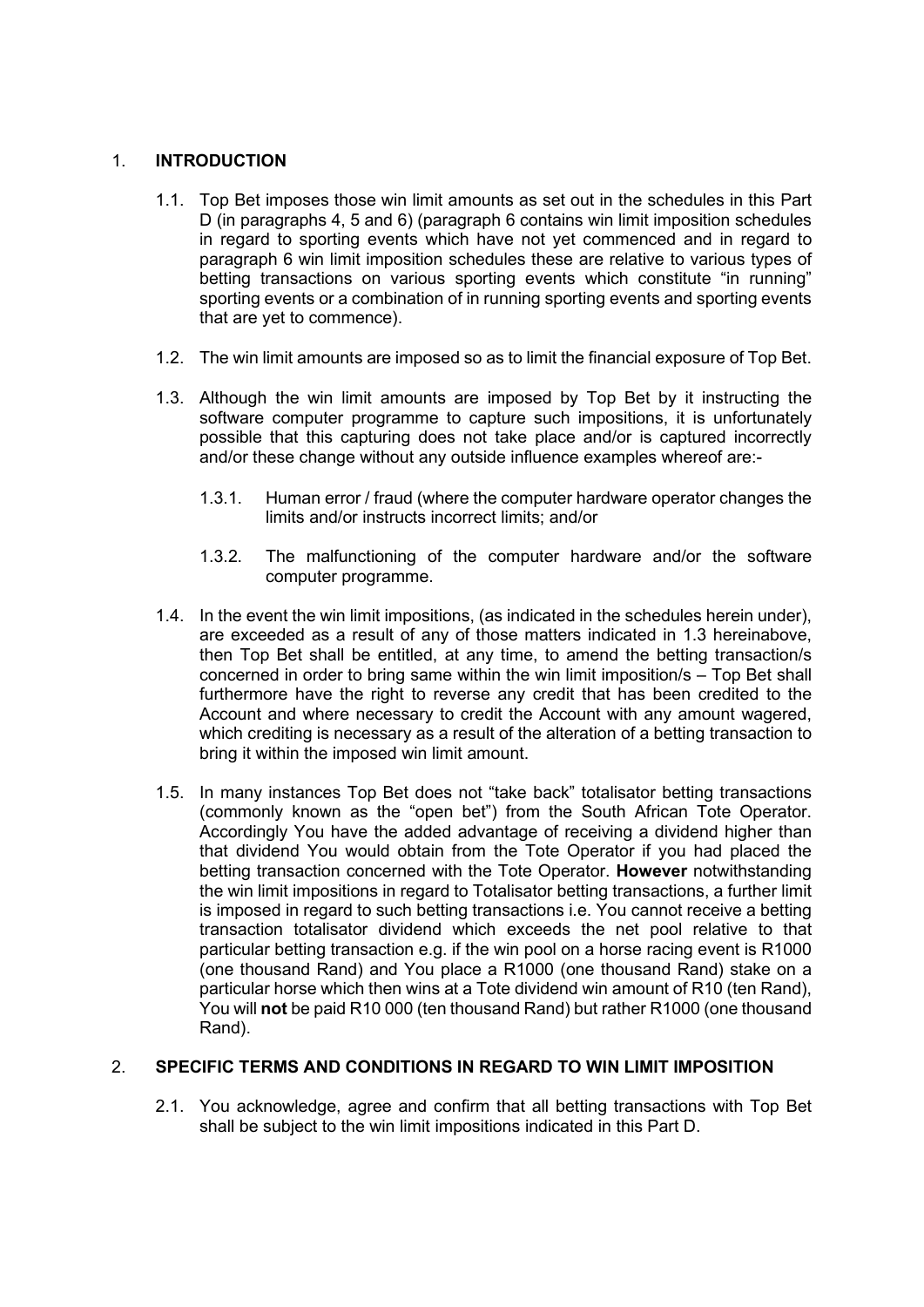- 2.2. You acknowledge and confirm that when communicating with the software computer programme of Top Bet that You are submitting an offer to transact a specific betting transaction.
- 2.3. You undertake not to submit any betting transaction offer which exceeds the win limit impositions indicated in the schedules in this Part D.
- 2.4. You acknowledge that it is possible that the computer software programme (due to an error/malfunction) of Top Bet and/or the conduct / misconduct of its employees and/or agents' conduct may result in Top Bet accepting your betting transaction offer (notwithstanding your undertaking indicated in 2.3) **notwithstanding that such offer exceeds the win limit impositions indicated in the schedules in this Part D**.
- 2.5. You agree that should You breach the undertaking indicated in 2.3 and should Top Bet accept a prohibited offer from you then in such event Top Bet, in its discretion, shall be entitled to void / cancel the betting transaction alternatively shall be entitled to reduce the betting transaction win limit amount so as to bring it within the maximum win limit imposition amount as indicated in the schedules in this Part D.
- 2.6. You agree that should Top Bet credit the Account with an amount relative to a successful betting transaction which exceeds the win limit imposition amount then Top Bet shall be entitled in its sole discretion to debit the Account with an amount by which the win limit amount has been exceeded or debit it with the entire win amount applicable to the betting transaction concerned.

# 3. **DAILY OVERALL WIN LIMIT**

- 3.1. The maximum winnings that You may win in a period of 24 (twenty four) hours is R1 500 000.00 (one and a half million Rand), which is exclusive of the stakes, and inclusive of additional sum awarded to You in respect of any bonus or promotion afforded to You by Top Bet.
- 3.2. The daily overall win limit shall apply to a customer, or a group of customers acting together, who have placed bets with the same selections, including but limited to a case where such bets have been placed in a series of bets, at different prices, over a number of days using different betting accounts and/or across different betting channels. In the event that Top Bet is of the view that a number of bets have been placed in this manner, the total payment of all of those bets combined shall be limited to a single maximum winnings payout.

# 4. **BETTING TRANSACTIONS IN REGARD TO DIVIDENDS AS DECLARED BY THE TOTALISATOR / TOTE IN SOUTH AFRICA (COMMONLY KNOWN AS THE "OPEN BET")**

- 4.1. Notwithstanding what the dividend is declared by the South African Totalisator / Tote, the maximum amount payable by Top Bet shall be those amounts indicated in the schedule immediately indicated herein under and marked as paragraphs 4.3, 4.4 and 4.5.
- 4.2. In the event that no dividend or partial is declared by the South African Totalisator / Tote, then the dividend payable by Top Bet shall be the maximum amount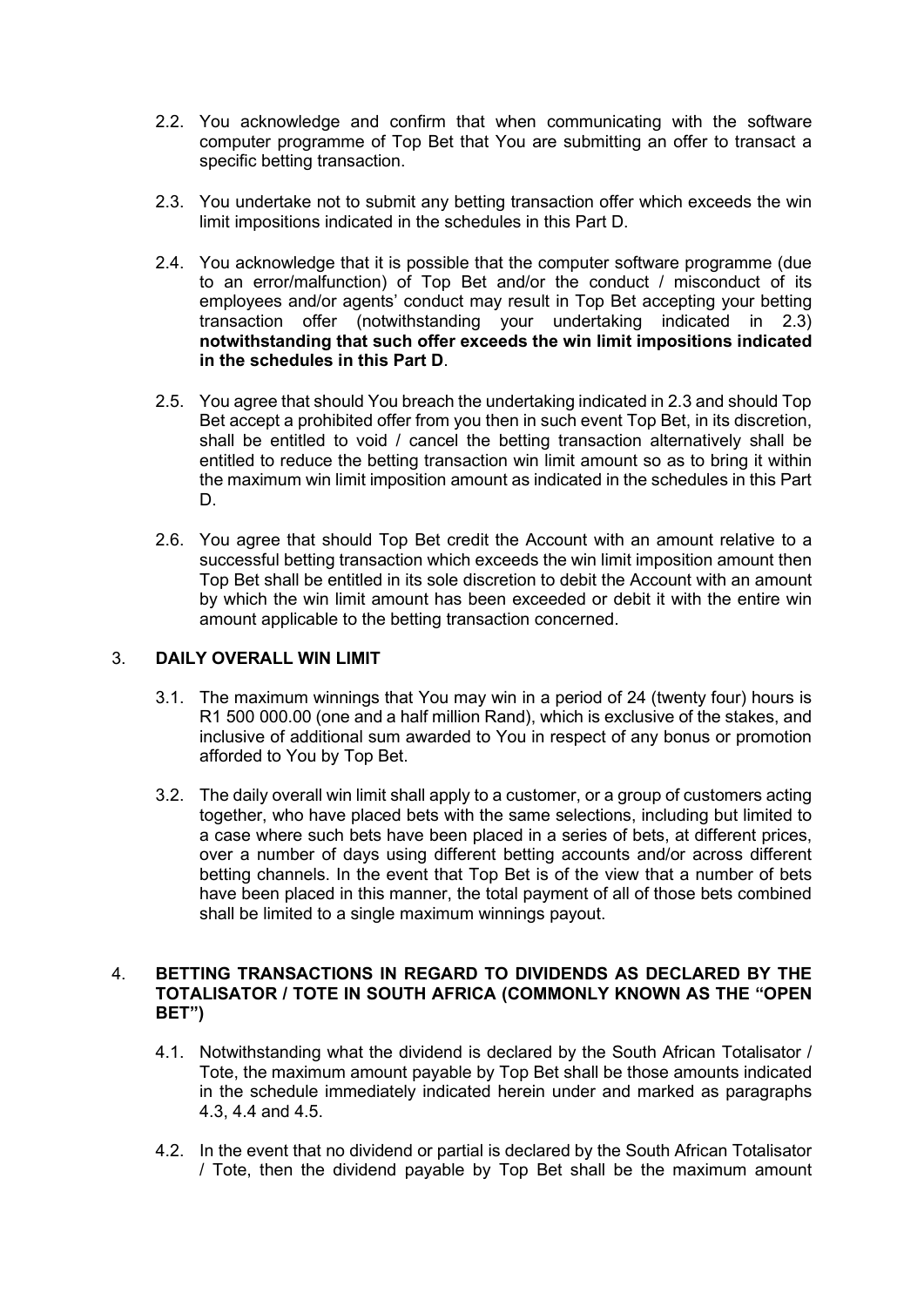indicated in the schedule immediately indicated herein under e.g. should there be no winner of the Pick Six and should the net amount of the pool be R1 million then the winning combination pay-out will be R500k (five hundred thousand Rand) for the R1 (one Rand) staked, and in the case that You should be successful with a 20% (twenty present) then the dividend payable by Top Bet shall be R100k (one hundred thousand Rand) and being 20% (twenty present) of the imposed win limit amount of R500k (five hundred thousand Rand).

#### 4.3. **HORSE RACING**

| <b>COUNTRY</b>                       | <b>TYPE OF BET</b>       | <b>MAXIMUM PAYOUT (WIN)</b><br><b>LIMIT PER TICKET</b><br><b>APPLICABLE BUT ALWAYS</b><br><b>SUBJECT TO THE</b> |
|--------------------------------------|--------------------------|-----------------------------------------------------------------------------------------------------------------|
|                                      |                          | <b>CONDITION IMMEDIATELY</b><br><b>BELOW THIS SCHEDULE</b>                                                      |
| <b>SOUTH AFRICA</b>                  | <b>TOTE WIN</b>          | R500,000                                                                                                        |
| <b>SOUTH AFRICA</b>                  | <b>TOTE PLACE</b>        | R250,000                                                                                                        |
| <b>SOUTH AFRICA</b>                  | <b>TOTE DOUBLE</b>       | R250,000                                                                                                        |
| <b>SOUTH AFRICA</b>                  | <b>SWINGER</b>           | R250,000                                                                                                        |
| <b>SOUTH AFRICA</b>                  | <b>EXACTA</b>            | R250,000                                                                                                        |
| <b>SOUTH AFRICA</b>                  | <b>TRIFECTA</b>          | R250,000                                                                                                        |
| <b>SOUTH AFRICA</b>                  | <b>QUARTET</b>           | R250,000                                                                                                        |
| <b>SOUTH AFRICA</b>                  | PLACE ACCUMULATOR        | R500,000                                                                                                        |
| <b>SOUTH AFRICA</b>                  | PICK <sub>3</sub>        | R500,000                                                                                                        |
| <b>SOUTH AFRICA</b>                  | <b>JACKPOT</b>           | R500,000                                                                                                        |
| <b>SOUTH AFRICA</b>                  | PICK <sub>6</sub>        | R500,000                                                                                                        |
|                                      |                          |                                                                                                                 |
| <b>UNITED KINGDOM</b>                | <b>TOTE WIN</b>          | R500,000                                                                                                        |
| <b>AND IRELAND</b>                   |                          |                                                                                                                 |
| <b>UNITED KINGDOM</b>                | <b>TOTE PLACE</b>        | R250,000                                                                                                        |
| <b>AND IRELAND</b>                   |                          |                                                                                                                 |
| <b>UNITED KINGDOM</b>                | <b>TOTE DOUBLE</b>       | R250,000                                                                                                        |
| <b>AND IRELAND</b>                   |                          |                                                                                                                 |
| <b>UNITED KINGDOM</b>                | <b>SWINGER</b>           | R250,000                                                                                                        |
| <b>AND IRELAND</b>                   |                          |                                                                                                                 |
| <b>UNITED KINGDOM</b>                | <b>EXACTA</b>            | R250,000                                                                                                        |
| <b>AND IRELAND</b>                   |                          |                                                                                                                 |
| <b>UNITED KINGDOM</b>                | <b>TRIFECTA</b>          | R250,000                                                                                                        |
| <b>AND IRELAND</b>                   |                          |                                                                                                                 |
| <b>UNITED KINGDOM</b>                | <b>QUARTET</b>           | R250,000                                                                                                        |
| <b>AND IRELAND</b>                   | <b>PLACE ACCUMULATOR</b> |                                                                                                                 |
| <b>UNITED KINGDOM</b>                |                          | R500,000                                                                                                        |
| <b>AND IRELAND</b>                   |                          |                                                                                                                 |
| UNITED KINGDOM<br><b>AND IRELAND</b> | PICK <sub>3</sub>        | R500,000                                                                                                        |
| <b>UNITED KINGDOM</b>                | <b>JACKPOT</b>           | R500,000                                                                                                        |
| <b>AND IRELAND</b>                   |                          |                                                                                                                 |
| <b>UNITED KINGDOM</b>                | PICK <sub>6</sub>        | R500,000                                                                                                        |
| <b>AND IRELAND</b>                   |                          |                                                                                                                 |
|                                      |                          |                                                                                                                 |
| <b>OTHER COUNTRIES</b>               | <b>TOTE WIN</b>          | R500,000                                                                                                        |
| <b>OTHER COUNTRIES</b>               | <b>TOTE PLACE</b>        | R250,000                                                                                                        |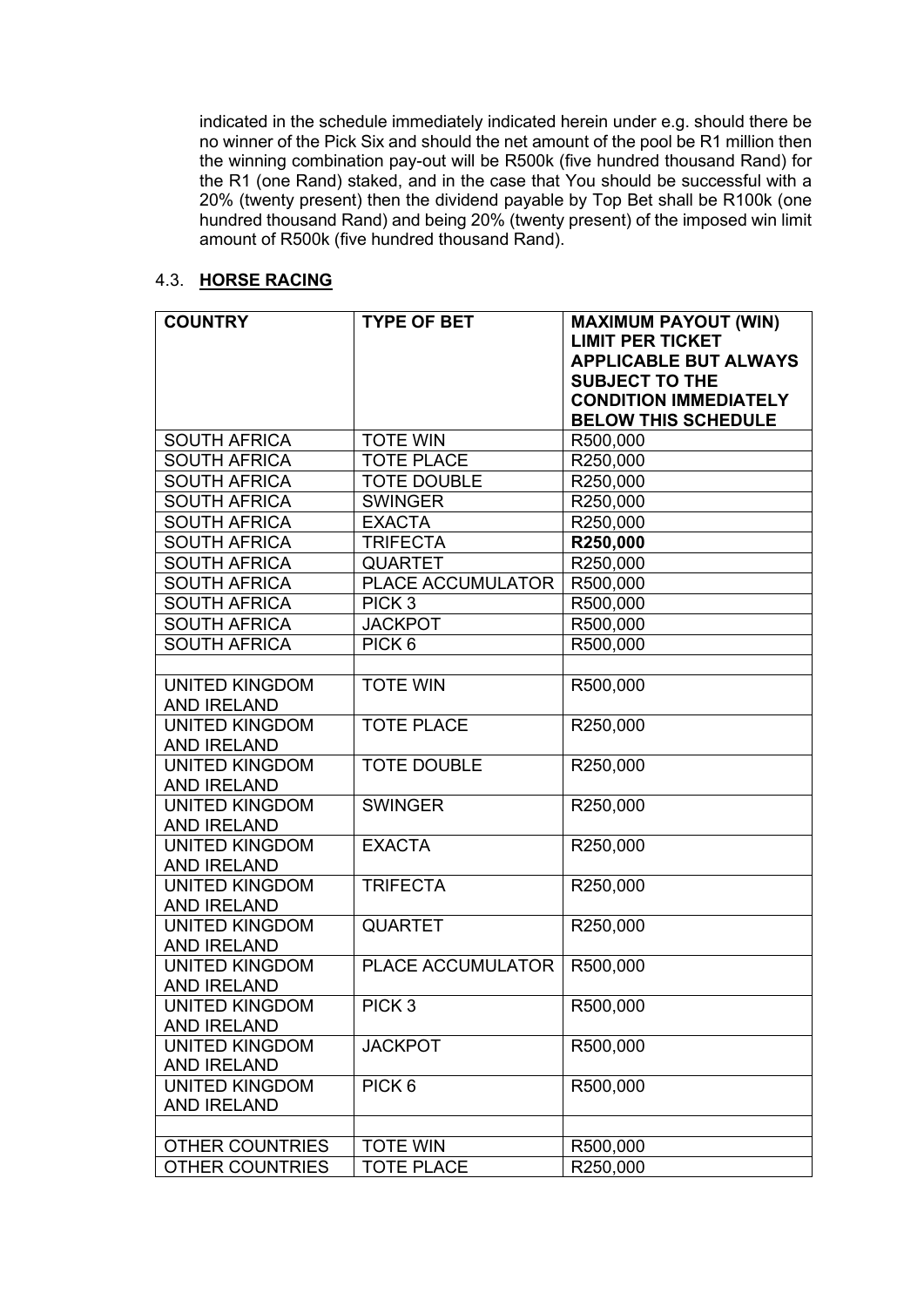| <b>OTHER COUNTRIES</b> | <b>TOTE DOUBLE</b> | R250,000 |
|------------------------|--------------------|----------|
| <b>OTHER COUNTRIES</b> | <b>SWINGER</b>     | R250,000 |
| <b>OTHER COUNTRIES</b> | <b>EXACTA</b>      | R250,000 |
| <b>OTHER COUNTRIES</b> | <b>TRIFECTA</b>    | R250,000 |
| <b>OTHER COUNTRIES</b> | <b>QUARTET</b>     | R250,000 |
| <b>OTHER COUNTRIES</b> | PLACE ACCUMULATOR  | R500,000 |
| <b>OTHER COUNTRIES</b> | PICK <sub>3</sub>  | R500,000 |
| <b>OTHER COUNTRIES</b> | <b>JACKPOT</b>     | R500,000 |
| <b>OTHER COUNTRIES</b> | PICK <sub>6</sub>  | R500,000 |

**The win limit imposition amounts indicated in the last column of the schedule appearing immediately hereinabove will be further subject to the net pool amount relative to the type of bet. See the example indicated in 1.5 of this Part D.**

#### 4.4. **SOCCER**

| <b>COUNTRY</b>      | <b>TYPE OF BET</b>  | <b>MAXIMUM PAYOUT (WIN)</b><br><b>LIMIT PER TICKET</b><br><b>APPLICABLE BUT ALWAYS</b><br><b>SUBJECT TO THE</b><br><b>CONDITION IMMEDIATELY</b><br><b>BELOW THIS SCHEDULE</b> |
|---------------------|---------------------|-------------------------------------------------------------------------------------------------------------------------------------------------------------------------------|
| <b>SOUTH AFRICA</b> | SOCCER <sub>6</sub> | R500,000                                                                                                                                                                      |
| <b>SOUTH AFRICA</b> | SOCCER <sub>7</sub> | N/A                                                                                                                                                                           |
| <b>SOUTH AFRICA</b> | SOCCER <sub>8</sub> | N/A                                                                                                                                                                           |
| <b>SOUTH AFRICA</b> | SOCCER <sub>9</sub> | N/A                                                                                                                                                                           |
| <b>SOUTH AFRICA</b> | SOCCER 10           | N/A                                                                                                                                                                           |

**The win limit imposition amounts indicated in the last column of the schedule appearing immediately herein above, will be further subject to the net pool amount relative to the type of bet. See the example indicated in 1.5 of this Part D.**

#### 4.5. **RUGBY**

| <b>COUNTRY</b>      | <b>TYPE OF BET</b> | <b>MAXIMUM PAYOUT (WIN)</b><br><b>LIMIT PER TICKET</b><br><b>APPLICABLE BUT ALWAYS</b><br><b>SUBJECT TO THE</b><br><b>CONDITION IMMEDIATELY</b><br><b>BELOW THIS SCHEDULE</b> |
|---------------------|--------------------|-------------------------------------------------------------------------------------------------------------------------------------------------------------------------------|
| <b>SOUTH AFRICA</b> | RUGBY 6            | R500,000                                                                                                                                                                      |
| <b>SOUTH AFRICA</b> | <b>RUGBY 7</b>     | N/A                                                                                                                                                                           |
| <b>SOUTH AFRICA</b> | <b>RUGBY 8</b>     | N/A                                                                                                                                                                           |
| <b>SOUTH AFRICA</b> | <b>RUGBY 9</b>     | N/A                                                                                                                                                                           |
| <b>SOUTH AFRICA</b> | RUGBY 10           | N/A                                                                                                                                                                           |

**The win limit imposition amounts indicated in the last column of the schedule appearing immediately hereinabove, will be further subject to the net pool amount relative to the type of bet. See the example indicated in 1.5 of this Part D.**

5. **WIN LIMIT IMPOSITIONS IN REGARD TO BETTING TRANSACTIONS IN REGARD TO SPORTING EVENTS THAT ARE TO COMMENCE IN THE FUTURE**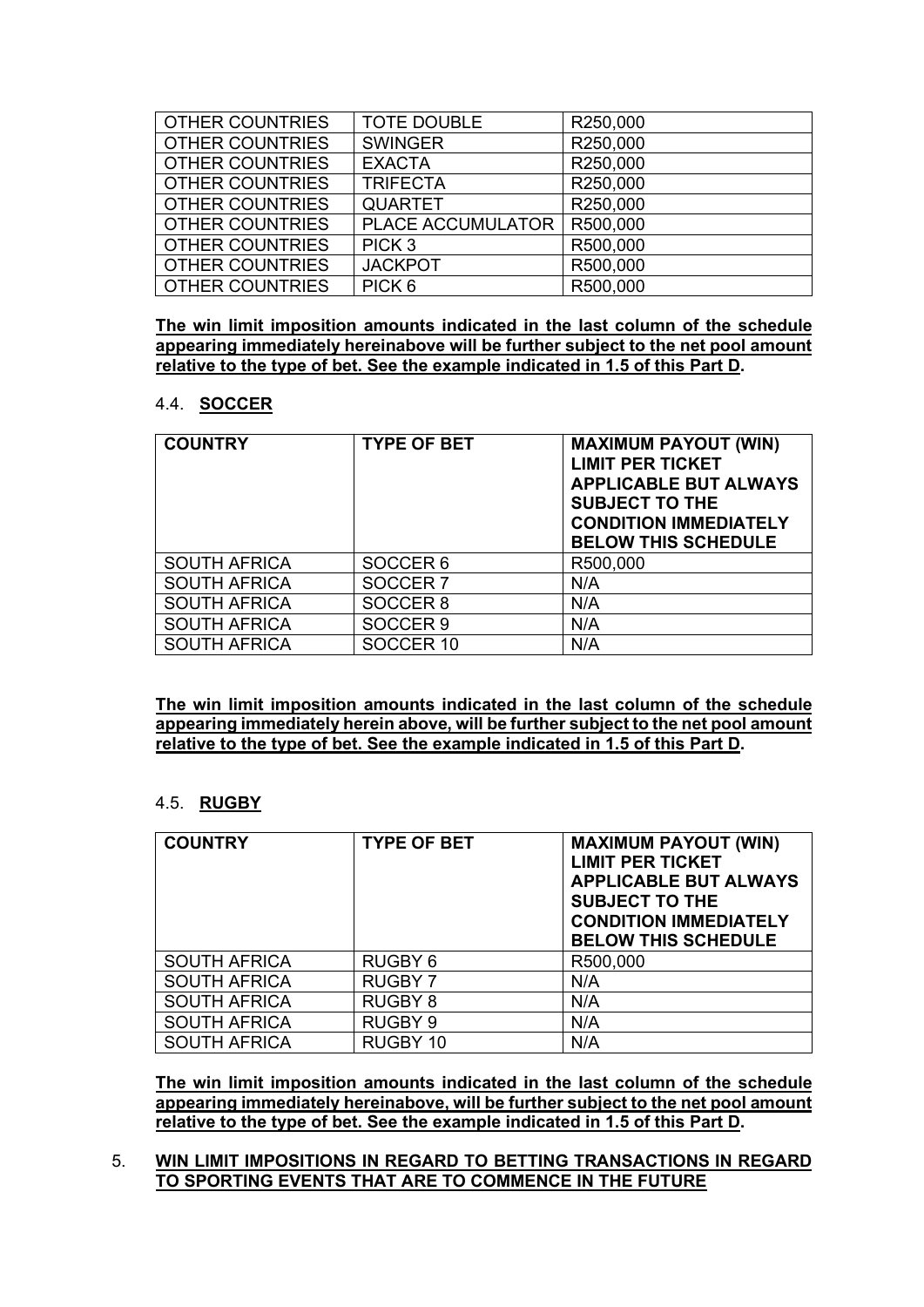#### 5.1. **HORSE RACING**

## **ANTE POST (ANY BET OR CONTINGENCY ACCEPTED BY THE BOOKMAKER BEFORE THE FINAL FIELD IS DECLARED** *THERE IS NO RUN AND DEDUCTION RULE*

| <b>ANTE-POST</b>           |                    |                                      |
|----------------------------|--------------------|--------------------------------------|
| <b>COUNTRY</b>             | <b>TYPE OF BET</b> | <b>MAXIMUM PAYOUT</b><br>(WIN) LIMIT |
| <b>SOUTH AFRICA</b>        | <b>WIN</b>         | R10,000                              |
| <b>SOUTH AFRICA</b>        | <b>PLACE</b>       | R10,000                              |
| <b>SOUTH AFRICA</b>        | <b>Multiple</b>    | R100,000                             |
| UNITED KINGDOM AND IRELAND | <b>WIN</b>         | R10,000                              |
| UNITED KINGDOM AND IRELAND | <b>PLACE</b>       | R10,000                              |
| UNITED KINGDOM AND IRELAND | <b>Multiple</b>    | R100,000                             |
| <b>OTHER COUNTRIES</b>     | <b>WIN</b>         | R10,000                              |
| <b>OTHER COUNTRIES</b>     | <b>PLACE</b>       | R10,000                              |
| <b>OTHER COUNTRIES</b>     | <b>Multiple</b>    | R100,000                             |

# **FORECAST (BETTING THAT IS DISSEMINATED AFTER THE FINAL FIELD IS ANNOUNCED)**

| <b>SOUTH AFRICA</b>        | <b>WIN</b>      | R10,000  |
|----------------------------|-----------------|----------|
| <b>SOUTH AFRICA</b>        | <b>PLACE</b>    | R10,000  |
| <b>SOUTH AFRICA</b>        | <b>Multiple</b> | R100,000 |
| UNITED KINGDOM AND IRELAND | <b>WIN</b>      | R10,000  |
| UNITED KINGDOM AND IRELAND | <b>PLACE</b>    | R10,000  |
| UNITED KINGDOM AND IRELAND | Multiple        | R100,000 |
| <b>OTHER COUNTRIES</b>     | <b>WIN</b>      | R10,000  |
| <b>OTHER COUNTRIES</b>     | <b>PLACE</b>    | R10,000  |
| <b>OTHER COUNTRIES</b>     | <b>Multiple</b> | R100,000 |

#### 5.2. **ATHLETICS, FIELD EVENTS, SWIMMING AND WINTER SPORTS**

| <b>TYPES</b>      | <b>TYPE OF BET</b>   | <b>MAXIMUM PAYOUT (WIN) LIMIT</b> |
|-------------------|----------------------|-----------------------------------|
| <b>OLYMPICS</b>   | <b>SINGLE</b>        | R <sub>10</sub> ,000              |
| OLYMPICS          | <b>ALL MULTIPLES</b> | R100,000                          |
|                   |                      |                                   |
| <b>ALL OTHERS</b> | <b>SINGLE</b>        | R <sub>10</sub> ,000              |
| ALL OTHERS        | <b>ALL MULTIPLES</b> | R100,000                          |

## 5.3. **BASEBALL AND BASKETBALL**

| <b>TYPES</b> | <b>TYPE OF BET</b>   | <b>MAXIMUM PAYOUT (WIN) LIMIT</b> |
|--------------|----------------------|-----------------------------------|
| <b>ALL</b>   | <b>SINGLE</b>        | R <sub>10</sub> ,000              |
| <b>ALL</b>   | <b>ALL MULTIPLES</b> | R30,000                           |

# 5.4. **CRICKET**

| l TYPES             | <b>TYPE OF BET</b> | <b>MAXIMUM PAYOUT (WIN) LIMIT</b> |
|---------------------|--------------------|-----------------------------------|
| <b>TEST MATCHES</b> | SINGLE             | R <sub>10</sub> ,000              |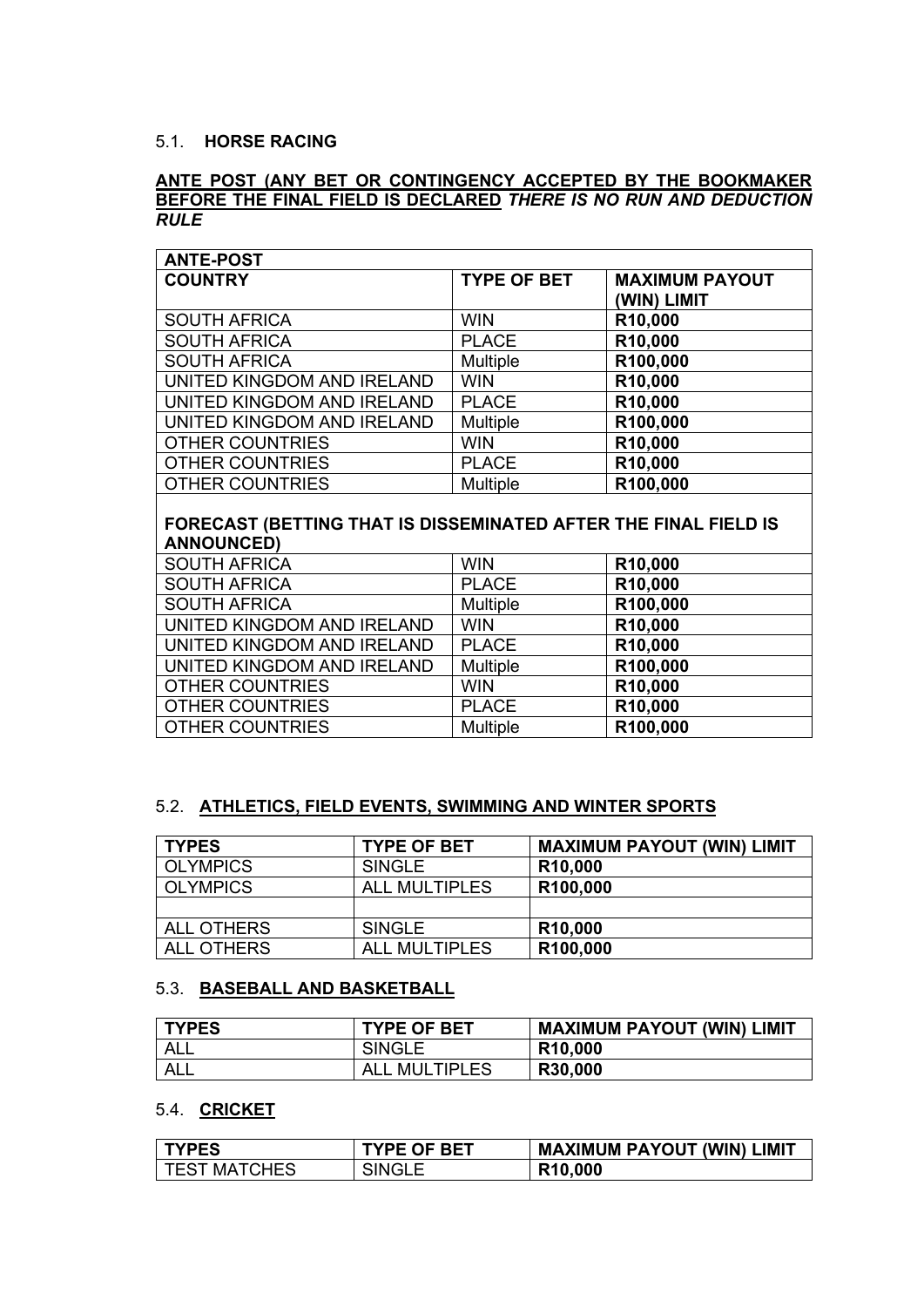| <b>TEST MATCHES</b> | <b>MULTIPLE</b> | R100,000 |
|---------------------|-----------------|----------|
|                     |                 |          |
| <b>ODIS</b>         | <b>SINGLE</b>   | R10,000  |
| <b>ODIS</b>         | <b>MULTIPLE</b> | R100,000 |
|                     |                 |          |
| <b>T20S</b>         | <b>SINGLE</b>   | R10,000  |
| <b>T20S</b>         | <b>MULTIPLE</b> | R100,000 |
|                     |                 |          |
| <b>OTHER</b>        | <b>SINGLE</b>   | R10,000  |
| <b>OTHER</b>        | <b>MULTIPLE</b> | R30,000  |
|                     |                 |          |

# 5.5. **GOLF**

| <b>EVENTS</b>             | <b>TYPE OF BET</b>   | <b>MAXIMUM PAYOUT (WIN) LIMIT</b> |
|---------------------------|----------------------|-----------------------------------|
| <b>MAJORS AND US TOUR</b> | <b>SINGLE</b>        | R20,000                           |
| <b>MAJORS AND US TOUR</b> | <b>ALL MULTIPLES</b> | R100,000                          |
|                           |                      |                                   |
| <b>EUROPEAN TOUR</b>      | <b>SINGLE</b>        | R20,000                           |
| <b>EUROPEAN TOUR</b>      | <b>ALL MULTIPLES</b> | R100,000                          |
|                           |                      |                                   |
| <b>ALL OTHER GOLFING</b>  | <b>SINGLE</b>        | R <sub>10</sub> ,000              |
| <b>EVENTS</b>             |                      |                                   |
| <b>ALL OTHER GOLFING</b>  | <b>ALL MULTIPLES</b> | R30,000                           |
| <b>EVENTS</b>             |                      |                                   |

# 5.6. **FOOTBALL - AMERICAN (NFL) AND CANADIAN (CFL)**

| <b>EVENTS</b> | <b>TYPE OF BET</b>   | <b>MAXIMUM PAYOUT (WIN) LIMIT</b> |
|---------------|----------------------|-----------------------------------|
| <b>ALL</b>    | <b>SINGLE</b>        | R <sub>10</sub> ,000              |
| ALL           | <b>ALL MULTIPLES</b> | R <sub>100,000</sub>              |

# 5.7. **FOOTBALL (AUSTRALIA – AUSSIE RULES)**

| <b>EVENTS</b> | <b>TYPE OF BET</b>   | <b>MAXIMUM PAYOUT (WIN) LIMIT</b> |
|---------------|----------------------|-----------------------------------|
| ALL           | <b>SINGLE</b>        | R <sub>10</sub> ,000              |
| <b>ALL</b>    | <b>ALL MULTIPLES</b> | R <sub>100,000</sub>              |

# 5.8. **RUGBY**

| <b>TYPES</b>        | <b>TYPE OF BET</b>   | <b>MAXIMUM PAYOUT (WIN) LIMIT</b> |
|---------------------|----------------------|-----------------------------------|
| <b>RUGBY UNION</b>  | <b>SINGLE</b>        | R10,000                           |
| <b>RUGBY UNION</b>  | <b>ALL MULTIPLES</b> | R100,000                          |
|                     |                      |                                   |
| <b>RUGBY LEAGUE</b> | <b>SINGLE</b>        | R10,000                           |
| <b>RUGBY LEAGUE</b> | <b>ALL MULTIPLES</b> | R100,000                          |
|                     |                      |                                   |
| <b>SIX NATIONS</b>  | <b>SINGLE</b>        | R10,000                           |
| <b>SIX NATIONS</b>  | <b>ALL MULTIPLES</b> | R100,000                          |
|                     |                      |                                   |
| SUPER <sub>15</sub> | <b>SINGLE</b>        | R10,000                           |
| SUPER <sub>15</sub> | <b>ALL MULTIPLES</b> | R100,000                          |

# 5.9. **SOCCER**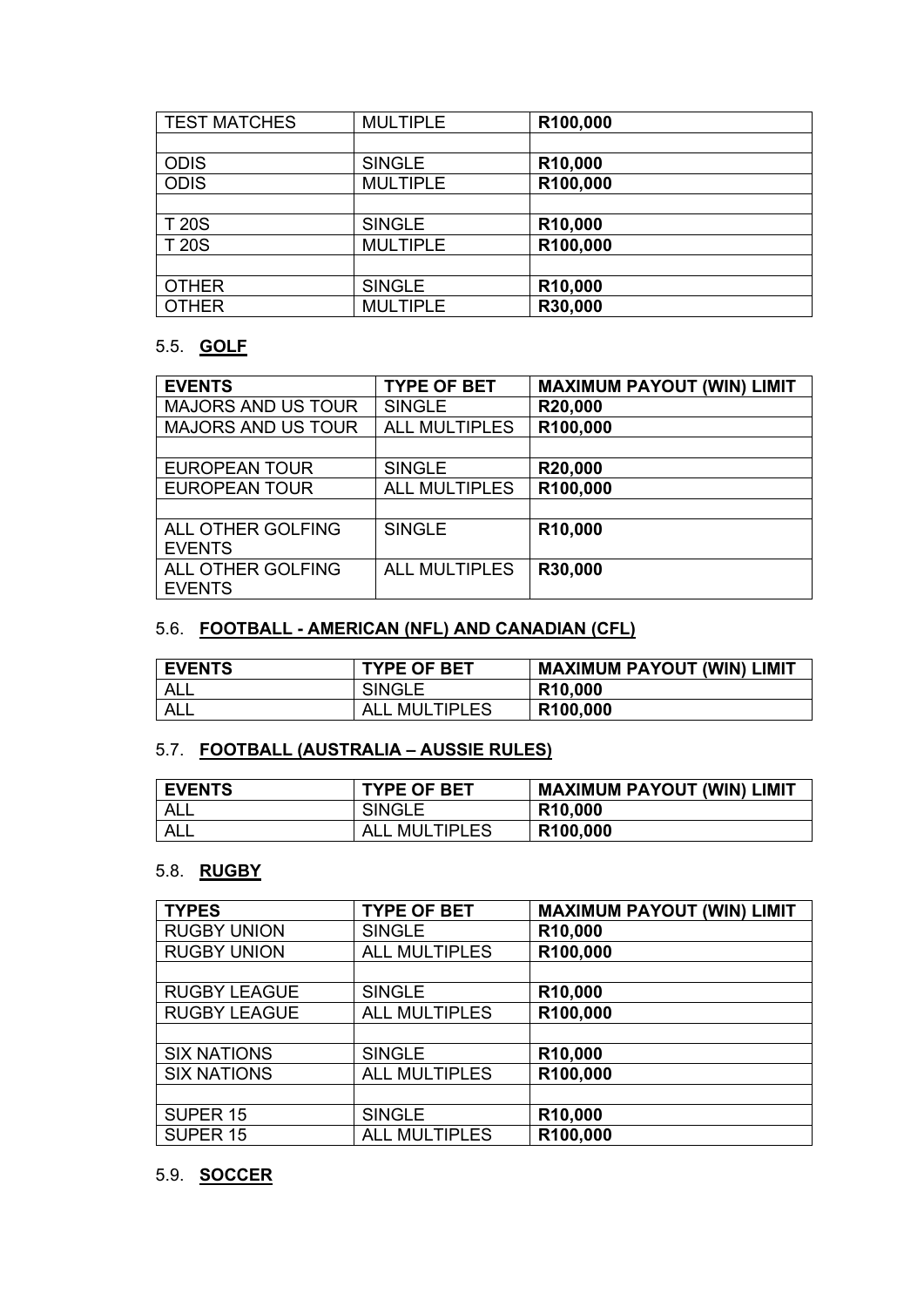| <b>DIVISION MATCHES</b>                        | <b>TYPE OF BET</b>                                                                    | <b>MAXIMUM PAYOUT</b><br>(WIN) LIMIT                                            |
|------------------------------------------------|---------------------------------------------------------------------------------------|---------------------------------------------------------------------------------|
| A DIVISION MATCHES                             | <b>SINGLE</b>                                                                         | R10,000                                                                         |
|                                                |                                                                                       |                                                                                 |
| <b>B DIVISION MATCHES</b>                      | <b>SINGLE</b>                                                                         | R <sub>10</sub> ,000                                                            |
|                                                |                                                                                       |                                                                                 |
| <b>C DIVISION MATCHES</b>                      | <b>SINGLE</b>                                                                         | R10,000                                                                         |
|                                                |                                                                                       |                                                                                 |
| <b>A DIVISION MATCHES</b>                      | <b>B DIVISION MATCHES</b>                                                             | <b>C DIVISION MATCHES</b>                                                       |
| <b>GERMAN BUNDESLIGA</b>                       | <b>GERMAN 2</b><br><b>BUNDESLIGA</b>                                                  | <b>GERMAN AMATEUR</b><br>AND OBERLIGA                                           |
| <b>DUTCH EREDIVISIE</b>                        | <b>DUTCH EERSTE DIVISIE</b>                                                           | <b>Club friendlies</b>                                                          |
| <b>ENGLISH (UK)</b>                            | <b>ENGLISH CONFERENCE</b>                                                             | International friendlies                                                        |
| <b>PREMIERSHIP</b>                             | <b>NATIONAL</b>                                                                       |                                                                                 |
| <b>ENGLISH (UK)</b>                            | <b>ENGLISH CONFERENCE</b>                                                             | <b>AUSTRALIA (ALL</b>                                                           |
| <b>CHAMPIONSHIP</b>                            | NORTH/SOUTH                                                                           | LEAGUES)                                                                        |
| <b>ENGLISH (UK) LEAGUE 1</b>                   |                                                                                       | <b>ENGLISH NON</b><br><b>LEAGUE PREMIER</b><br>(ISTMIAN, SOUTHERN,<br>NORTHERN) |
| <b>ENGLISH (UK) LEAGUE 2</b>                   | All Soccer Leagues and<br>Cups not included in "A"<br><b>DIVISION or "C" DIVISION</b> | <b>IRAN</b>                                                                     |
| <b>ENGLISH (UK) CUPS</b>                       |                                                                                       | <b>IRAQ</b>                                                                     |
| <b>EUROPEAN CHAMPIONS</b><br><b>LEAGUE</b>     |                                                                                       | <b>THAILAND</b>                                                                 |
| <b>EUPOREAN EUROPA</b><br><b>LEAGUE</b>        |                                                                                       | <b>MACEDONIA</b>                                                                |
| <b>ITALY SERIE A</b>                           | <b>ITALY SERIE B</b>                                                                  | <b>UZBEKISTAN</b>                                                               |
| <b>SPAIN PRIMERA DIVISION</b>                  | <b>SPAIN SEGUNDA</b><br><b>DIVISION</b>                                               | <b>MACEDONIA</b>                                                                |
| <b>FRANCE LE</b><br><b>CHAMPIONNAT/LIGUE 1</b> | <b>FRANCE LIGUE 2</b>                                                                 | <b>INDONESIA</b>                                                                |
| PORTUGUESE PREMIERA<br><b>LIGA</b>             | PORTUGUESE LIGA DE<br><b>HONRA</b>                                                    | <b>ICELAND</b>                                                                  |
| <b>SCOTTISH PREMIER</b><br><b>LEAGUE</b>       | <b>SCOTTISH DIVISION 1,</b><br>2, 3                                                   |                                                                                 |
| <b>SOUTH AFRICAN PSL</b>                       | <b>SANFD</b>                                                                          |                                                                                 |
| <b>TURKEY SUPER LIG</b>                        | <b>TURKEY 1 LIG</b>                                                                   |                                                                                 |

# **MULTIPE BETS**

| <b>DIVISION MATCHES</b> | <b>NUMBER OF LEGS</b> | <b>MAXIMUM PAYOUT</b> |
|-------------------------|-----------------------|-----------------------|
|                         |                       | (WIN)                 |
| <b>ALL MATCHES</b>      | 2 LEGS                | R 100 000.00          |
|                         | 3 LEGS                | R 250 000.00          |
|                         | 4 LEGS                | R 500 000.00          |
|                         | 5 LEGS                | R750 000.00           |
|                         | $6 - 7$ LEGS          | R1 000 000.00         |
|                         | 8 OR MORE LEGS        | R1 500 000.00         |

**(Cash Outlet & Online limits: Stake R1-9 Maximum Pay-out is R150,000;**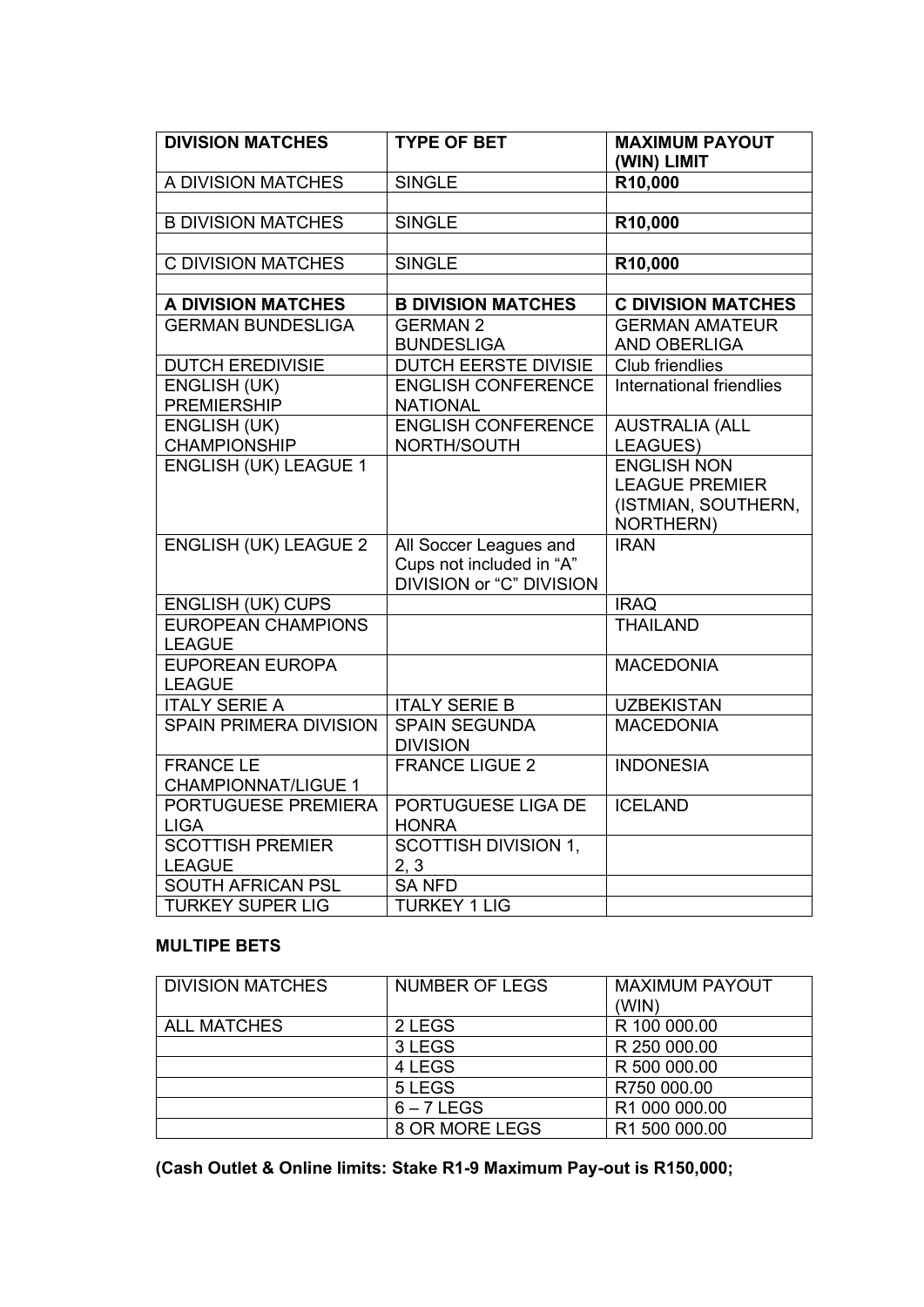### **Stake R10+ Maximum Pay-out is R1.5 Million)**

#### 5.10. **TENNIS**

| <b>TYPES</b>                               | <b>TYPE OF BET</b>   | <b>MAXIMUM PAYOUT (WIN) LIMIT</b> |
|--------------------------------------------|----------------------|-----------------------------------|
| <b>TOURNAMENTS (OUT</b><br>RIGHT)          | <b>SINGLE</b>        | R10,000                           |
| <b>TOURNAMENTS (OUT</b><br>RIGHT)          | <b>ALL MULTIPLES</b> | R100,000                          |
|                                            |                      |                                   |
| <b>TOURNAMENTS</b><br>(INDIVIDUAL MATCHES) | <b>SINGLE</b>        |                                   |
| <b>TOURNAMENTS</b><br>(INDIVIDUAL MATCHES) | <b>ALL MULTIPLES</b> | R100,000                          |

# 5.11. **LOTTO (CRAZY NUMBERS)**

| <b>CATEGORY</b> | <b>TYPE OF BET</b>             | <b>MAXIMUM PAYOUT (WIN) LIMIT</b> |
|-----------------|--------------------------------|-----------------------------------|
|                 | One Number                     | R1,000,000                        |
|                 | <b>Two Numbers</b>             | R1,000,000                        |
|                 | <b>Three Numbers</b>           | R1,000,000                        |
|                 | <b>Four Numbers</b>            | R1,000,000                        |
| Crazy Lotto     | Bonus Ball HI (26-49) /        | R1,000,000                        |
| <b>Numbers</b>  | LO (1-24)                      |                                   |
|                 | <b>Bonus Ball Single Digit</b> | R1,000,000                        |
|                 | <b>Predict the Bonus Ball</b>  | R1,000,000                        |
|                 | Single Bets                    | R1,000,000                        |
|                 | <b>Two Numbers</b>             | R1,000,000                        |
|                 | <b>Three Numbers</b>           | R1,000,000                        |
|                 | <b>Predict the Powerball</b>   | R1,000,000                        |
|                 | One number +                   |                                   |
| Crazy POWA      | Powerball                      |                                   |
| <b>Numbers</b>  |                                |                                   |
|                 | Two numbers +                  |                                   |
|                 | Powerball                      | R1,000,000                        |
|                 |                                |                                   |
|                 | Three numbers +                |                                   |
|                 | Powerball                      |                                   |
|                 | <b>Pick One Number</b>         | R1,000,000                        |
|                 | (Lotto = first 6)              |                                   |
| Crazy Multi     | Pick Bonus Ball (Lotto)        | R1,000,000                        |
| <b>Numbers</b>  | <b>Pick One Number</b>         | R1,000,000                        |
|                 | (Powerball = first 5)          |                                   |
|                 | <b>Pick Powerball</b>          | R1,000,000                        |

**(Cash Outlet & Online limits: Stake R1-9 Maximum Pay-out is R150,000; Stake R10+ Maximum Pay-out is R1.5 Million)**

# 5.12. **ALL OTHER SPORTING / NON SPORTING EVENTS NOT LISTED IN 5.1 TO HEREINABOVE**

| <b>TYPES</b> | <b>TYPE OF BET</b> | <b>MAXIMUM PAYOUT (WIN) LIMIT</b> |
|--------------|--------------------|-----------------------------------|
| ALL          | <b>SINGLE</b>      | R <sub>10</sub> ,000              |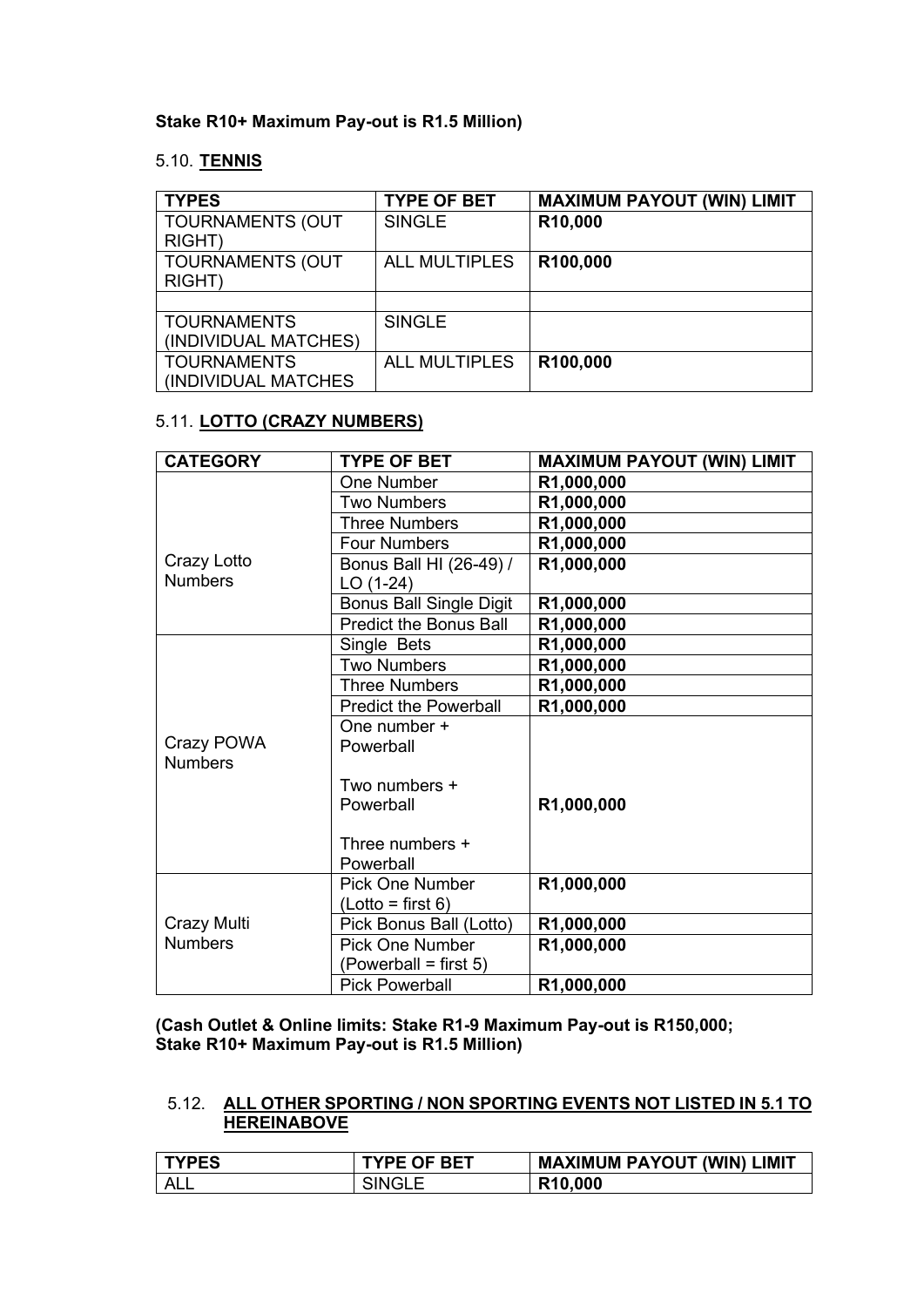ALL ALL MULTIPLES **R50,000**

## 6. **WIN LIMIT IMPOSITIONS IN REGARD TO BETTING TRANSACTIONS IN REGARD TO SPORTING EVENTS THAT CONSTITUTE "IN RUNNING" BETTING TRANSACTIONS**

# **HORSE RACING**

| <b>COUNTRY</b>         | <b>TYPE OF BET</b> | <b>MAXIMUM PAYOUT (WIN) LIMIT</b> |
|------------------------|--------------------|-----------------------------------|
| <b>SOUTH AFRICA</b>    | <b>WIN</b>         | N/A                               |
| <b>SOUTH AFRICA</b>    | <b>PLACE</b>       | N/A                               |
|                        |                    |                                   |
| UNITED KINGDOM AND     | <b>WIN</b>         | N/A                               |
| <b>IRELAND</b>         |                    |                                   |
| UNITED KINGDOM AND     | <b>PLACE</b>       | N/A                               |
| <b>IRELAND</b>         |                    |                                   |
|                        |                    |                                   |
| <b>OTHER COUNTRIES</b> | <b>WIN</b>         | N/A                               |
| <b>OTHER COUNTRIES</b> | <b>PLACE</b>       | N/A                               |

## 6.1. **ATHLETICS, FIELD EVENTS,SWIMMING AND WINTER SPORTS**

| <b>TYPES</b>      | <b>TYPE OF BET</b>   | <b>MAXIMUM PAYOUT (WIN) LIMIT</b> |
|-------------------|----------------------|-----------------------------------|
| <b>OLYMPICS</b>   | <b>SINGLE</b>        | R <sub>10</sub> ,000              |
| <b>OLYMPICS</b>   | <b>ALL MULTIPLES</b> | R100,000                          |
|                   |                      |                                   |
| <b>ALL OTHERS</b> | <b>SINGLE</b>        | R <sub>10</sub> ,000              |
| <b>ALL OTHERS</b> | <b>ALL MULTIPLES</b> | R100,000                          |

## 6.2. **BASEBALL AND BASKETBALL SPORTS**

| <b>TYPES</b> | <b>TYPE OF BET</b>   | <b>MAXIMUM PAYOUT (WIN) LIMIT</b> |
|--------------|----------------------|-----------------------------------|
| <b>ALL</b>   | <b>SINGLE</b>        | R <sub>10</sub> ,000              |
| ALL          | <b>ALL MULTIPLES</b> | R <sub>100,000</sub>              |

### 6.3. **CRICKET**

| <b>TYPES</b>        | <b>TYPE OF BET</b> | <b>MAXIMUM PAYOUT (WIN) LIMIT</b> |
|---------------------|--------------------|-----------------------------------|
| <b>TEST MATCHES</b> | <b>SINGLE</b>      | R10,000                           |
| <b>TEST MATCHES</b> | <b>MULTIPLE</b>    | R100,000                          |
|                     |                    |                                   |
| <b>ODIS</b>         | <b>SINGLE</b>      | R10,000                           |
| <b>ODIS</b>         | <b>MULTIPLE</b>    | R100,000                          |
|                     |                    |                                   |
| <b>T20S</b>         | <b>SINGLE</b>      | R10,000                           |
| <b>T20S</b>         | <b>MULTIPLE</b>    | R100,000                          |
|                     |                    |                                   |
| <b>OTHER</b>        | <b>SINGLE</b>      | R <sub>10</sub> ,000              |
| <b>OTHER</b>        | <b>MULTIPLE</b>    | R30,000                           |
|                     |                    |                                   |

## 6.4. **GOLF**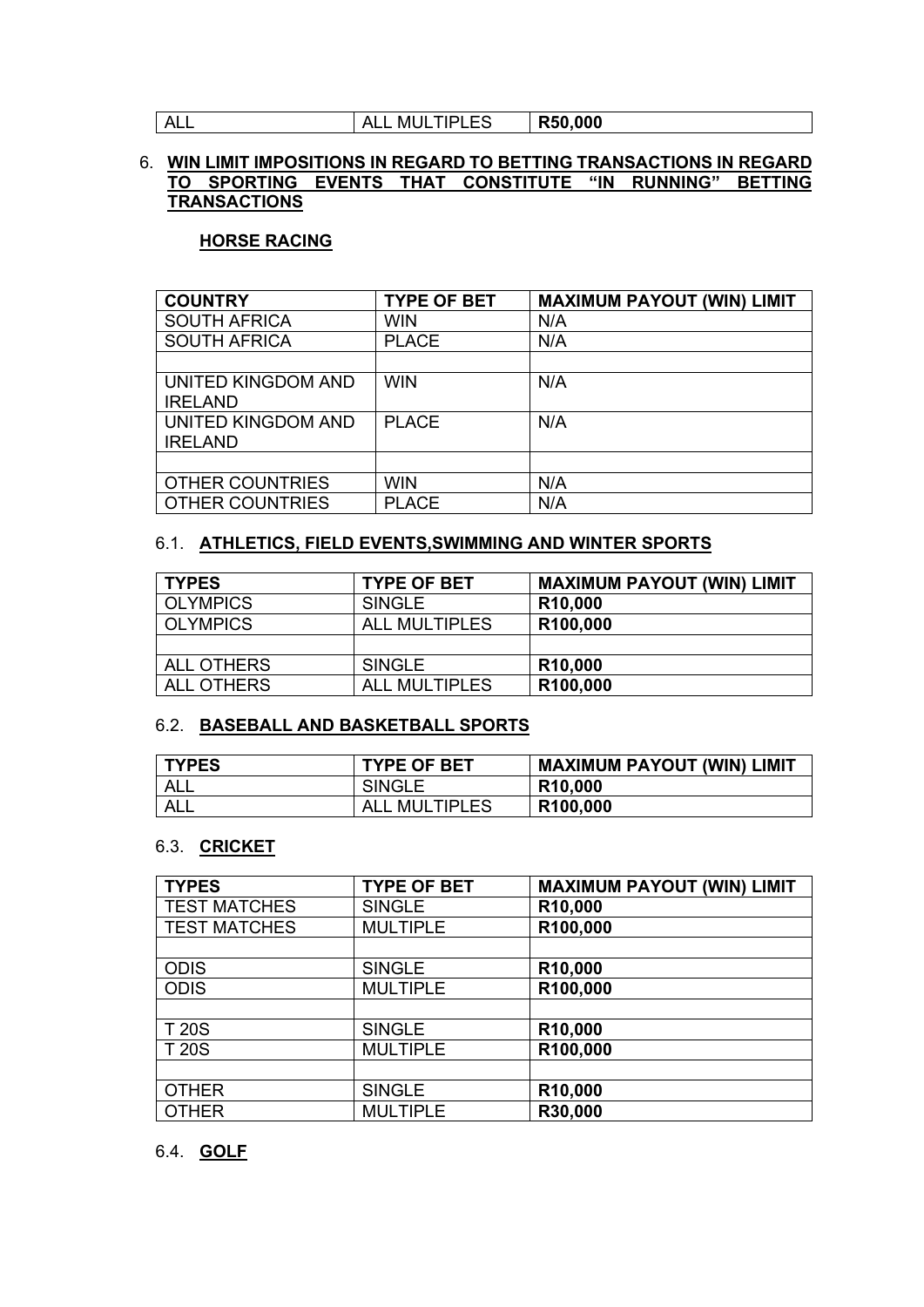| <b>EVENTS</b>        | <b>TYPE OF BET</b>   | <b>MAXIMUM PAYOUT (WIN) LIMIT</b> |
|----------------------|----------------------|-----------------------------------|
| <b>MAJORS AND US</b> | <b>SINGLE</b>        | R10,000                           |
| <b>TOURS</b>         |                      |                                   |
| <b>MAJORS AND US</b> | <b>ALL MULTIPLES</b> | R100,000                          |
| <b>TOURS</b>         |                      |                                   |
|                      |                      |                                   |
| <b>EUROPEAN TOUR</b> | <b>SINGLE</b>        | R10,000                           |
| <b>EUROPEAN TOUR</b> | <b>ALL MULTIPLES</b> | R100,000                          |
|                      |                      |                                   |
| ALL OTHER GOLFING    | <b>SINGLE</b>        | R10,000                           |
| <b>EVENTS</b>        |                      |                                   |
| ALL OTHER GOLFING    | <b>ALL MULTIPLES</b> | R30,000                           |
| <b>EVENTS</b>        |                      |                                   |

# 6.5. **FOOTBALL - AMERICAN (NFL) AND CANADIAN (CFL)**

| <b>EVENTS</b> | <b>TYPE OF BET</b> | <b>MAXIMUM PAYOUT (WIN) LIMIT</b> |
|---------------|--------------------|-----------------------------------|
| ALL           | <b>SINGLE</b>      | R <sub>10</sub> ,000              |
| ALL           | . MULTIPLES<br>ALL | R <sub>100,000</sub>              |

# 6.6. **FOOTBALL (AUSTRALIA – AUSSIE RULES)**

| <b>EVENTS</b> | <b>TYPE OF BET</b> | <b>MAXIMUM PAYOUT (WIN) LIMIT</b> |
|---------------|--------------------|-----------------------------------|
| ALL           | <b>SINGLE</b>      | R <sub>10</sub> ,000              |
| ALL           | . MULTIPLES        | R <sub>100</sub> ,000             |

# 6.7. **RUGBY**

| <b>TYPES</b>        | <b>TYPE OF BET</b>   | <b>MAXIMUM PAYOUT (WIN) LIMIT</b> |
|---------------------|----------------------|-----------------------------------|
| <b>RUGBY UNION</b>  | <b>SINGLE</b>        | R <sub>10</sub> ,000              |
| <b>RUGBY UNION</b>  | <b>ALL MULTIPLES</b> | R100,000                          |
|                     |                      |                                   |
| <b>RUGBY LEAGUE</b> | <b>SINGLE</b>        | R10,000                           |
| <b>RUGBY LEAGUE</b> | <b>ALL MULTIPLES</b> | R100,000                          |
|                     |                      |                                   |
| <b>SIX NATIONS</b>  | <b>SINGLE</b>        | R10,000                           |
| <b>SIX NATIONS</b>  | <b>ALL MULTIPLES</b> | R100,000                          |
|                     |                      |                                   |
| SUPER <sub>15</sub> | <b>SINGLE</b>        | R10,000                           |
| SUPER <sub>15</sub> | <b>ALL MULTIPLES</b> | R100,000                          |

# 6.8. **SOCCER**

| <b>DIVISION MATCHES</b>   | <b>TYPE OF BET</b> | <b>MAXIMUM PAYOUT</b><br>(WIN) LIMIT |
|---------------------------|--------------------|--------------------------------------|
| A DIVISION MATCHES        | <b>SINGLE</b>      | R10,000                              |
| A DIVISION MATCHES        | <b>MULTIPLE</b>    | R100,000                             |
|                           |                    |                                      |
| <b>B DIVISION MATCHES</b> | <b>SINGLE</b>      | R <sub>10</sub> ,000                 |
| <b>B DIVISION MATCHES</b> | <b>MULTIPLE</b>    | R100,000                             |
|                           |                    |                                      |
| C DIVISION MATCHES        | <b>SINGLE</b>      | R10,000                              |